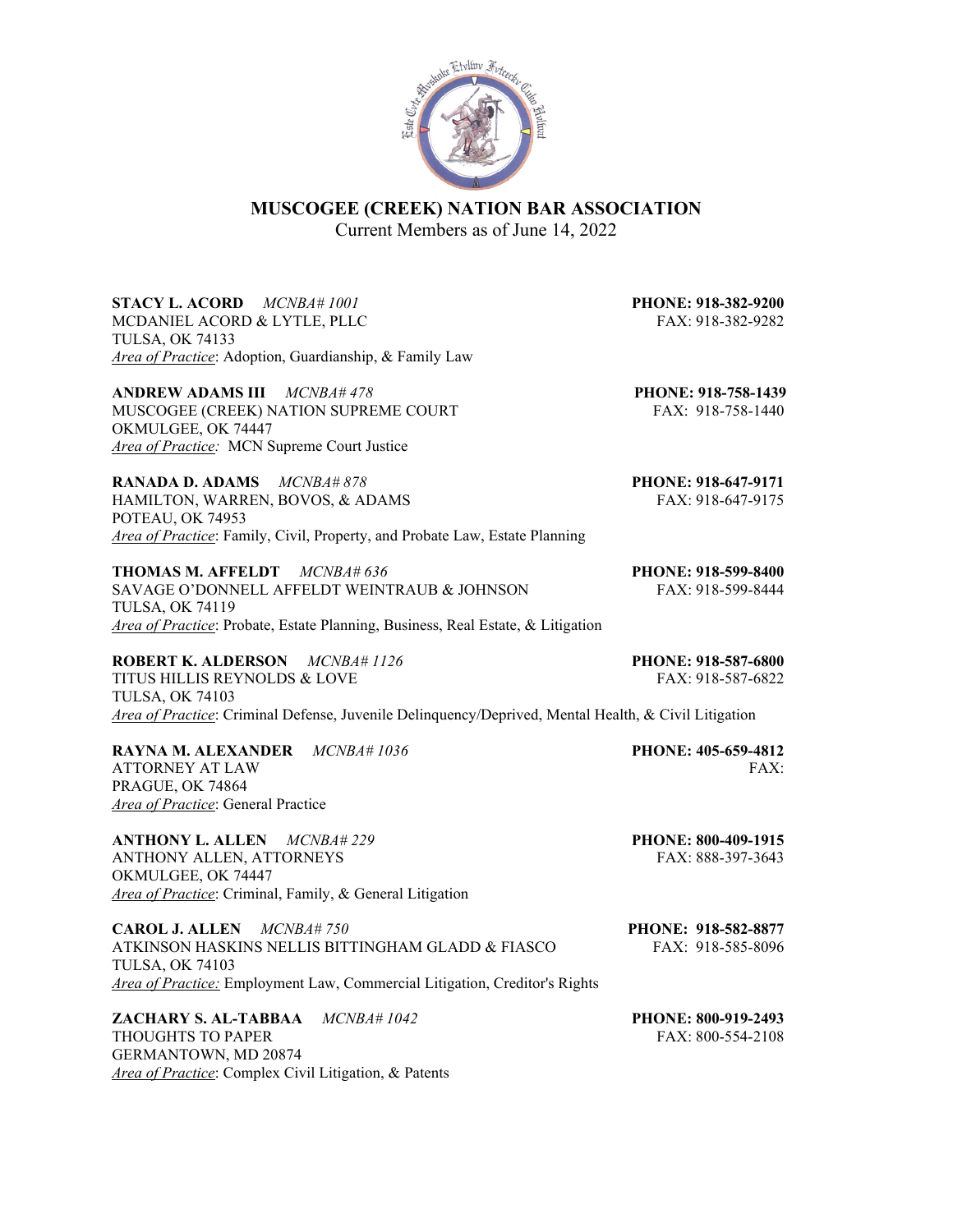| <b>LYNN R. ANDERSON</b> $MCNBA\#965$                                                          | PHONE: 918-549-6700 |
|-----------------------------------------------------------------------------------------------|---------------------|
| ANDERSON & ASSOCIATES LAW FIRM. PLLC—                                                         | FAX: 918-549-6808   |
| TULSA. OK 74103                                                                               |                     |
| Area of Practice: Personal Injury, Civil, Insurance Law, Criminal Defense, & General Practice |                     |

**ANITA K. ANTHONY** *MCNBA# 1163* **PHONE: 918-295-8888** HOLDEN LITIGATION, P.C. FAX: 918-295-8889 TULSA, OK 74103 *Area of Practice*: General, Civil Litigation, Property, & Energy

**SUSAN M. ARKEKETA** *MCNBA# 273* **PHONE: 918-295-0800** DEPARTMENT OF JUSTICE/CHILD SUPPORT FAX: 918-295-0880 OKMULGEE, OK 74447 *Area of Practice*: Business, & Child Support

**LAUREN E. ARMSTRONG** *MCNBA# 1074* **PHONE: 918-949-9966** ASTON MATHIS & CAMPBELL **FAX: 918-949-9968** TULSA, OK 74114 *Area of Practice*: Civil Litigation, Family Law, & Guardianship

**MARK THOMAS ARNOLD** *MCNBA# 314* **PHONE: 918-631-3108** UNIVERSITY OF TULSA FAX: 918-631-3126 COLLEGE OF LAW TULSA, OK 74104 *Area of Practice*: Business Organizations & General Business Law

**SHAWN E. ARNOLD** *MCNBA# 1093* **PHONE: 405-524-2400** GOOLSBY PROCTOR HEEFNER & GIBBS, PC FAX: 405-525-6004 OKLAHOMA CITY, OK 73102 *Area of Practice*: Civil Litigation

**STUART P. ASHWORTH** *MCNBA# 885* **PHONE: 918-669-7905** US DEPT OF THE INTERIOR, OFFICE OF THE FIELD SOLICITOR FAX: 918-669-7736 TULSA, OK 74147 *Area of Practice*: Federal Indian Law

**THOMAS M. ASKEW** *MCNBA# 819* **PHONE: 918-587-3161** RIGGS ABNEY NEAL TURPEN ORBISON & LEWIS FAX: 918-587-9708 TULSA, OK 74119 *Area of Practice*: Litigation, Business, & Insurance

**LINDSEY M. ATCHLEY** *MCNBA# 1157* **PHONE: 918-269-5648** LAW OFFICE OF JOHNNIE JAMES, PLLC TULSA, OK 74119 *Area of Practice*: Criminal Defense & Personal Injury

**BEVERLY A. ATTEBERRY** *MCNBA# 608* **PHONE: 918-605-1913** BEVERLY A. ATTEBERRY, P.C. FAX: 918-584-1129 TULSA, OK 74101 *Area of Practice:* Criminal & Federal Law

**JOSHUA W. ATWOOD** *MCNBA# 884* **PHONE: 918-758-1439**<br>MUSCOGEE (CREEK) NATION SUPREME COURT FAX: 918-758-1440 MUSCOGEE (CREEK) NATION SUPREME COURT OKMULGEE, OK 74447 *Area of Practice*: MCN Supreme Court Staff Attorney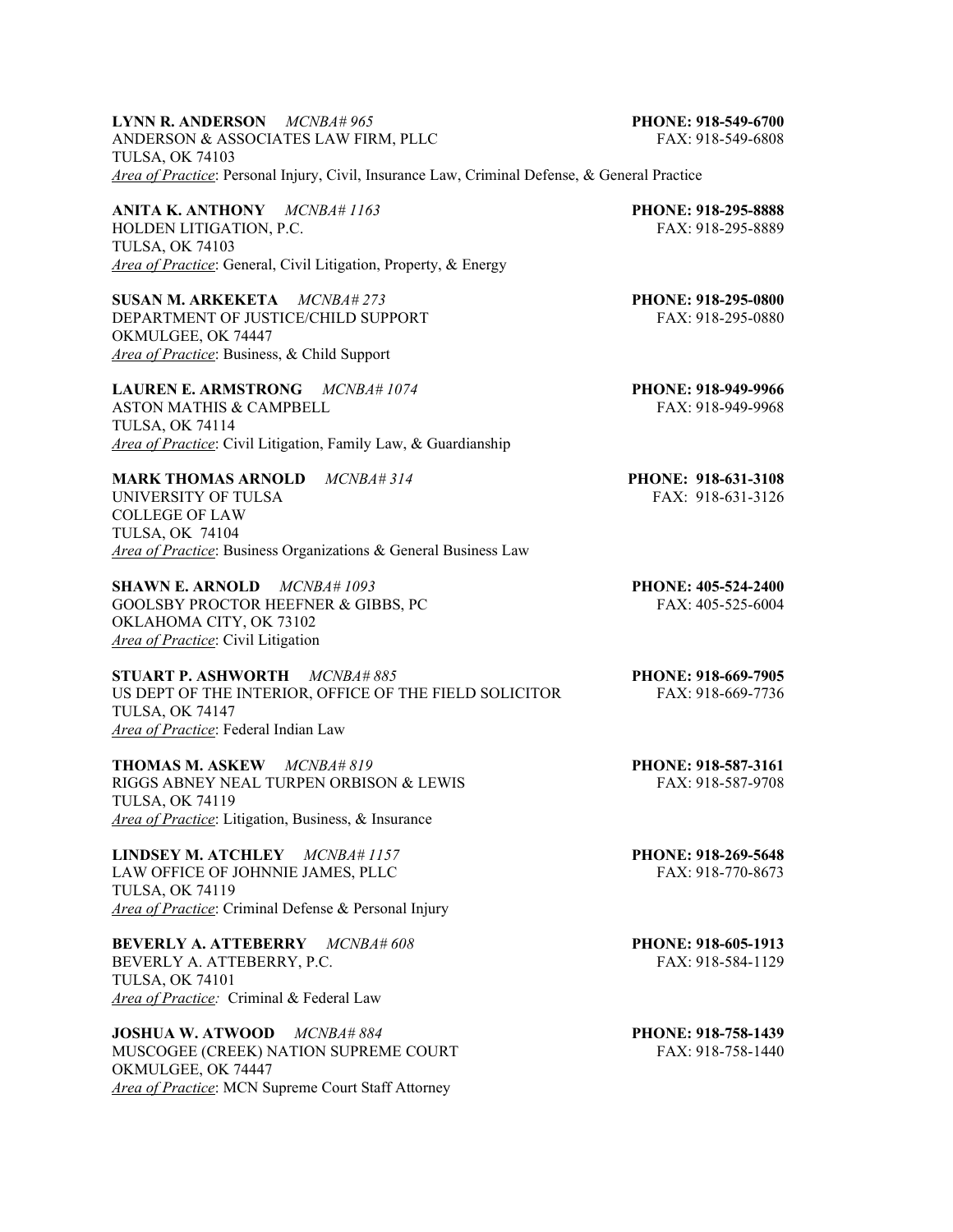## **RUTH A. BAHE-JACHNA** *MCNBA# 1141* **PHONE: 312-456-8421**

GREENBERG TRAURIG, LLP FAX: 312-899-0312 CHICAGO, IL 60601 *Area of Practice*: Trial Training,Class Actions, Products Liability, & Employment Litigation

**AARON R. BAKKEN** *MCNBA# 955* **PHONE: 303-228-0700** GODFREY/JOHNSON, P.C. FAX: 303-228-0701 ENGLEWOOD, CO 80112 *Area of Practice*: Litigation, Construction, Premise, Liability, & Arbitration

**ROBBI GAIL BARKER** *MCNBA# 290* **PHONE: 918-599-7850** ATTORNEY AT LAW FAX: 918-582-6106 TULSA, OK 74119 *Area of Practice*: General Practice

**CHRISTIAN D. BARNARD** *MCNBA# 1115* **PHONE: 918-582-1211** DOERNER SAUNDERS DANIEL & ANDERSON, LLP FAX: 918-925-5311 TULSA, OK 74103 *Area of Practice*: Domestic Litigation

**SAMUEL S. BARNES**  $MCNBA# 582$ <br> **STEPHEN BARNES LAW OFFICE, PLLC** FAX: 405-257-6136 STEPHEN BARNES LAW OFFICE, PLLC WEWOKA, OK 74884 **E-MAIL:** sbarneslawoffice@gmail.com *Area of Practice*: Family Law, Criminal Law, & Probate

**ADRIENNE L. BARNETT** *MCNBA# 1098* **PHONE: 918-913-4331** THE BARNETT FAMILY LAW FIRM FAX: THE BARNETT FAMILY LAW FIRM TULSA, OK 744103 *Area of Practice*: Family Law

**JAMES T. BARNETT** *MCNBA# 1072* **PHONE: 918-585-8600** WELSH & MCGOUGH, PLLC FAX: 918-794-4411 TULSA, OK 74114 *Area of Practice*: Family & Domestic, Adoption, Guardianship, & Juvenile Deprived

**KEITH B. BARTSCH** *MCNBA# 451* **HONE: 918-582-8877** ATKINSON, HASKINS, NELLIS, BRITTINGHAM, GLADD, & FIASCO FAX: 918-589-8096 TULSA, OK 74103 *Area of Practice* **:** Indian Law, Insurance Defense, General, Civil Litigation

**DAWN S . BAUM** *MCNBA# 349* **PHONE: 707-482-1350** YUROK TRIBE FAX: 707-482-1363 KLAMATH, CA 95548 *Area of Practice* **:** Indian Law

**JEREMY J. BEAVER** *MCNBA# 1034* **PHONE: 918-423-0412** GOTCHER & BEAVER LAW FIRM, LLP FAX: 918-423-7363 MCALESTER, OK 74501 *Area of Practice*: Civil and Criminal Litigation

**BRIAN C. BEEN** *MCNBA# 990* **PHONE: 918-747-4600** THE LAW OFFICE OF BRIAN C. BEEN FAX: 918-744-6300 TULSA, OK 74104 *Area of Practice*: Criminal Defense, Family Law, Divorce, Child Support, Paternity, & Civil Litigation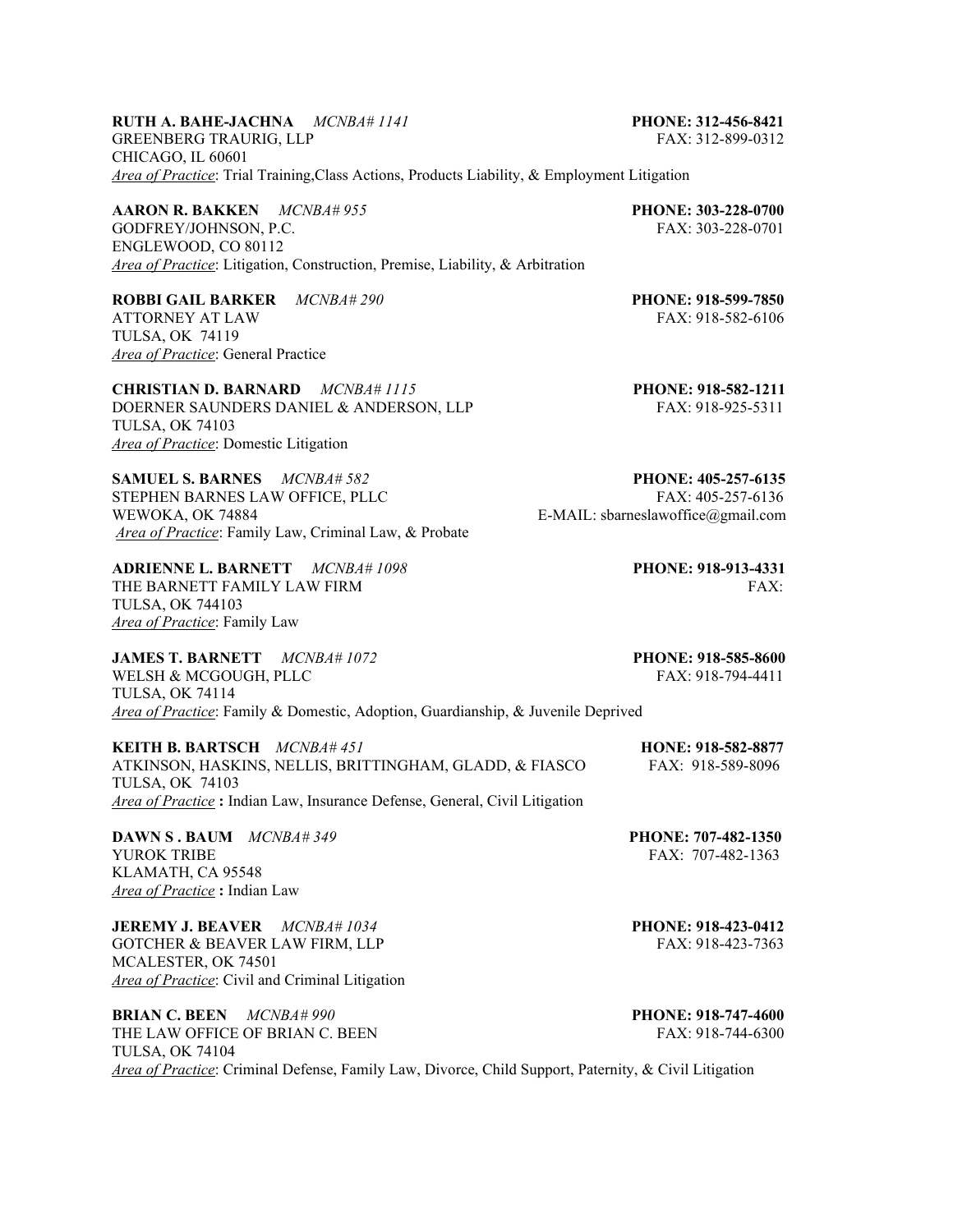**STEPHEN P. BEGA** *MCNBA# 1075* **PHONE: 512-472-0288** GERMER BEAMAN & BROWN, PLLC FAX: 512-472-9260 AUSTIN, TX 78746 *Area of Practice*: Personal Injury, Construction Defect, & Product Liability

**LLOYD BENEDICT** *MCNBA# 412* **PHONE: 918-477-7000 PHONE: 918-447-7033** TULSA, OK 74133 *Area of Practice:* Personal Injury

**PRESTON T. BENNETT** *MCNBA# 1178* **PHONE: 918-286-8711** STERLING OAKS LAW FIRM FAX: BROKEN ARROW, OK 74012 *Area of Practice*: Civil Litigation, Appellate Practice, & Indian Law

**LEE F. BERLIN** *MCNBA# 1129* **PHONE: 918-384-0850** BERLIN LAW FIRM, PLLC FAX: 918-512-4213 TULSA, OK 74103 *Area of Practice*: Criminal & Sex Crimes

FAX: 918-447-7033

**KIRSTEN I. BERNHARDT** *MCNBA# 956* **PHONE: 918-582-0982** BOSTON AVENUE LAW FAX: 405-509-7100 TULSA, OK 74103 *Area of Practice*: Family and Criminal Law

**ASHLEY M. BIBB** *MCNBA# 979* **PHONE: 918-970-2000** LATHAM STELLE LEHMAN KEELE FREIJE RATCLIFF & CARTER, P.C. FAX: 918-970-2002 TULSA, OK 74136 *Area of Practice*: Insurance Defense, Appellate Practice, & Corporate Litigation

**GREG H. BIGLER** *MCNBA# 643* **PHONE: 918-227-0659** ATTORNEY AT LAW FAX: 918-227-2165 SAPULPA, OK 74067 *Area of Practice:* MCN District Court Administrative/ Criminal Judge-Indian & Tribal Law

**GEOFFREY C. BLACKWELL** *MCNBA# 341* **PHONE: 800-352-3496** SANTA ANA PUEBLO, NM 87004 *Area of Practice:* Communications & Federal Indian Law

**JEFFREY J. BOX** *MCNBA# 1193* **PHONE: 405-600-9918 JEFFREY J. BOX, P.C. FAX: 405-543-2336** OKLAHOMA CITY, OK 73102 *Area of Practice*: Criminal, Civil, & Class Action

**BRIAN D. BRACHER** *MCNBA# 1106* **PHONE: 918-295-9720** MCN DEPARTMENT OF JUSTICE THE SERVICE STATE FAX: 918-756-2445 OKMULGEE, OK 74447 *Area of Practice*: MCN Attorney General's Office

**AMANDA BRADLEY** *MCNBA# 1084* **PHONE: 918-208-0129**  LAW OFFICE OF AARON D. BUNDY, PLLC FAX: 918-512-4998 TULSA, OK 74114 *Area of Practice*: Criminal and Family Law

FAX: 800-388-7475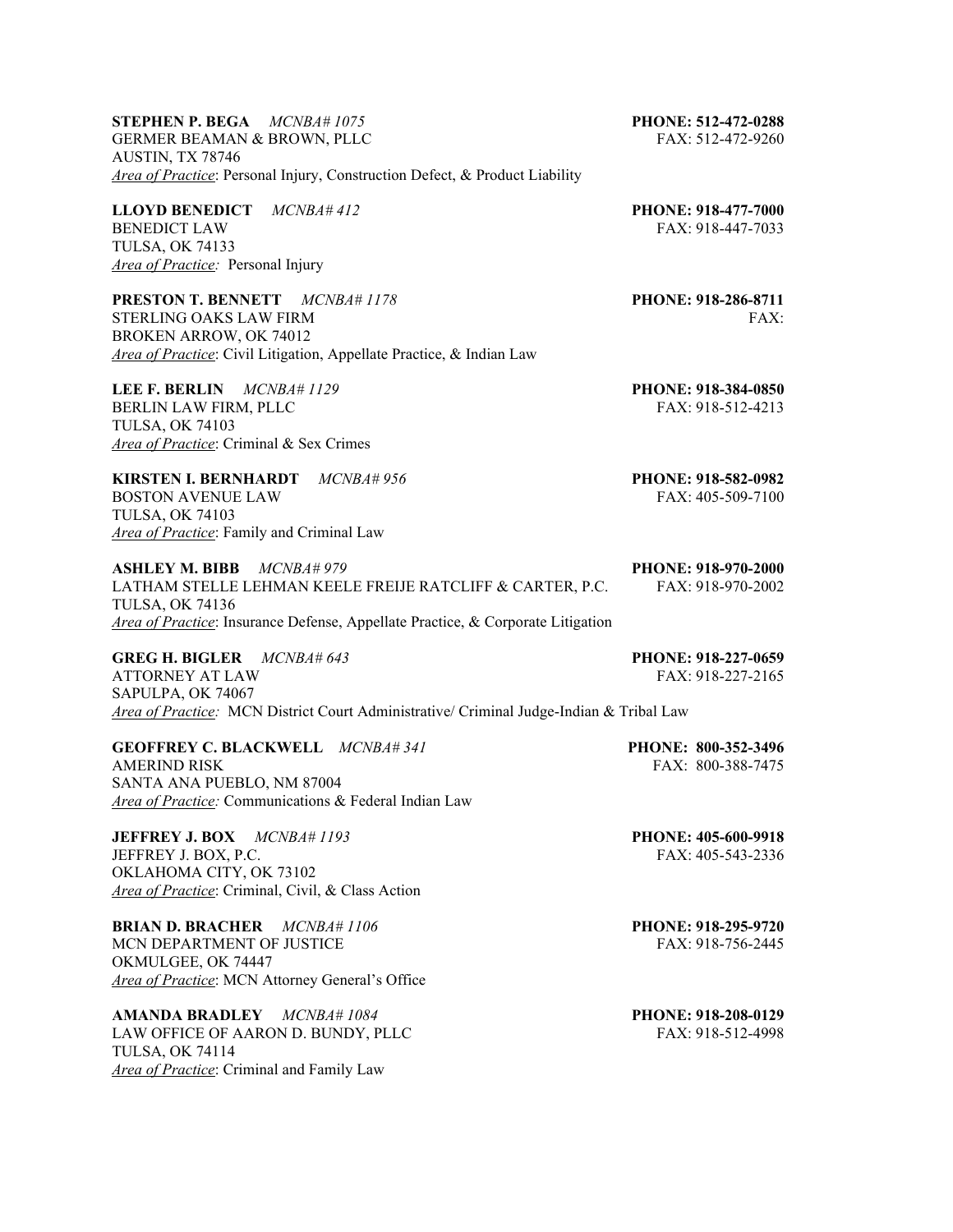**BRIANA L. BRAKEFIELD** *MCNBA# 1123* **PHONE: 918-825-4558** K. ELLIS RITCHIE PC, dba RITCHIE ROCK MCBRIDE & ATWOOD LAW FIRM FAX: 918-825-1623 PRYOR, OK 74361 *Area of Practice*: Family Law, Juvenile Deprived, & Adoptions

**BARRY W. BRANDON** *MCNBA# 150* **PHONE: 918-591-5236** DOERNER SAUNDER DANIEL & ANDERSON FAX: 918-925-5236 TULSA, OK 74421 *Area of Practice*: Native American Law & Policy

**VALLEY M. BRANSCUM** *MCNBA# 184* **PHONE: 918-224-0411** ATTORNEY AT LAW FAX: 918-224-0439 SAPULPA, OK 74067 *Area of Practice:* Family Law, Disability and Workers' Comp

**CHRISTOPHER U. BRECHT** *MCNBA# 1021* **PHONE: 918-382-9200** MCDANIEL ACORD & LYTLE, PLLC FAX: 918-382-9282 TULSA, OK 74133 *Area of Practice*: Adoptions, Guardianships, & Family Law

**KENNETH D. BROOKING** *MCNBA# 901* **PHONE: 918-492-3481** RICKI M. REPLIN, PC FAX: 918-492-3074 TULSA, OK 74135 *Area of Practice*: Family Law

**MEAGAN E. BROOKING** *MCNBA# 1067* **PHONE: 580-427-5291** ATTORNEY AT LAW, PLLC FAX: 580-427-5292 ADA, OK 74821 *Area of Practice*: Ceiminal & Family Law

**DAVID M. BROSS** *MCNBA# 1185* **PHONE: 918-585-2667** SMOLEN & ROYTMAN FAX: 918-585-2669 TULSA, OK 74119 *Area of Practice*: Criminal Defense

**ANDREA A. BROWN** *MCNBA# 1100* **PHONE: 918-625-1098** SWAB STALL HORTON & FU TULSA, OK 74104 *Area of Practice*: Criminal & Juvenile Law

**BRADLEY J. BROWN** *MCNBA# 917* **PHONE: 918-588-2352**  HELMERICH & PAYNE, INC. THELMERICH & PAYNE, INC. TULSA, OK 74119 *Area of Practice*: General Practice

**GREGG R. BROWN** *MCNBA# 999* **PHONE: 512-472-0288** GERMER, PLLC FAX: 512-472-0721 AUSTIN, TX 78746 *Area of Practice*: Construction and Product Defense

**JENNIFER D. BROWN** *MCNBA# 849* **PHONE: 918-583-7129** FRANDEN FARRIS QUILLIN GOODNIGHT & ROBERTS FAX: 918-584-3814 TULSA, OK 74103 *Area of Practice*: Civil Tort Defense, Research & Appellate Advocacy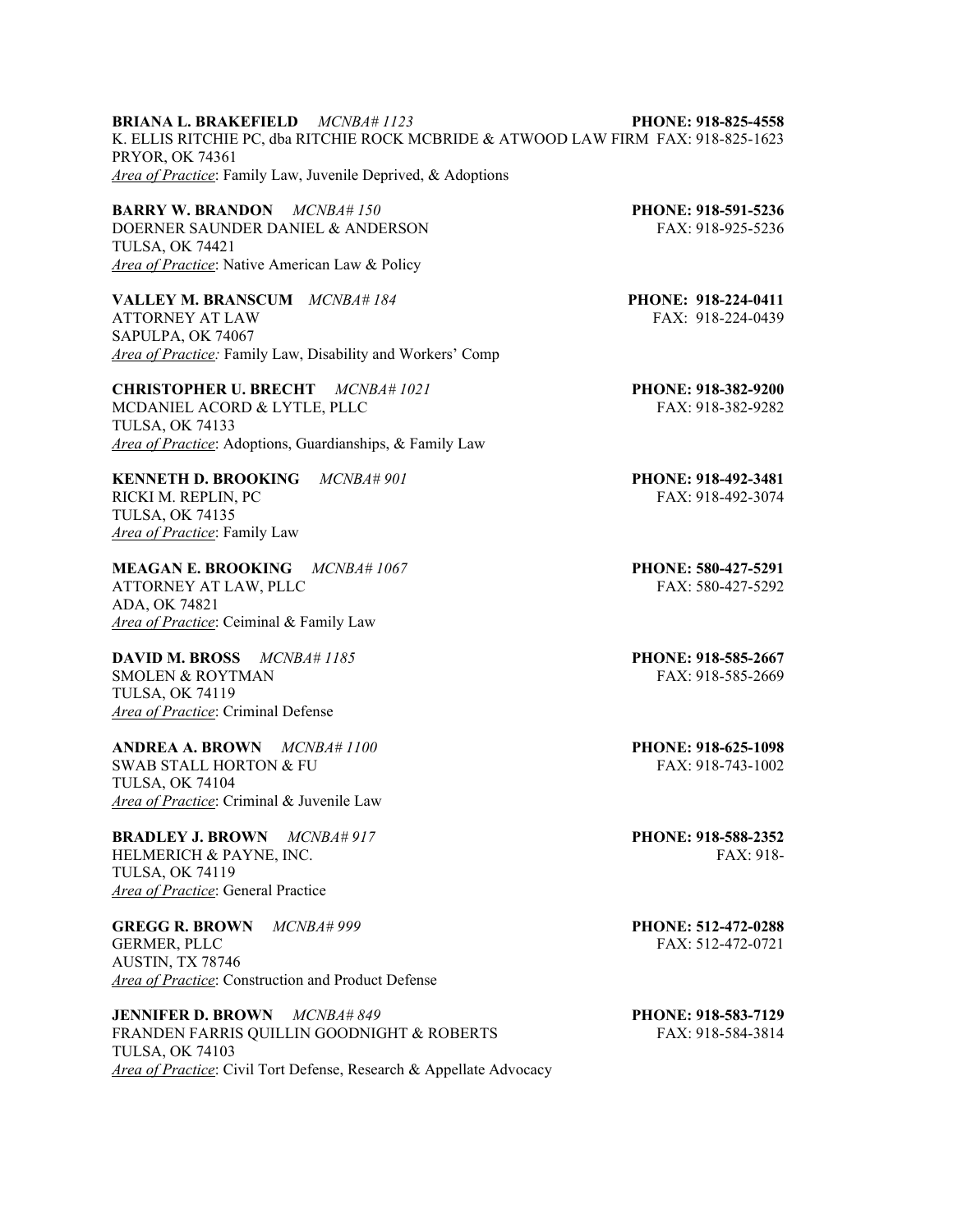**SHANNON R. BROWN** *MCNBA# 795* **PHONE: 918-756-1000** SOUTH COUNTY LAW FAX: 918-917-8485 OKMULGEE, OK 74447 *Area of Practice*: Criminal & Family Law

**TIMOTHY D. BROWN** *MCNBA# 1012* **PHONE: 918-790-3412** TIMOTHY D. BROWN LAW OFFICE, P.C. FAX: FAX: SALLISAW, OK 74955 *Area of Practice*: Indian Law, Criminal Law, ICWA, Business Transactions, Tribal Administration, & Real Property

**STEPHEN L. BRUCE** *MCNBA# 152* **PHONE: 405-330-4110** ATTORNEY AT LAW FAX: 405-236-3616 EDMOND, OK 73083 *Area of Practice*: Collection Law (not board certified)

**JAMES C. BUCHAN** *MCNBA# 746* **PHONE: 918-587-0000**  MCAFEE & TAFT FAX: 918-599-9317 TULSA, OK 74103 *Area of Practice:* Personal Injury, Products & Premises Liability, Auto & Medical Negligence

**APRIL S. BUCK** *MCNBA# 294* **PHONE: 918-779-9836** BUCK LAW FIRM FAX: BIXBY, OK 74008 *Area of Practice*: Indian Law and Family Law

**AARON D. BUNDY** *MCNBA # 554* **PHONE: 918-208-0129** LAW OFFICE OF AARON D. BUNDY, PLC FAX: 918-512-4998 TULSA,OK 74114 *Area of Practice :* Family Law, Criminal Defense & Civil Litigation

**SHENA E. BURGESS** *MCNBA# 1016* **PHONE: 918-477-8500**  SMILING SMILING & BURGESS FAX: 918-477-7510 TULSA, OK 74137 *Area of Practice*: Criminal and Civil Defense

**SHANNA S. BURGIN** *MCNBA# 570* **PHONE: 918-295-9720**<br> **MCN DEPARTMENT OF JUSTICE FAX: 918-756-2445** MCN DEPARTMENT OF JUSTICE OKMULGEE, OK 74447 *Area of Practice*: MCN Attorney General's Office

**TAYLOR A. BURKE** *MCNBA# 1043* **PHONE: 918-599-7755** BARBER & BARTZ, PC FAX: 918-599-7756 TULSA, OK 74103 *Area of Practice*: Estate & Trust Litigation, Civil Litigation, & Probate

**CYNTHIA J. BURLISON** *MCNBA# 703* **PHONE: 918-822-5050** ATTORNEY AT LAW FAX: 918-856-3720 MIAMI, OK 74354 *Area of Practice*: Family Law

**ADAM R. BURNETT** *MCNBA# 973* **PHONE: 918-584-4724** FRASIER, FRASIER, & HICKMAN, LLP FAX: 918-583-5637 TULSA, OK 74107 *Area of Practice*: Criminal, Family, & Employment Law, Personal Injury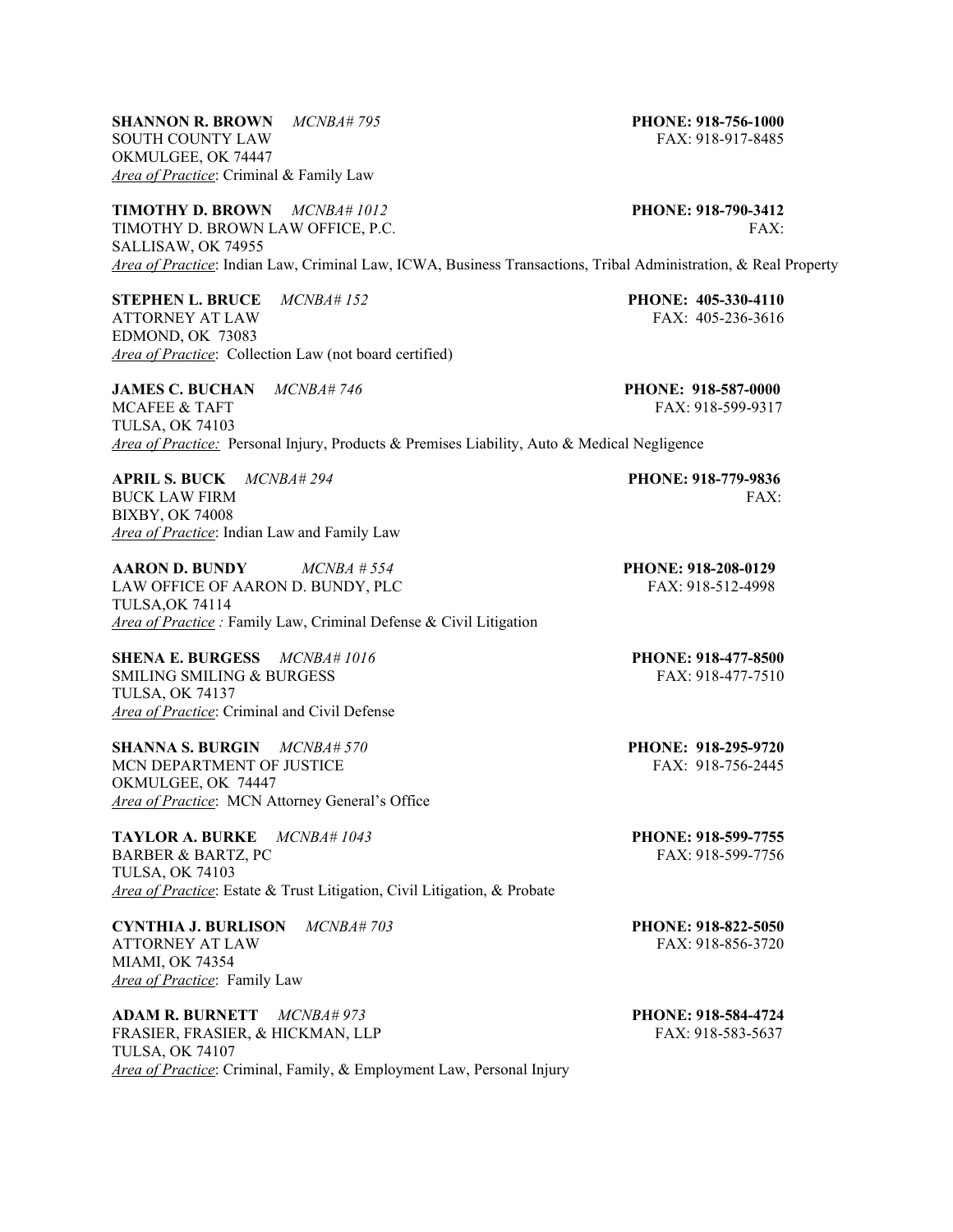**RICHARD E. BUTNER** *MCNBA# 1064* **PHONE: 405-257-6254** BUTNER & BUTNER FAX: 405-257-5638 WEWOKA, OK 74884 *Area of Practice*: Criminal, Family, & Civil Law

**GREGORY T. BUZZARD** *MCNBA# 1049* **PHONE: 918-592-9830**  CROWE & DUNLEVY FAX: 918-599-6397 TULSA, OK 74103 *Area of Practice*: Indian Law

**JOHN A. L. CAMPBELL** *MCNBA# 683* **PHONE: 918-949-9966** ASTON MATHIS & CAMPBELL, PLLC FAX: 918-949-9968 TULSA, OK 74114 *Area of Practice*: Criminal Guardianship, Civil Litigation

**ALYSSA D. CAMPBELL-WILMOTH** *MCNBA# 488* **PHONE: 405-742-0200**  CAMPBELL LAW OFFICE THE SERVICE STATE FAX: 405-377-3842 STILLWATER, OK 74074 *Area of Practice:* Family Law, Native American Law, Gaming, Corporate and Finance Law

**RYAN G. CANNONIE** *MCNBA# 1073* **PHONE: 918-932-2800** WIRTH LAW FIRM 6 2012 12:30 12:30 12:30 12:30 12:30 12:30 12:30 12:30 12:30 12:30 12:30 12:30 12:30 12:30 12:30 TAHLEQUAH, OK 74464 *Area of Practice*: Criminal, Deprived, & Family Law

**BRIAN L. CARTER** *MCNBA# 843* **PHONE: 918-970-2000** LATHAM STEELE LEHMAN KEELE RATCLIFF FREIJE & CARTER, P.C. FAX: 918970-20002 TULSA, OK 74136 *Area of Practice*: Insurance Law, Medical Malpractice Defense, Bad Faith Litigation, Premises Liability & Pharmacy Liability Law

**ROBERT D. CARTER** *MCNBA# 856* **PHONE: 918-586-5711** CONNER & WINTERS, LLP FAX: 918-586-8605 TULSA, OK 74103 *Area of Practice*: Indian Law, Energy, Commercial, Transcations, Gaming, Realty

**JASEN CHADWICK** *MCNBAR# 711* **PHONE: 918-758-1400** MUSCOGEE (CREEK) NATION DISTRICT COURT FAX: 918-758-1413 OKMULGEE, OK 74447 *Area of Practice:* MCN District Court Staff Attorney

**LAWRENCE T. CHAMBERS** *MCNBA# 257* **PHONE: 918-582-1211** DOERNER SAUNDERS DANIEL & ANDERSON LLP TULSA, OK 74103 *Area of Practice*: Securities, Corporate & Real Estate

**BEN S. CHAPMAN** *MCNBA# 1014* **PHONE: 918-485-5551** BEN S. CHAPMAN, ATTORNEY AT LAW FAX: 918-485-9559 WAGONER, OK 74467 *Area of Practice*: Criminal Law

**BRETT A. CHAPMAN** *MCNBA# 1107* **PHONE: 918-592-1144** KHALAF LAW FIRM FAX: 918-592-1149 TULSA, OK 74119 *Area of Practice*: Criminal Law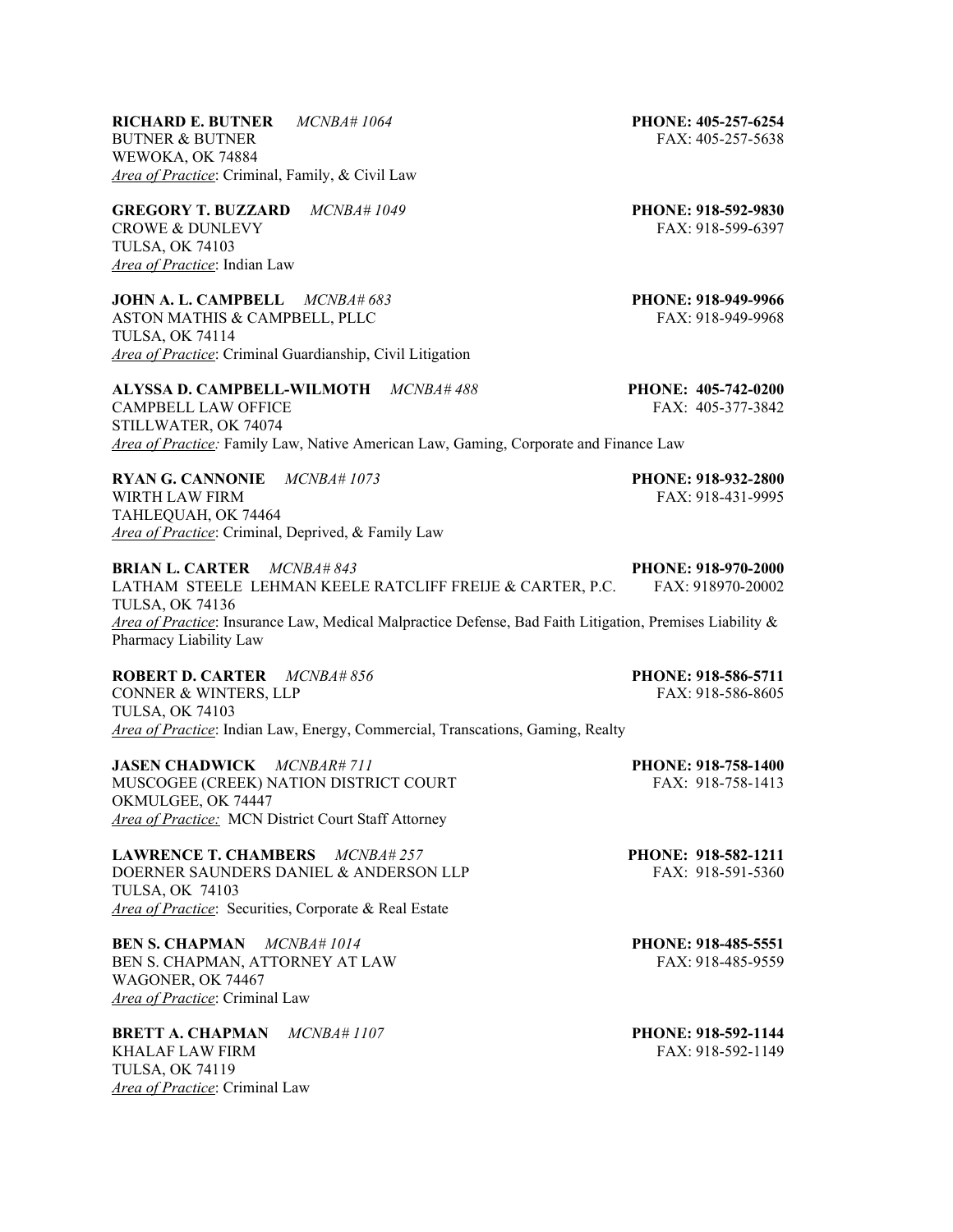**TIMOTHY N. CHEEK** *MCNBA# 1119* **PHONE: 405-272-0621** CHEEK LAW FIRM, PLLC FAX: 405-232-1707 OKLAHOMA CITY, OK 73102 *Area of Practice*: Insurance Defense

**WESLEY J. CHERRY** *MCNBA# 1013* **PHONE: 918-839-6353** FOUNDATION LAW, PLLC FAX: 888-622-3181 MCALESTER, OK 74502 *Area of Practice*: Criminal Law, Personal Injury, & Family

**NALANI M. CHING** *MCNBA# 1189* **PHONE: 918-682-7680** THE CHING LAW FIRM, PLLC THE CHING LAW FIRM, PLLC MUSKOGEE, OK 74401 *Area of Practice*: Criminal Law

**ANDREA L. CHISM** *MCNBA# 1190* **PHONE: 405-512-3422** LAW OFFICE OF ANDREA CHISM, PLLC FAX: FAX: AMARILLO, TX 79110 *Area of Practice*: Family Law & Domestic Violence

**ERIC L. CLARK** *MCNBA# 929* **PHONE: 918-582-1173**  RHODES HIERONYMUS JONES TUCKER & GABLE FAX: 918-592-3390 TULSA, OK 74121 *Area of Practice*: Insurance, Construction, Business Litigation Transportation and Trucking, Dram Shop, Envirnmental, Professional Negligence, Premises Liability, & Natural Resource Law

**TYLER J. COBLE** *MCNBA# 1125* **PHONE: 405-272-0621** CHEEK LAW FIRM, PLLC **FAX: 405-232-1707** OKLAHOMA CITY, OK 73102 *Area of Practice*: Insurance Defense, Insurance Coverage, Personal Injury, General Civil Litgation, & Appellate Practice

**JAMES L. COLVIN, III** *MCNBA# 978* **PHONE: 918-970-2000** LATHAM STEELE LEHMAN KEELE FREIJE RATCLIFF & CARTER, P.C. TULSA, OK 74136 *Area of Practice:* General Practice

**ROLAND V. COMBS, III** *MCNBA# 789* **PHONE: 405-942-7866** THE LAW FIRM OF ROLAND V. COMBS, III & ASSOCIATES, PLC FAX: 405-942-7845 OKLAHOMA CITY, OK 73112 *Area of Practice*: Bankruptcy, Foreclosure Defense, Appellate, Criminal, Civil Litigation, Probate, Wills, Trusts, Guardianship, and Estate Planning

**ROLLA J. COOK** *MCNBA# 1174* **PHONE: 918-683-4445** COOK & HILFIGER FAX: 918-683-1828 MUSKOGEE, OK 74401 *Area of Practice*: Criminal Defense

**TERRI R. CRAIG** *MCNBA# 867* **PHONE: 918-485-1529**  CRAIG LAW OFFICE THE SERVICE SERVICE SERVICE SERVICE SERVICE SERVICE SERVICE SERVICE SERVICE SERVICE SERVICE S WAGONER, OK 74477 *Area of Practice*: Adoption and Family Law

**KACIE R. CRESSWELL** *MCNBA# 568* **PHONE: 918-274-4242** BAYSINGER HENSON REIMER & CRESSWELL, PLLC OWASSO, OK 74055 *Area of Practice*: Family Law, Adoption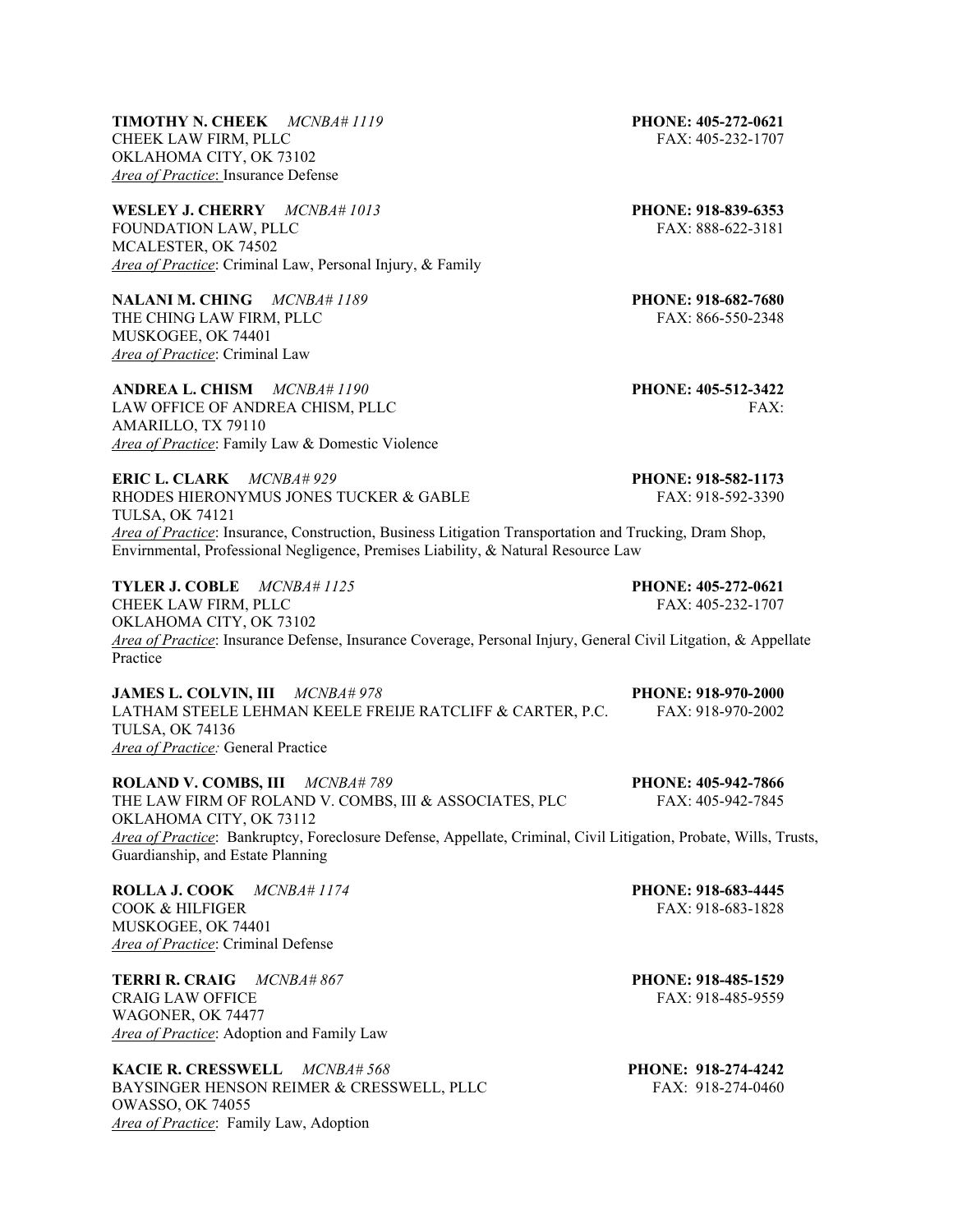**CRAIG M. CROCKETT** *MCNBA# 992* **PHONE: 817-810-0400** CRAIG M. CROCKETT D/B/A THE CROCKETT FIRM FAX: 817-719-9450 FT. WORTH, TX 76107 *Area of Practice*: Commercial Litigation

**JOHN CROCKETT** *MCNBA#503* **PHONE: 918-825-5733**  ATTORNEY AT LAW FAX: 918-825-6613 PRYOR, OK 74361 *Area of Practice:* General Practice

**CINDY HODGES CUNNINGHAM** *MCNBA#556* **PHONE: 918-812-8132** ATTORNEY AT LAW FAX: 918-

TULSA, OK 74114 *Area of Practice:* Criminal & Family Law

**MEREDITH B. CURNETTE** *MCNBA# 1165* **PHONE: 918-346-8712** CURNUTTE LAW, PLLC FAX: 918-574-8991 TULSA, OK 74114 *Area of Practice*: Criminal Defense, Family, & Juvenile

**BRIAN R. DANKER** *MCNBA # 339* **PHONE: 800-522-6170**  CHOCTAW NATION OF OKLAHOMA LEGAL DEPARTMENT FAX: DURANT, OK 74702 *Area of Practice*: Civil Litigation, Personal Injury, Corporate, Employment, & Indian Law

**RACHEL M. DALLIS** *MCNBA# 1158* **PHONE: 918-457-9874** RACHEL DALLIS, ATTORNEY AT LAW, PLLC FAX: 918-772-3536 TAHLEQUAH, OK 74464 *Area of Practice*: Criminal Law

**ANNE DARNELL** *MCNBA# 1022* **PHONE: 918-227-1177** STINNETT LAW FAX: 918-227-1197 SAPULPA, OK 74066 *Area of Practice*: Family and Criminal Law

**JEFFERY J. DAVIS** *MCNBA# 922* **PHONE: 616-742-3980**  BARNES & THORNBURG, LLP GRAND RAPIDS, MI 49503 *Area of Practice*: Litigation

**KATHERN R. DAVIS** *MCNBA# 1017* **PHONE: 918-254-0626** KIVELL RAYMENT & FRANCIS, P.C. FAX: 918-254-7915 TULSA, OK 74105 *Area of Practice*: Real Estate, Foreclosure, & Bankruptcy

**LACEY D. DAVIS** *MCNBA# 1183* **PHONE: 918-281-2696** BERGMAN DAVIS LAW OFFICE FAX: 918-281-2998 TULSA, OK 74103 *Area of Practice*: Criminal Defense

**MATTHEW D. DAY** *MCNBA# 1177* **PHONE: 918-307-1529** PARSONS GRAHAM & DAY, LLC FAX: 918-514-8093 TULSA, OK 74103 *Area of Practice*: Family Relations & Criminal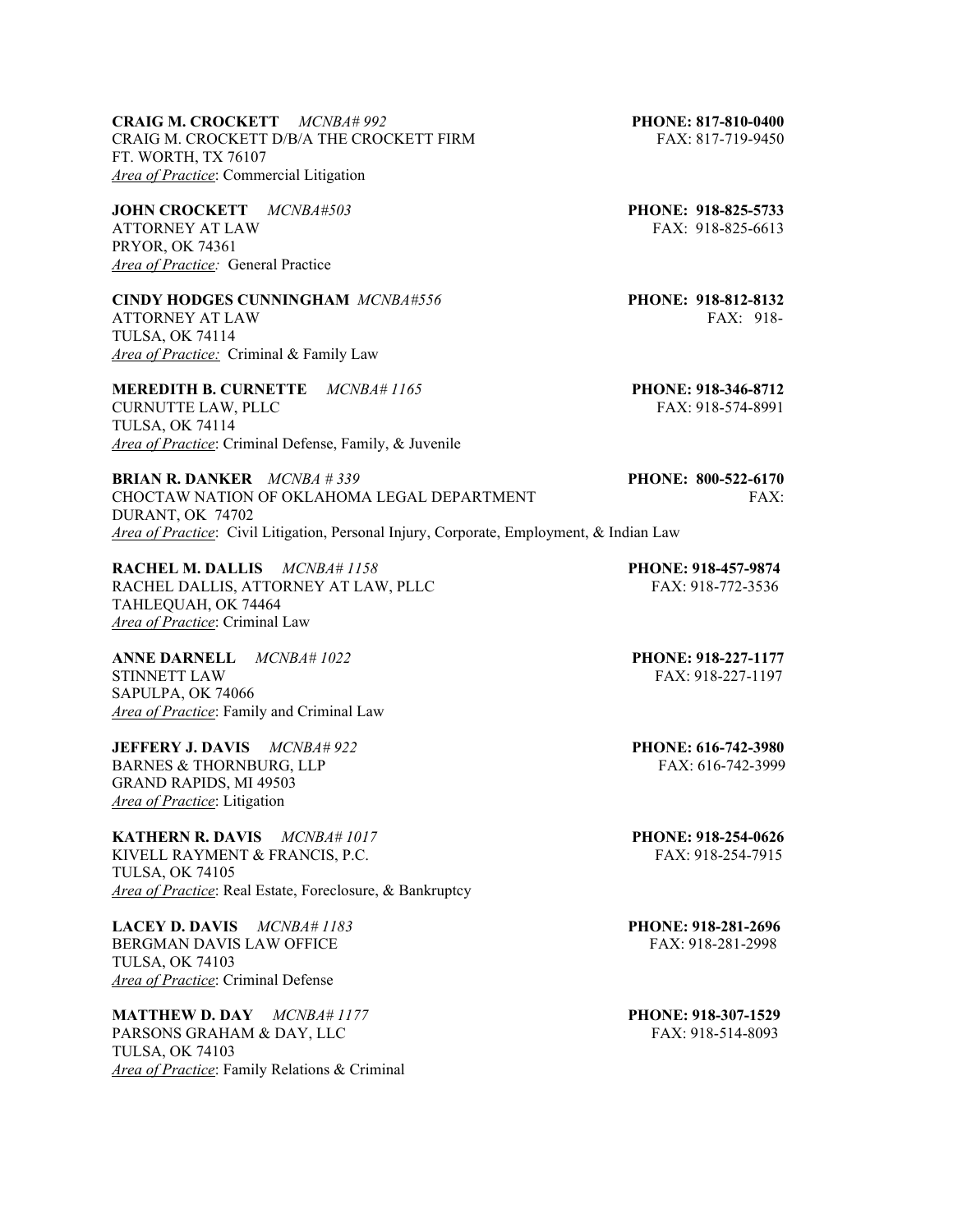**MONTIE R. DEER** *MCNBA# 124* **PHONE: 918-758-1439** MUSCOGEE (CREEK) NATION SUPREME COURT FAX: 918-758-1440 OKMULGEE, OK 74447 *Area of Practice*: MCN Supreme Court Justice

**KEVIN W. DELLINGER** *MCNBA # 131* **PHONE: 918-295-9720** MCN DEPARTMENT OF JUSTICE FAX: 918-756-2445 OKMULGEE, OK 74447 *Area of Practice*: MCN Attorney General's Office

**FRED H. DEMIER** *MCNBA# 1169* **PHONE: 918-592-2300**  FRED H. DEMIER, ATTORNEY AT LAW FAX: 918-582-1340 TULSA, OK 74119 *Area of Practice*: Criminal Defense & Personal Injury

**JARED A. DESILVEY** *MCNBA# 862* **PHONE: 918-913-0195**  DESILVEY LAW FIRM, PLLC FAX: 918-913-0196 MUSKOGEE, OK 74401 *Area of Practice*: Personal Injury, Family, Domestic, & Criminal Defense

**SARAH E. DILL** *MCNBA# 880* **PHONE: 918-933-4793**  TIGER LAW, PLLC FAX: 919-515-4911 TULSA, OK 74136 *Area of Practice*: Family Law, Wills/Trusts, & Indian Law

**CHERYL A. DIXON** *MCNBA# 1005* **PHONE: 918-813-2187** UNIVERSITY OF TULSA FAX: 918-TULSA, OK 74104 *Area of Practice*: Civil Litigation, Education Law, & Domestic Law

**WILLIAM H. DODSON, JR.** *MCNBA# 1130* **PHONE: 918-295-9720** MCN DEPARTMENT OF JUSTICE FAX: 918-756-2445 OKMULGEE, OK 74447 *Area of Practice*: MCN Attorney General's Office

**BRADLEY K. DONNELL** *MCNBA# 767* **PHONE: 405-552-2308**  OKLAHOMA CITY, OK 73102 *Area of Practice*: Construction, Aviation, General Negligence, Products Liability

**GLEN L. DRESBACK** *MCNBA# 823* **PHONE: 918-358-5723**  DRESBACK LAW OFFICE, PLLC FAX: 918-358-5721 CLEVELAND, OK 74020 *Area of Practice*: Criminal and Family Law

**DOUGLAS G. DRY** *MCNBA# 177* **PHONE: 918-605-8248** DOUGLAS G. DRY, ATTORNEY AT LAW, PLLC FAX: TAHLEQUAH, OK 74464 *Area of Practice*: Criminal Law

**GABRIEL D. DUNBAR** *MCNBA#1077* **PHONE: 918-591-2555** THE SEACAT LAW FIRM FAX: 918-398-6177 TULSA, OK 74105 *Area of Practice*: Criminal Defense, Family Law and Civil Litigation

 $FAX: 405-228-7308$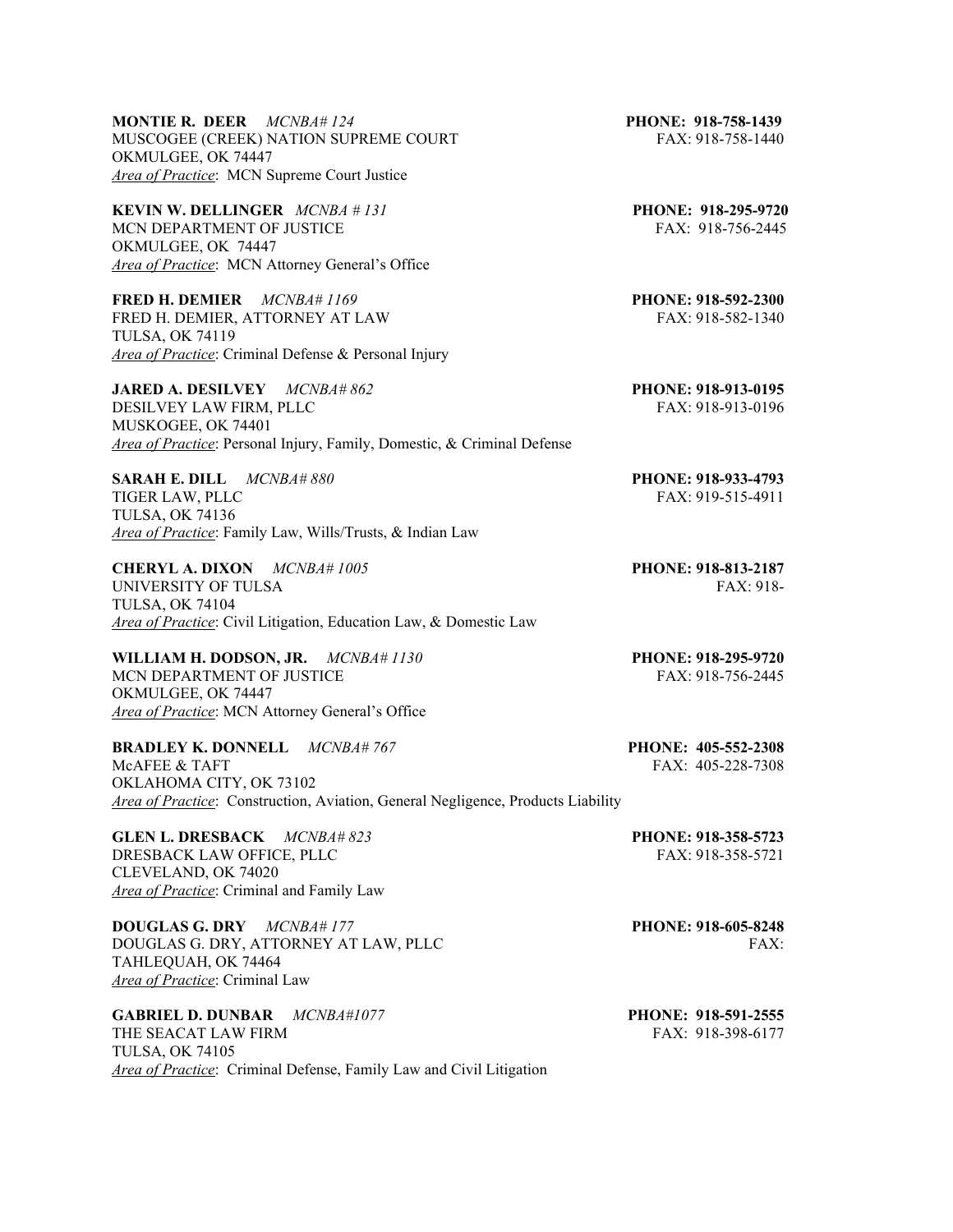**JOHN M. DUNN** *MCNBA# 936* **PHONE: 918-526-8000** THE LAW OFFICES OF JOHN M. DUNN FAX: 918-359-5050 TULSA, OK 74119 *Area of Practice*: Domestic & Criminal Law

**MARSHALL K. DYER** *MCNBA# 373* **PHONE: 918-258-2711**  ATTORNEY AT LAW FAX: 918-615-9713 BROKEN ARROW, OK 74012 *Area of Practice:* General Practice

**COURTNEY L. EAGAN-SMITH** *MCNBA# 543* **PHONE: 918-689-2528** EAGAN LAW OFFICE, PLLC FAX: 918-471-4002 EUFAULA, OK 74432 *Area of Practice:* Family Law

**KORBYN J. EASLEY** *MCNBA# 1155* **PHONE: 918-341-2131** HIGGINS & EASLEY LAW FAX: 918-341-2468 CLAREMORE, OK 74018 *Area of Practice*: Family, Criminal, Civil Litigation, & Indian/Tribal Law

**MELISSA A. EAST** *MCNBA# 976* **PHONE: 918-382-9200**  MCDANIEL ACORD & LYTLE, PLLC FAX: 918-382-9282 TULSA, OK 74133 *Area of Practice*: Civil Defense Litigation & Construction Litigation

**TONY W. EDWARDS** *MCNBA# 919* **PHONE: 918-302-3700** EDWARDS & PATTERSON FAX: 918-302-3701 MCALESTER, OK 74502 *Area of Practice*: Personal Injury

**DAVID D. ENGLISH** *MCNBA# 1181* **PHONE: 918-641-4621** MOSTELLER ENGLISH, PLLC FAX: OKMULGEE, OK 74447 *Area of Practice*: Estate Planning & Criminal

**JAMES A. ENLOW** *MCNBA# 530* **PHONE: 918-583-8205 ATTORNEY AT LAW** TULSA, OK 74114 *Area of Practice:* Construction Law/Litigation & Collections

**SHERRY L. ERB** *MCNBA# 945* **PHONE: 918-910-5183**  ERB LAW, PLLC FAX: 918-910-5183 MUSKOGEE, OK 74401 *Area of Practice*: Estate Planning, Probate, Social Security Disability, & Bankruptcy

**STUART D. ERICSON** *MCNBA# 1167* **PHONE: 918-879-1681** WIRTH LAW FIRM FAX: TULSA, OK 784104 *Area of Practice*: Criminal Defense & Family Law

**STEPHEN G. FABIAN, JR.** *MCNBA# 1166* **PHONE: 405-232-4384** FABIAN & ASSOCIATES, INC., PC FABIAN 6 (FAX: 405-232-5334) OKLAHOMA CITY, OK 73122 *Area of Practice*: DUI, Drivers' License Cases, & Criminal Law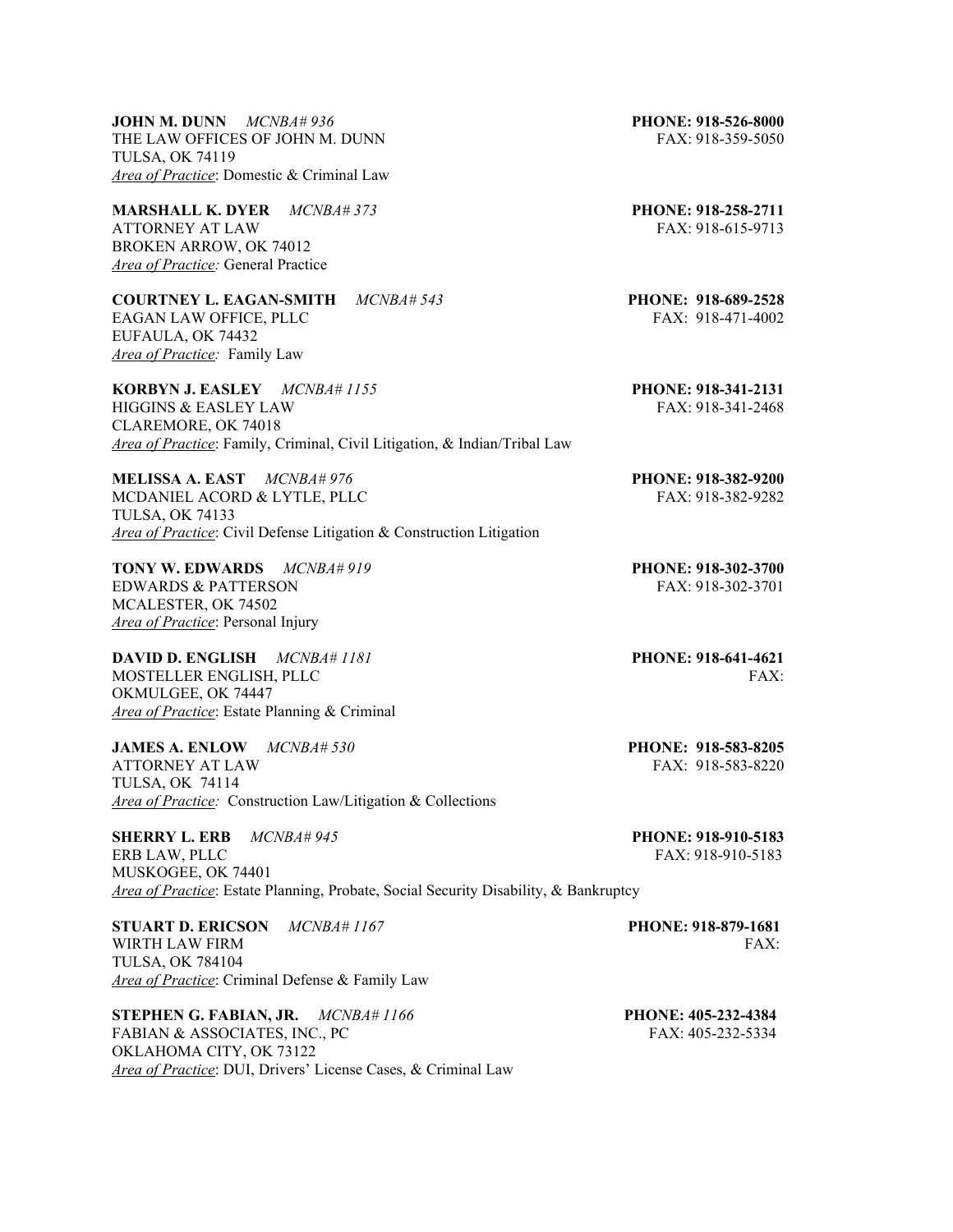**ABI L. FAIN** *MCNBA# 838* **PHONE: 918-936-4705**  PIPESTEM LAW FIRM, PC FAX: TULSA, OK 74103 *Area of Practice*: Federal Indian Law, Indian Child Welfare, & Tribal Codes

**MICHAEL J. FAIRCHILD** *MCNBA# 1032* **PHONE: 918-584-7277** MICHAEL J. FAIRCHILD **FAX:** FAIRCHILD TULSA, OK 74119 *Area of Practice*: Criminal Law

**JOE M. FEARS** *MCNBA# 848* **PHONE: 918-599-7755**  BARBER & BARTZ, PC FAX: 918-599-7756 TULSA, OK 74103 *Area of Practice*: Civil Litigation, Appellate Practice, & Native American Law

**R. SCOTT FERGUSON** *MCNBA# 1053* **PHONE: 918-473-7755** THE LAW OFFICES OF R. SCOTT FERGUSON FAX: CHECOTAH, OK 74426 *Area of Practice*: Criminal, Family, Estate, Probate, & Juvenile

**JAMES H. FERRIS** *MCNBA# 997* **PHONE: 918-582-5281** MOYERS MARTIN, LLP FAX: 918-585-8318 TULSA, OK 74103 *Area of Practice*: Real Estate acquisition & developmet, construction & finance; Business Entities, including formation, finance, contracts, acquisitions  $\&$  mergers; Oil  $\&$  Gas, including exploration  $\&$  production, asset transactions & title issues; Probate, Trust, and Estate Planning

**JASON FIELDS** *MCNBA# 262* **PHONE: 918-706-8165**  J.M. FIELDS LAW FIRM, PLLC FAX: 918-485-0410 WAGONER, OK 74477 *Area of Practice*: Estate Planning

**JEFFREY G. FIELDS** *MCNBA# 984* **PHONE: 918-494-5905**  SECREST HILL BUTLER & SECREST TULSA, OK 74136 *Area of Practice*: Insurance, Medical Malpractice, & Nursing Home Defense

**KARRIE D. FIELDS** *MCNBA# 1056* **PHONE: 918-991-8378**  FIELDS LAW FIRM, PLLC FAX: 918-600-1110 BROKEN ARROW, OK 74012 *Area of Practice*: Divorce, Paternity, Adoption, & Gaurdianship

**GRANT A. FITZ** *MCNBA# 906* **PHONE: 918-585-2394**  RICHARDS & CONNOR, PLLP FAX: 918-585-1449 TULSA, OK 74103 *Area of Practice*: Civil Litigation

**EZEKIEL FLETCHER** *MCNBA# 593* **PHONE: 517-755-0776**<br>**FLETCHER LAW. PLLC PHONE: 517-913-6008** FLETCHER LAW, PLLC EAST LANSING, MI 48823 *Area of Practice*: Federal Indian Law, Tribal & Constitutional Law

**STEVEN P. FLOWERS** *MCNBA# 1029* **PHONE: 918-747-8900** ELLER & DETRICH, P.C. **FAX: 918-392-9457** TULSA, OK 74114 *Area of Practice*: Taxation, Tax Controversy, Probates, Estates & Trust, & Estates & Trust Litigation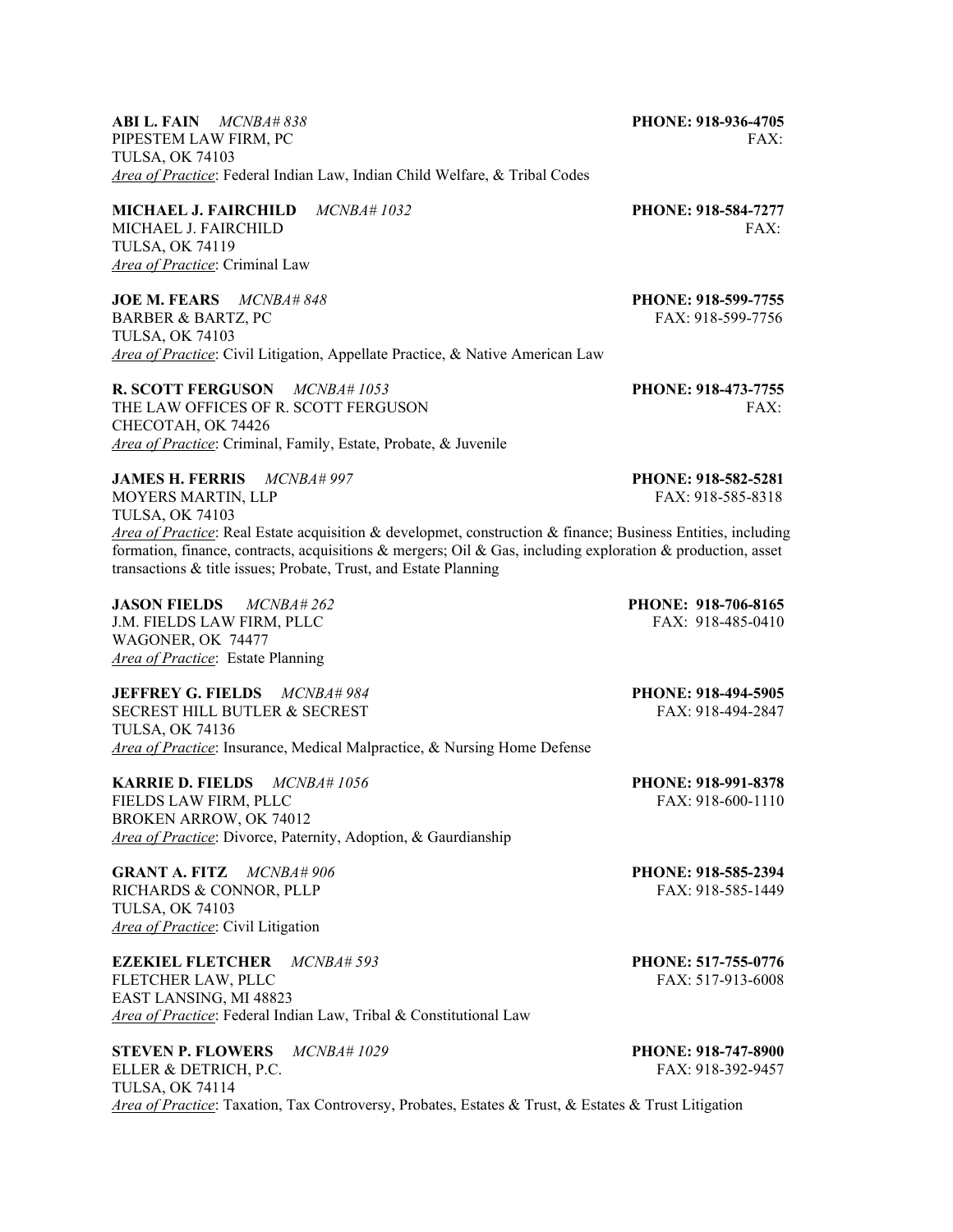**EMALIE L. FOSTER** *MCNBA# 1184* **PHONE: 918-574-3071** MCAFEE & TAFT, P.C. FAX: 918-574-3171 TULSA, OK 74103 *Area of Practice*: Family Law & Civil Litigation

**MICHAEL L. FOSTER** *MCNBA# 602* **PHONE: 888-233-3141** FABER & BRAND, LLC FABER & BRAND, LLC COLUMBIA, MO 65205 *Area of Practice*: Collections Litigation & Creditors Fights

**CARTER A. FOX** *MCNBA# 1162* **PHONE: 918-970-2000** LATHAM STEELE LEHMAN KEELE RATCLIFF FREIJE & CARTER FAX: 918-970-2002 TULSA, OK 74136 *Area of Practice*: Commercial Litigation

**DAVID G. FRANCY** *MCNBA# 893* **PHONE: 918-895-8200** MURPHY FRANCY, PLLC FAX: 918-592-0040 TULSA, OK 74105 *Area of Practice*: Family Law

**JAMES E. FRASIER** *MCNBA# 505* **PHONE: 918-584-4724**  FRASIER, FRASIER & HICKMAN, LLP FAX: 918-583-5637 TULSA, OK 74107 *Area of Practice:* Personal Injury

**BENJAMIN J. FU** *MCNBA# 1131* **PHONE: 405-760-0263** SWAB STALL HORTON & FU FAX: 918-743-1002 TULSA, OK 74104 *Area of Practice*: Criminal Law

**CARL P. FUNDERBURK** *MCNBA# 816* **PHONE: 918-599-8000** FUNDERBURK & ASSOCIATES, PLLC FAX: 918-599-8006 TULSA, OK 74104 *Area of Practice*: Family and Criminal Law

**KATHRYN E. GARDNER** *MCNBA# 1146* **PHONE: 918-255-0060** REPORTERS COMMITTEE FOR FREEDOM OF THE PRESS FAX: TULSA, OK 74120 *Area of Practice*: Media Law

**BRANDON R. GASSAWAY** *MCNBA# 913* **PHONE: 918-910-5599**  RYAN GASSAWAY LAW FAX: 918-910-5598 MUSKOGEE, OK 74401 *Area of Practice*: Social Security & VA Disability Law, Family Law, & Criminal Law

**THOMAS H. GAYLE, JR.** *MCNBA# 928* **PHONE: 918-582-8877**  ATKINSON HASKINS NELLIS BRITTINGHAM GLADD & FIASCO FAX: 918-585-8096 TULSA, OK 74103 *Area of Practicce*: Litigation & Insurance Defense

**DEBRA GEE** *MCNBA# 126* **PHONE: 580-310-6410** CHICKASAW NATION FAX: 580-310-6440 ADA, OK 74821 *Area of Practice:* Indian Law and Family Law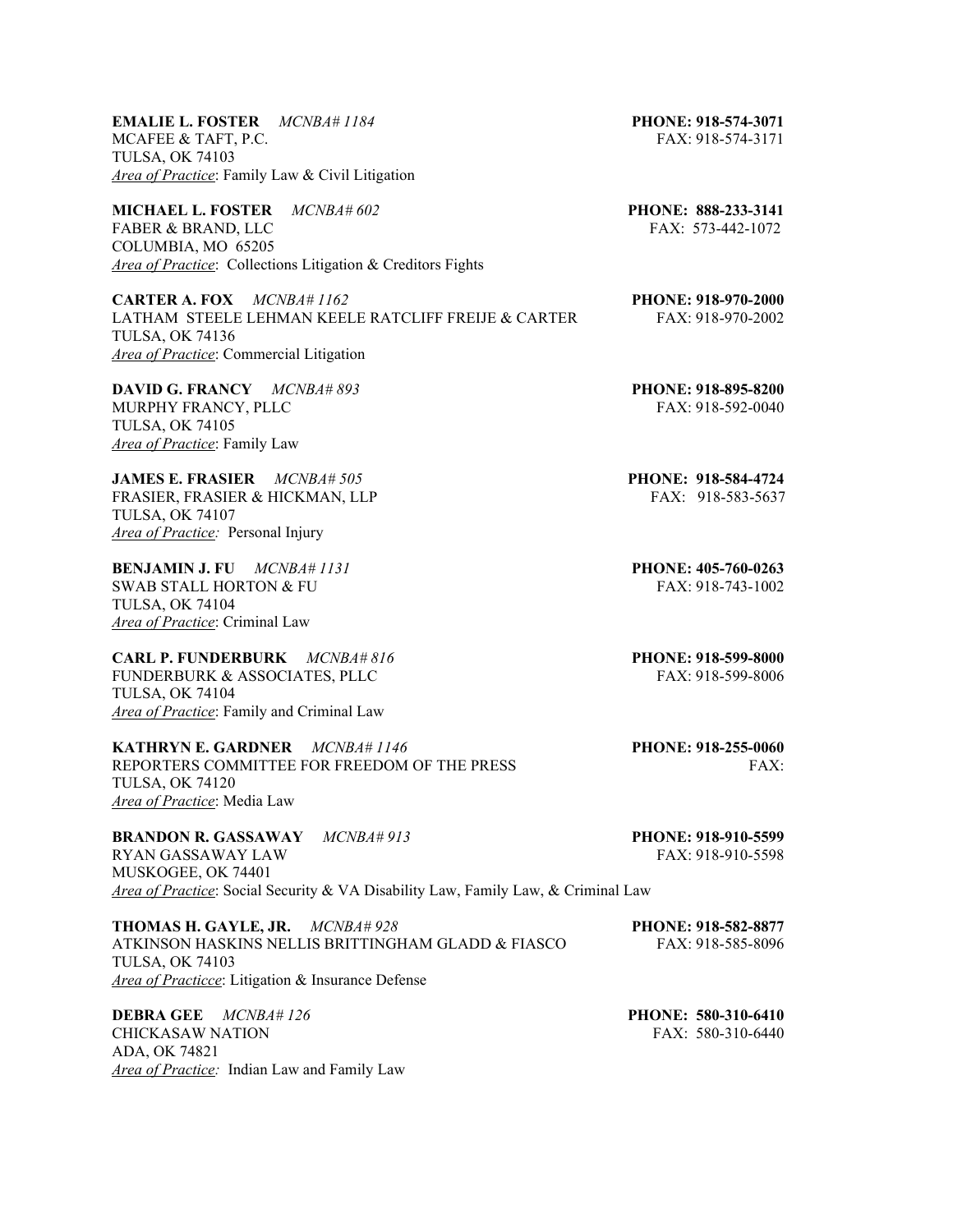**JAMES L. GIBBS** *MCNBA#542* **PHONE: 405-524-2400**  GOOLSBY PROCTOR HEEFNER & GIBBS, PC FAX: 405-525-6004 OKLAHOMA CITY, OKLAHOMA 73102 *Area of Practice:* Insurance Defense, Tribal Law, Employment Law, Personal Law

**ROBERT D. GIFFORD, II** *MCNBA# 1002* **PHONE: 405-778-4647** GIFFORD LAW, PLLC OKLAHOMA CITY, OK 73101 *Area of Practice*: Criminal, Civil Rights, Native American, Military, & Family Law

**ERICK J. GILES** *MCNBA# 927* **PHONE: 207-771-9248** DRUMMOND WOODSUM FAX: 207-772-3627 PORTLAND, ME 04101 *Area of Practice*: Federal Indian Law and Municipal Law

**MARCELLA S. GILES** *MCNBA# 208* **PHONE: 703-827-0225**  ATTORNEY AT LAW FAX: 703-827-0086 McLEAN, VA 22101 *Area of Practice*: Federal and Tribal Law, Trust Funds, Restricted Property & Sacred Sites

**RANDALL A. GILL** *MCNBA# 241* **PHONE: 918-747-1958**  ATTORNEY AT LAW TULSA, OK 74114 *Area of Practice*: Litigation

**BRETT M. GODFREY** *MCNBA# 954* **PHONE: 303-228-0700** 

GODFREY/JOHNSON, P.C. FAX: 303-228-0701 ENGLEWOOD, CO 80124 *Area of Practice*: Appellate Practice, Aviation & Aerospace, Commercial Litigation, Construction Defects, Drilling & Mining, Fires & Explosions, Insurance, Medical Device, Premises Liability, Product Liability, Railroad & Train Accidents, Trucking Accidents, Personal Injury, & Crisis Response

**STEPHANIE E. MOSER GOINS**  $MCNBA# 583$  **PHONE: 405-701-6979**<br>BALL MORSE LOWE **FAX: 405-701-2830** BALL MORSE LOWE NORMAN, OK 73072 *Area of Practice*: Federal Indian Law, Oil and Gas, Probate, & Estate Planning

**BRENDA S. GOLDEN** *MCNBA# 792* **PHONE: 918-304-2066** GOLDEN LEGAL SERVICES, PLLC FAX: 918-304-2067 OKMULGEE, OK 74447 *Area of Practice*: Family, Criminal, & Civil Law, Divorce, Custody, Guardianship, & Child Support

**MATTHEW P. GOMEZ** *MCNBA# 121* **PHONE: 918-794-5587**  ATTORNEY AT LAW FAX: 918-794-5827 TULSA, OK 74119 *Area of Practice*: Adoption & Family Law

**W. KYLE GOOCH**  $MCNBA# 986$  **PHONE: 972-388-5154 CANTERBURY GOOCH SURRATT SHAPIRO STEIN GASWIRTH JONES FAX: 972-490-7739** CANTERBURY GOOCH SURRATT SHAPIRO STEIN GASWIRTH JONES DALLAS, TX 75244 *Area of Practice*: Construction Law

**SCOTT C. GOODE** *MCNBA# 822* **PHONE: 918-921-7376** MILITARY LAW GROUP FAX: 918-992-9095 TULSA, OK 74119 *Area of Practice*: Native American Litigation, Criminal Defense, & Family Law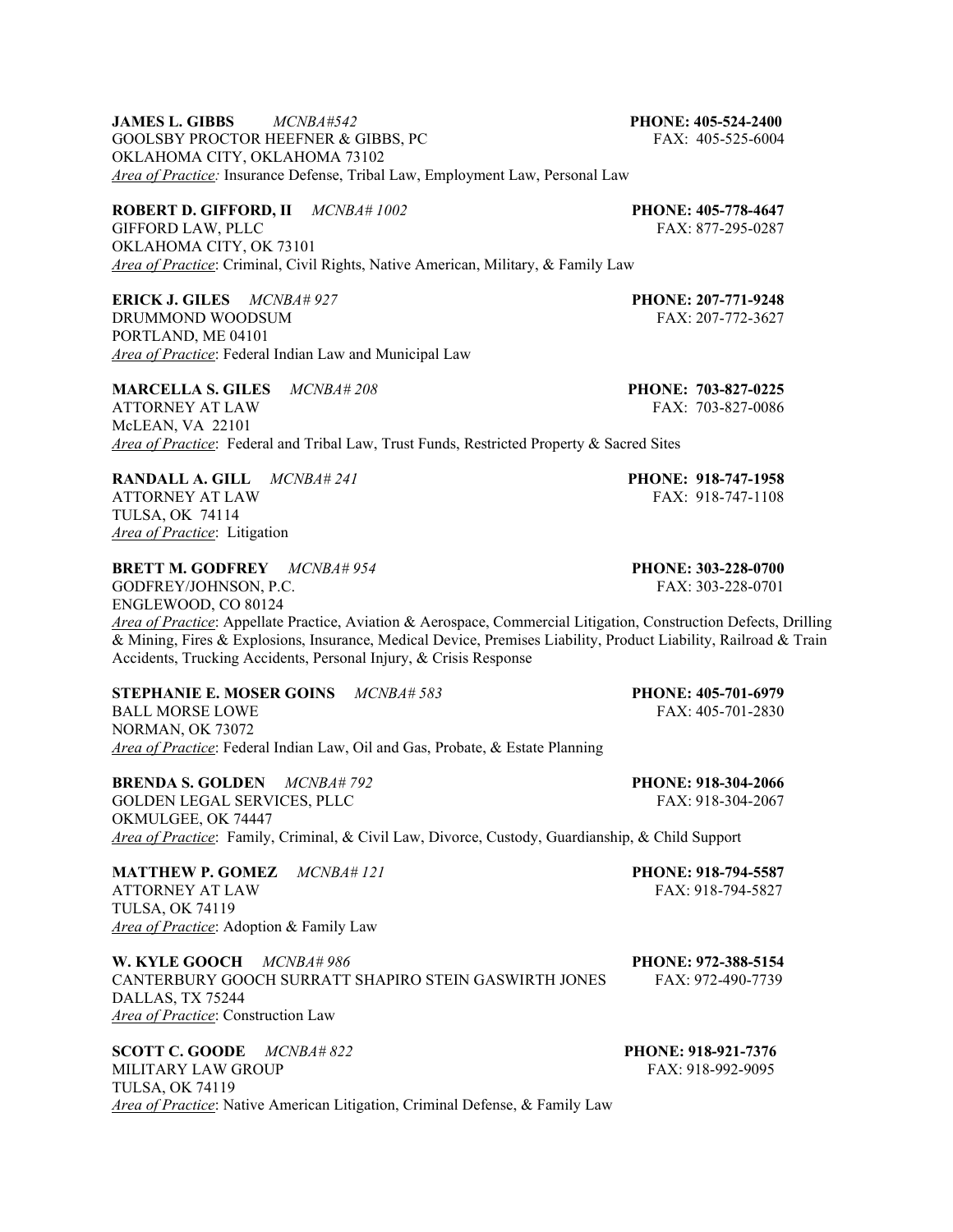## **JONATHAN C. GORDON** *MCNBA# 1065* **PHONE: 918-582-8877** ATKINSON, HASKINS, NELLIS, BRITTINGHAM, GLADD, & FIASCO FAX: 918-589-8096 TULSA, OK 74103 *Area of Practice*: Insurance Defense, Bad Faith, and Medical Malpractice

**MATTHEW S. GORE** *MCNBAR # 681* **PHONE: 580-399-5404** GORE LAW, PLC FAX: 800-881-2039 ADA, OK 74821 *Area of Practice:* General Practice

**PAUL W. GOTCHER** *MCNBA# 860* **PHONE: 918-423-0412** GOTCHER & BEAVER FAX: 918-423-7363 MCALESTER, OK 74502 *Area of Practice*: Criminal, Civil, Divorce, Custody, Corporate, & Probate

**DEBBRA J. GOTTSCHALK** *MCNBA# 119* **PHONE: 918-496-1184**  DEBBRA J. GOTTSCHALK, LLC FAX: 918-494-2811 TULSA, OK 74136 *Area of Practice*: Domestic Law, Civil Trial Practice, & Social Security Disability

**DAVID L. GOVER** *MCNBA# 334* **PHONE: 303-447-8760**  NATIVE AMERICAN RIGHTS FUND FAX: 303-443-7776 BOULDER, CO 80302 *Area of Practice:* Federal Indian Law & Natural Resource Law

**ERIC W. GRANTHAM** *MCNBA# 1176* **PHONE: 918-423-0421** STIPE LAW FIRM FAX: 918-423-0266 MCALESTER, OK 74501 *Area of Practice*: Personal Injury, Civil Litigation, Criminal Defense, Family Law, & Probate

**DANIEL R. GRAY** *MCNBA# 825* **PHONE: 918-280-9217** DANIEL GRAY LAW, PLLC FAX: 918-917-8038 TULSA, OK 74133 *Area of Practice*: Criminal Law and Small Claims

**STEPHEN P. GRAY** *MCNBA# 477* **PHONE: 918-994-7051** STERLING OAKS LAW FIRM BROKEN ARROW, OK 74012 *Area of Practice:* Real Estate, Municipal Law, Probate, Estates & Trust, Construction Law, Business Litigation, and Labor Law

**MARK A. GRAZIANO** *MCNBA#* **PHONE: 918-295-9460** *PHONE: 918-295-9460 PHONE: 918-295-9460 PHONE: 918-295-9460* LEGAL AID SERVICES OF OKLAHOMA, INC. TULSA, OK 74120 *Area of Practice*: Domestic Relations & Criminal Law

**RYAN L. GREELY** *MCNBA# 974* **PHONE: 303-228-0700**  GODFREY/JOHNSON, P.C. FAX: FAX: ENGLEWOOD, CO 80112 *Area of Practice*: Full-Service Civil Litigation

**NANCY E. GREEN** *MCNBA# 167* **PHONE: 580-436-1946** GREEN LAW FIRM, PC 68 (1992) 6 (1993) 6 (1993) 6 (1994) 6 (1994) 6 (1994) 6 (1994) 6 (1995) 6 (1996) 6 (1997) 6 (1997) 7 (1997) 6 (1997) 7 (1997) 7 (1997) 7 (1997) 7 (1997) 7 (1997) 7 (1997) 7 (1997) 7 (1997) 7 (1997) 7 (1 ADA, OK 74820 *Area of Practice*: Indian Law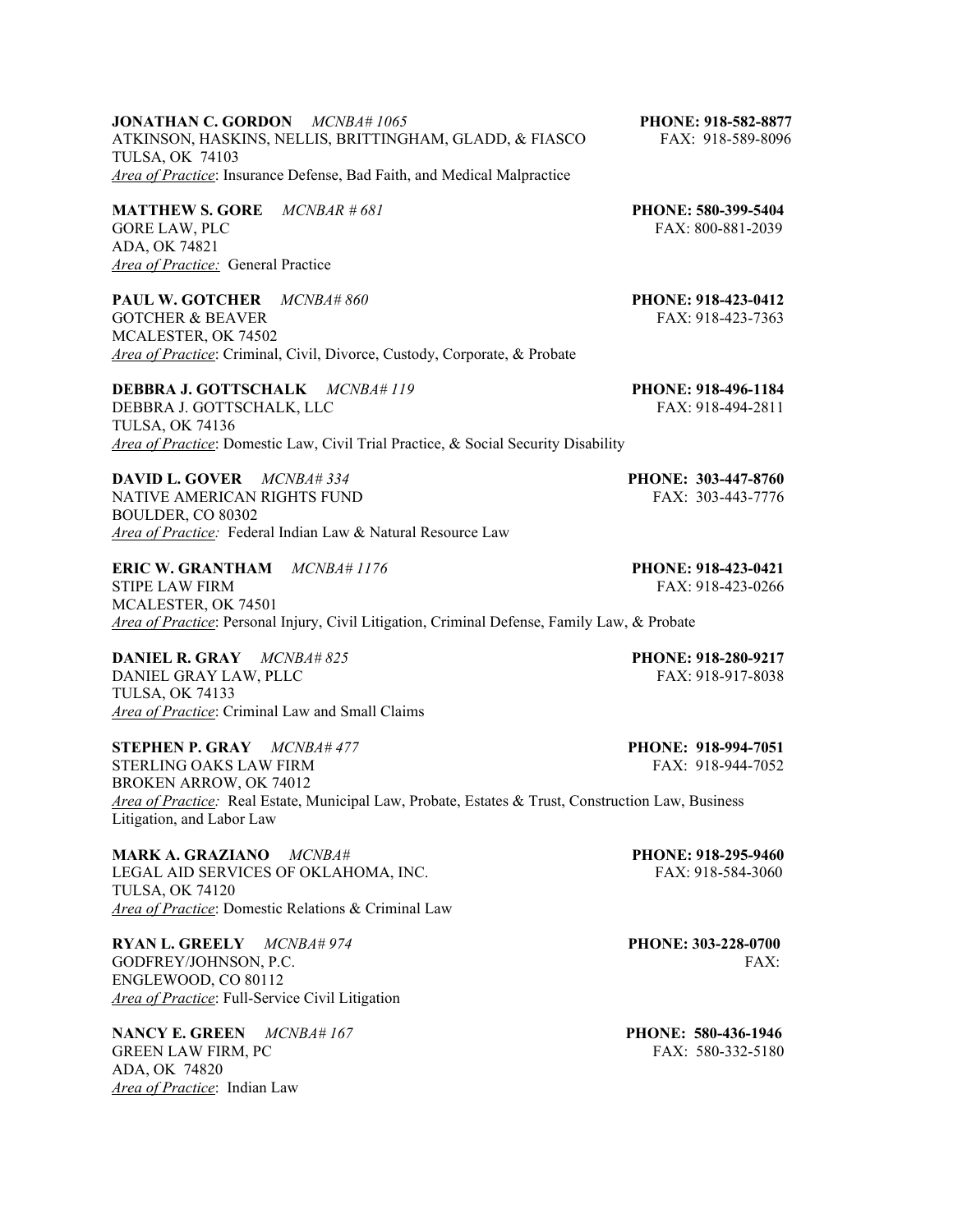**CHAD A. GREER** *MCNBA# 1066* **PHONE: 918-430-4596** GREER LAW FIRM FAX: 918-518-7745 TULSA, OK 74135 *Area of Practice*: Criminal Law

**JAMES J. GREER** *MCNBA# 1144* **PHONE: 918-283-4517** GREER AND TARVIN, PLLC FAX: 918-203-4180 CLAREMORE, OK 74017 *Area of Practice*: Criminal, Domestic, Estate Planning, Probate, Guardianship, Adoptiom, & Civil

**MARK A. GROBER** *MCNBA# 579* **PHONE: 918-682-1100**  ATTORNEY AT LAW FAX: 918-682-0793 MUSKOGEE, OK 74402 *Area of Practice*: Family, Criminal, & Civil Law

**WILLIAM G. GUEDEL** *MCNBA# 981* **PHONE: 206-235-1266** GUEDEL STRATEGIC LAW FAX: EDMOND, OK 73012 *Area of Practice*: Tribal Law, Business Law, Litigation, & Construction Law

**MATTHEW J. HALL** *MCNBA# 407* **PHONE: 918-585-8600** WELSH & MCGOUGH, PLLC FAX: 918-794-4411 TULSA, OK 74114 *Area of Practice*: Criminal, Family Law, Divorce, Adoption, Guardianship, Probate, & Restricted Land

**JEREMY K. HAMBY** *MCNBA# 1058* **PHONE: 918-683-0309** HAMMONS, HAMBY, & PRICE, PLLC FAX: 918-686-7510 MUSKOGEE, OK 74401 *Area of Practice*: Criminal and Family Law

**JOHN T. HAMMONS** *MCNBA# 864* **PHONE: 918-683-0309**  HAMMONS & PRICE, PLLC FAX: 918-686-5710 MUSKOGEE, OK 74402 *Area of Practice*: Indian Law, Corporate Law, Real Estate, Wills & Trusts, Criminal Law, Personal Injury

**MICHAEL F. HARDER** *MCNBA# 1196* **PHONE: 918-295-9720** MCN DEPARTMENT OF JUSTICE OKMULGEE, OK 74447 *Area of Practice*: MCN Attorney General's Office-Criminal Prosecution

**MATTHEW D. HARDIN** *MCNBA# 1027* **PHONE: 202-802-1948**  THE LAW OFFICE OF MATTHEW HARDIN, PLLC FAX: WASHINGTON, DC 20006 *Areas of Specialty*: Open Records, Civil Litigation, Criminal Defense, Freedom of Information Act & First Amendment

**JOHN R. HARDWICK** *MCNBA# 1038* **PHONE: 303-228-0700** GODFREY/ JOHNSON, P.C. 6. 2008. THE SERVICE OF THE SERVICE OF THE SERVICE OF THE SERVICE OF THE SERVICE OF THE SERVICE OF THE SERVICE OF THE SERVICE OF THE SERVICE OF THE SERVICE OF THE SERVICE OF THE SERVICE OF THE SERVIC ENGLEWOOD, CO 80112 *Area of Practice*: Commercial, Construction, & Insurance Litigation

**CALEB A. HARLIN** *MCNBA# 942* **PHONE: 918-577-7205**  HARLIN LAW FIRM, PLLC FAX: 918-MUSKOGEE, OK 74402 *Area of Practice*: Criminal Defense, Family Law, & Civil Litigation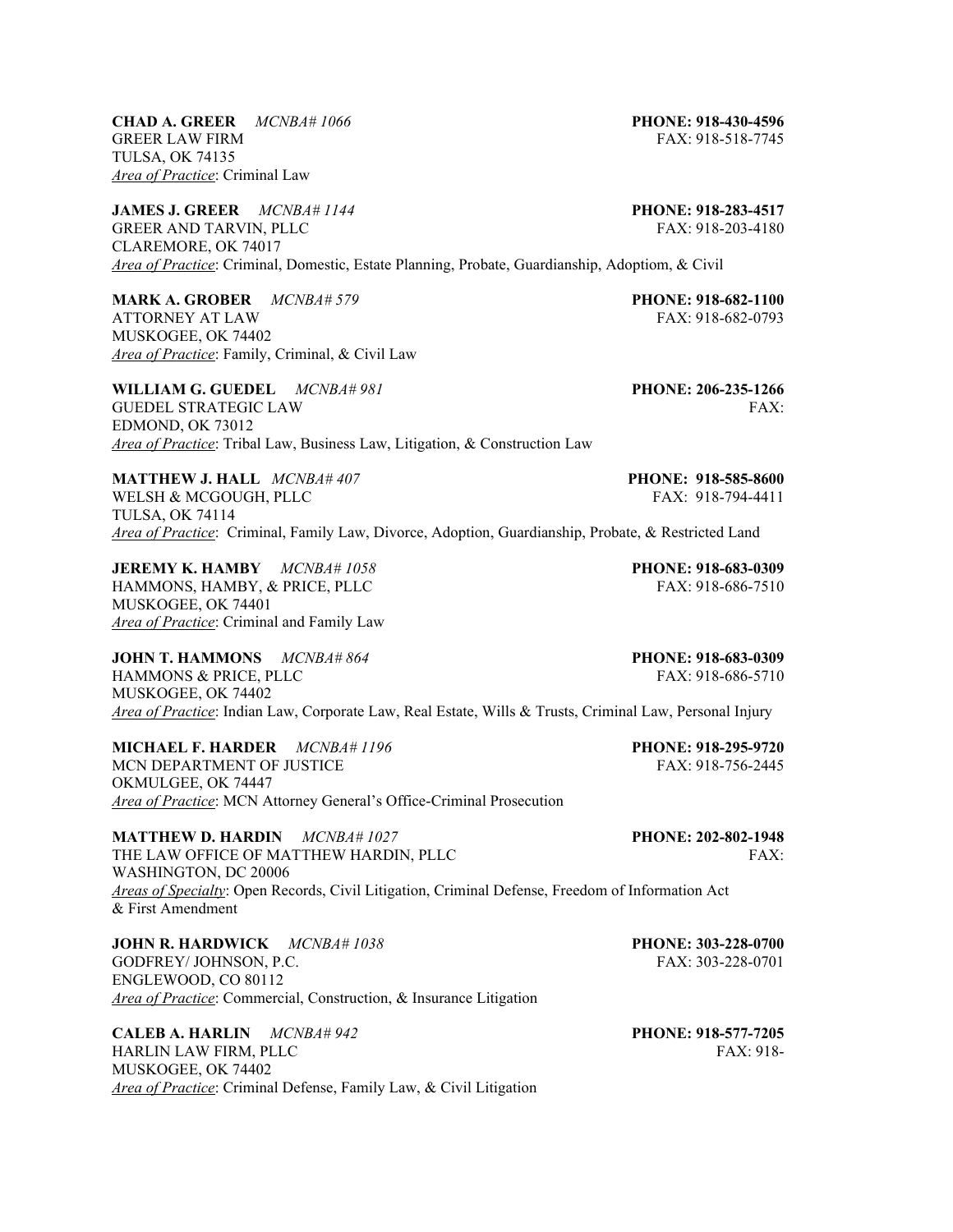# **JOHN E. HARPER, JR.** *MCNBA# 264* **PHONE: 918-584-1600**  BARROW & GRIMM, P.C. **FAX: 918-585-2444** TULSA, OK 74119 *Area of Practice*: Construction Litigation, Business Litigation, Management and Employment Litigation

**JOSEPH W. HARRIS** *MCNBA# 162* **PHONE: 918-392-0505**<br>ATTORNEY AT LAW **FAX: 918-392-0510** ATTORNEY AT LAW TULSA, OK 74119 *Area of Practice*: Criminal, Custody and Collections

**SHELLY L. HARRISON** *MCNBAR # 717* **PHONE: 580-436-7233**  CHICKASAW NATION LEGAL DIVISION FAX: 580-453-1966 OKMULGEE, OK 74447 *Area of Practice:* Family Law

**SIMON J. HARWOOD** *MCNBA# 732* **PHONE: 918-852-8772**  HARWOOD LAW FAX: 918-513-7353 TULSA, OK 74119 *Area of Practice*: Family Criminal & Civil Law

**KYLE B. HASKINS** *MCNBA# 873* **PHONE: 918-758-1410** MCN NATIONAL COUNCIL THE SERVICE OF THE SERVICE SERVICE SERVICE SERVICE SERVICE SERVICE SERVICE SERVICE SERVICE SERVICE SERVICE SERVICE SERVICE SERVICE SERVICE SERVICE SERVICE SERVICE SERVICE SERVICE SERVICE SERVICE SERVIC OKMULGEE, OK 74447 *Area of Practice*: General Counsel for the Muscogee Creek National Council

**THEODORE M. HASSE** *MCNBA# 1041* **PHONE: 918-932-2800** WIRTH LAW OFFICE THE SERVICE SERVICE SERVICE SERVICE SERVICE SERVICE SERVICE SERVICE SERVICE SERVICE SERVICE SERVICE SERVICE SERVICE SERVICE SERVICE SERVICE SERVICE SERVICE SERVICE SERVICE SERVICE SERVICE SERVICE SERVICE S TULSA, OK 74105 *Area of Practice*: Intellectual Property Law, Federal Criminal Law, & Federal Civil Litigation

**ALISON R. HAUSNER** *MCNBA# 1195* **PHONE: 918-384-9857** HAUSNER LAW, PLLC FAX: TULSA, OK 74104 *Area of Practice*: Criminal

**ANDREW L. HAYES** *MCNBA# 619* **PHONE: 918-681-0529 HAYES LAW OFFICE** MUSKOGEE, OK 74402 *Area of Practice:* Family Law, Criminal & Civil Matters

**MARK E. HEIDENREITER** *MCNBA# 781* **PHONE: 918-938-7075** HEIDENREITER LAW FIRM, PLLC FAX: 918-938-7303 JENKS, OK 74037

*Area of Practice*: Criminal, Custody, Divorce, Domestic, Family, General Practice, Guardianship, Personal Injury, & Worker's Compensation

**CAROLS M. HENRY** *MCNBA# 1081* **PHONE: 405-225-2250** PAUL SILAS, LLC FAX: 405-608-0032 OKLAHOMA CITY, OK 73112 *Area of Practice*: Criminal & Juvenile Law

**M. SHANE HENRY** *MCNBA# 715* **PHONE: 918-933-4333**  HENRY & DOW TRIAL LAWYERS FAX: 918-512-4461 TULSA, OK 74119 *Area of Practice:* Family Law, Personal Injury, & Criminal Law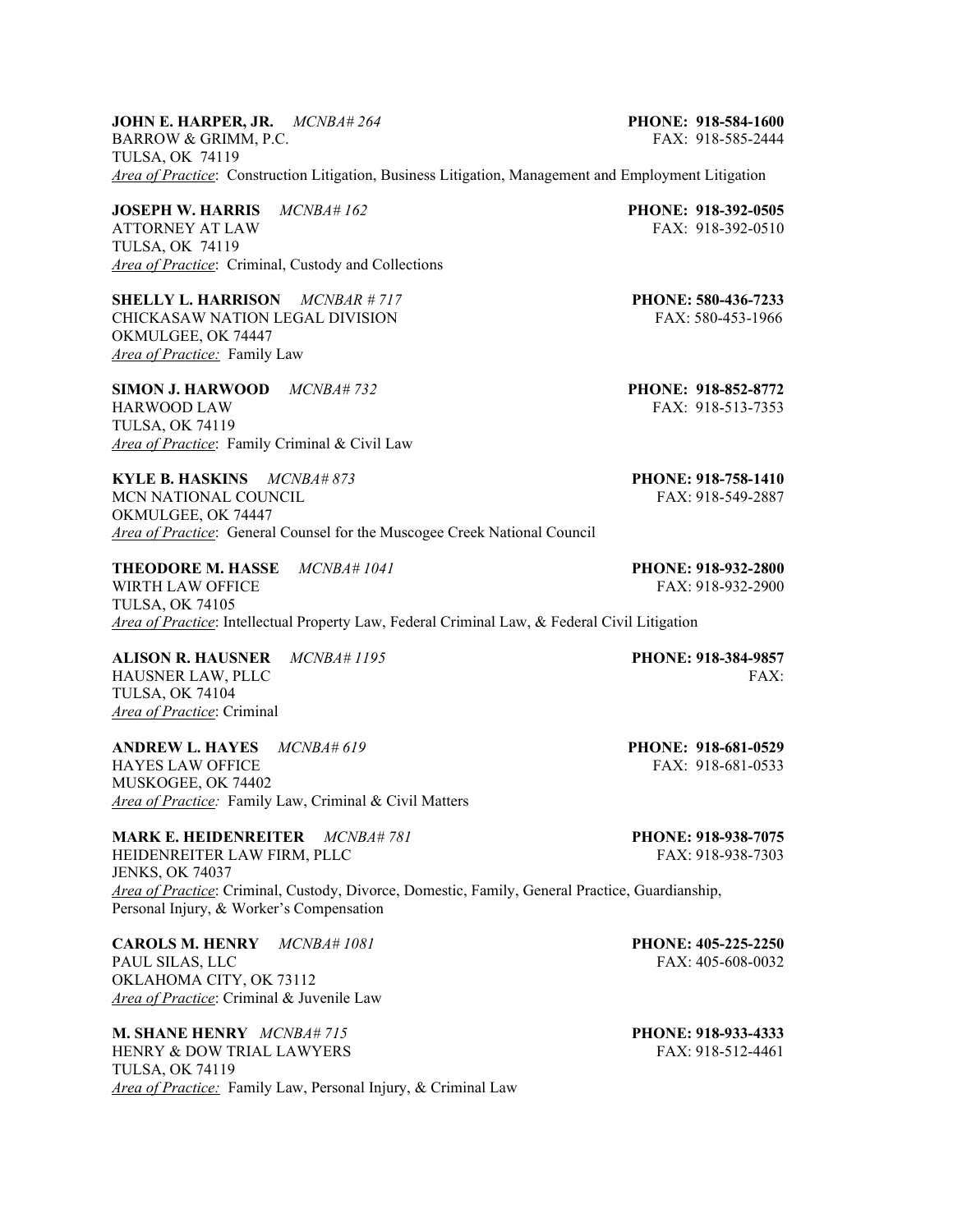**SHANNON M. HENRY** *MCNBA# 891* **PHONE: 918-549-2452**  LEGAL AIDE SERVICES OF OKLAHOMA, INC. FAX: 918-584-3060 TULSA, OK 74120 *Area of Practice*: Criminal and Family Law

**JULIE L. HENSON** *MCNBA# 1102* **PHONE: 918-274-4242**<br>BAYSINGER HENSON REIMER & CRESSWELL, PLLC **PHONE: 918-274-0460** BAYSINGER HENSON REIMER & CRESSWELL, PLLC OWASSO, OK 74055 *Area of Practice*: Juvenile, Criminal, Domestic & Personal Injury Law

**ROBERT V. HENSON** *MCNBA# 1140* **PHONE: 918-551-8995** HENSON LAW FIRM, PLLC FAX: 918-582-6106 TULSA, OK 74119 *Area of Practice*: Criminal Defense & Consumer Bankruptcy

**STEVEN R. HICKMAN** *MCNBA# 895* **PHONE: 918-584-4724**  FRASIER, FRASIER, & HICKMAN, LLP FAX: 918-583-5637 TULSA, OK 74107 *Area of Practice*: General Practice

**BENJAMIN R. HILFIGER** *MCNBA# 1018* **PHONE: 918-683-4445**  COOK & HILFIGER FAX: 918-683-1828 MUSKOGEE, OK 74401 *Area of Practice*: Criminal and Family

**ASHLEY L. JACOBS HILL** *MCNBA# 1037* **PHONE: 918-367-2220** LAW OFFICE OF ASHLEY JACOBS FAX: 918-367-6855 BRISTOW, OK 74010 *Area of Practice*: Family Law

**BRYCE A. HILL** *MCNBA# 511* **PHONE: 918-584-2889** LAW OFFICE OF BRYCE A. HILL FAX: 918-747-4330 TULSA, OK 74104 *Area of Practice:* Workers' Compensation & Personal Injury

**WINDHAM M. HILL**  $MCNBA# 975$ **<br>
<b>PHONE: 918-494-5905**<br> **PHONE: 918-494-2847**<br> **PHONE: 918-494-2847** SECREST, HILL, BUTLER, & SECREST TULSA, OK 74136 *Area of Practice*: Professional Liability Defense, Medical Malpractice, Architect & Engineer, Accountants, Long Term Care, Oral Surgeons, Dentists, Hospitals, & Podiatrists

**R. TOM HILLIS** *MCNBA# 363* **PHONE: 918-587-6800 PHONE: 918-587-6800 PHONE: 918-587-6822** TITUS HILLIS & REYNOLDS, PC TULSA, OK 74103 *Area of Practice:* Employment Law

**KENNETH L. HIRD** *MCNBA# 1078* **PHONE: 918-640-4688** HIRD LAW FIRM, PLLC FAX: 918-515-7038 BROKEN ARROW, OK 74011 *Area of Practice:* General Practice

**CRAIG M. HOEHNS** *MCNBA# 1030* **PHONE: 405-535-2005**  HOEHNS LAW OFFICE, PLLC FAX: 405-543-1354 OKLAHOMA CITY, OK 73118 *Area of Practice*: Criminal Defense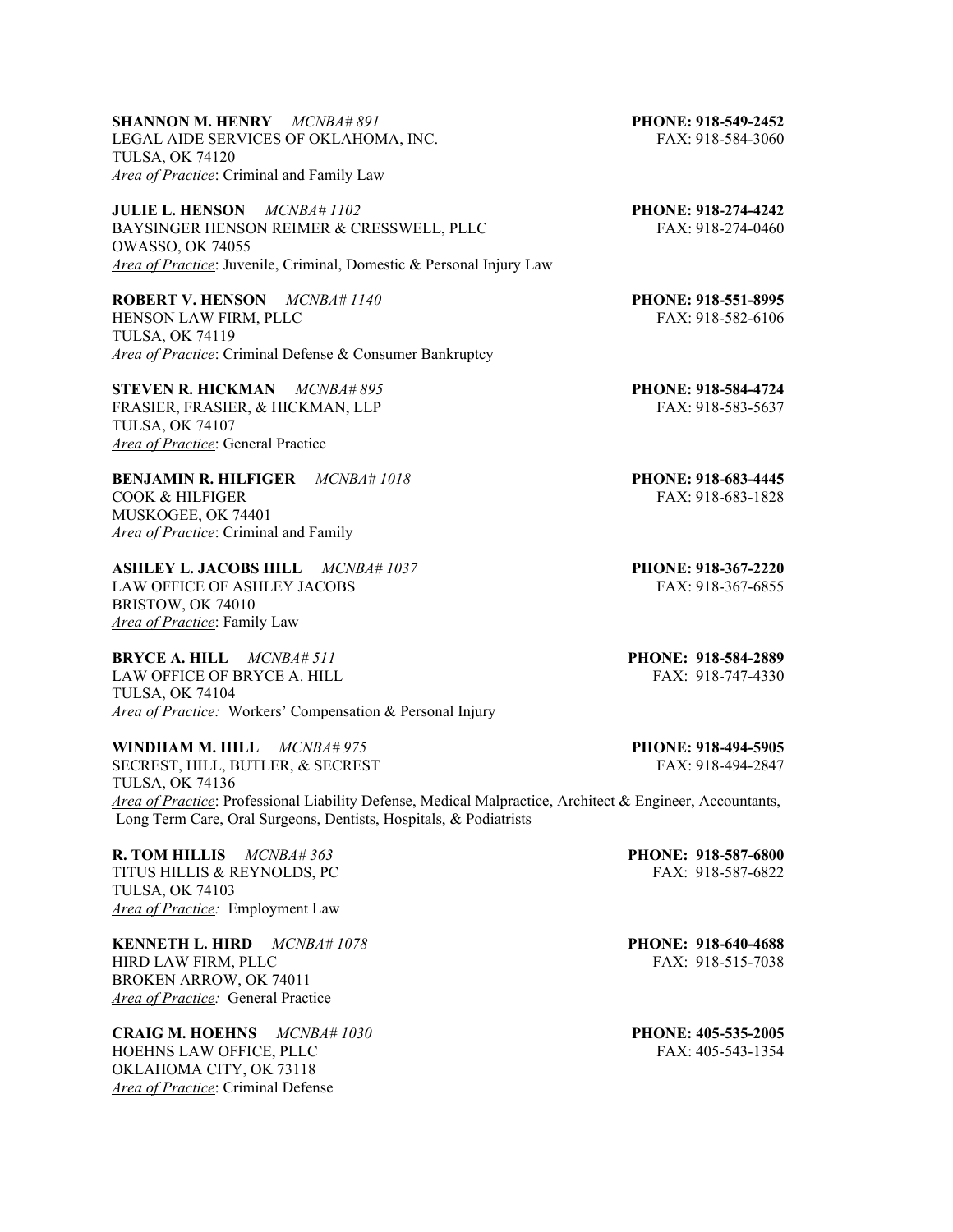# **ROBYN B. HOPKINS** *MCNBA# 1009* **PHONE: 405-373-4792**

HOPKINS LAW AND ASSOCIATES, P.C. FAX: 405-353-7012 PIEDMONT, OK 73078 *Area of Practice*: Family Law, Criminal, & Immigration

**ELISE M. HORNE** *MCNBA# 1087* **PHONE: 405-524-2400**  GOOLSBY, PROCTOR, HEEFNER & GIBBS, P.C. FAX: 405-525-6004 OKLAHOMA CITY, OK 73102 *Area of Practice*: Civil Litigation Defense: Insurance, Business & Corporate Law, Personal Injury, Medical Malpractice & Real Property

**BILLY K. HOSKISON** *MCNBA# 833* **PHONE: 918-295-9720** MCN DEPARTMENT OF JUSTICE FAX: 918-756-2445 OKMULGEE, OK 74447 *Area of Practice*: MCN Attorney General's Office-Criminal Law

**CARLY D. GRIFFITH HOTVEDT** *MCNBA# 811* **PHONE: 918-398-1071** ATTORNEY AT LAW FAX: TULSA, OK 74105 *Area of Practice*: Tribal Election Law & Tribal Agriculture Policy

**LOWELL G. HOWE** *MCNBA# 761* **PHONE: 918-683-5529** HOWE LAW FIRM, P.C. THE SECOND SECOND FAX: 918-683-5528 MUSKOGEE, OK 74402 *Area of Practice*: Civel & Criminal Litigation

**KENT R. HUDSON** *MCNBA# 869* **PHONE: 918-583-4600**  KENT R. HUDSON, ATTORNEY AT LAW FAX: 918-583-4217 TULSA, OK 74127 *Area of Practice*: Criminal Defense

**W. GRANT HUSKEY** *MCNBA# 695* **PHONE: 918-485-9506** W. GRANT HUSKEY ATTORNEY-AT-LAW FAX: 877-829-8429 WAGONER, OK 74467 *Area of Practice*: Criminal Defense

**JANET L. BICKEL HUTSON** *MCNBA# 1020* **PHONE: 918-912-2310**  JANET L. BICKEL HUTSON, ATTORNEY AT LAW, PLLC FAX: 918-912-2309 MUSKOGEE, OK 74401 *Area of Practice*: Family, Criminal, Personal Injury, & Federal Litigation

**ROBERT L. IRBY** *MCNBA# 492* **PHONE: 405-379-5429**  THE IRBY LAW FIRM, PLLC HOLDENVILLE, OK 74848 *Area of Practice:* Family Law, Estate and Probate, Bankruptcy and Civil

**MATTHEW W. INGHAM** *MCNBA# 739* **PHONE: 918-591-2566** BULLDOG DIVORCE, PLLC FAX: 918-591-2550 TULSA, OK 74107 *Area of Practice:* Divorce, Child Custody, Child Support, Paternity, & Modifications

**CRYSTAL R. JACKSON** *MCNBA# 1062* **PHONE: 918-458-5454** LAW OFFICE OF CRYSTAL R. JACKSON, PLLC FAX: 918-458-5456 TAHLEQUAH, OK 74464 *Area of Practice*: Criminal Defense, Deprived, Family Law, & Guardianships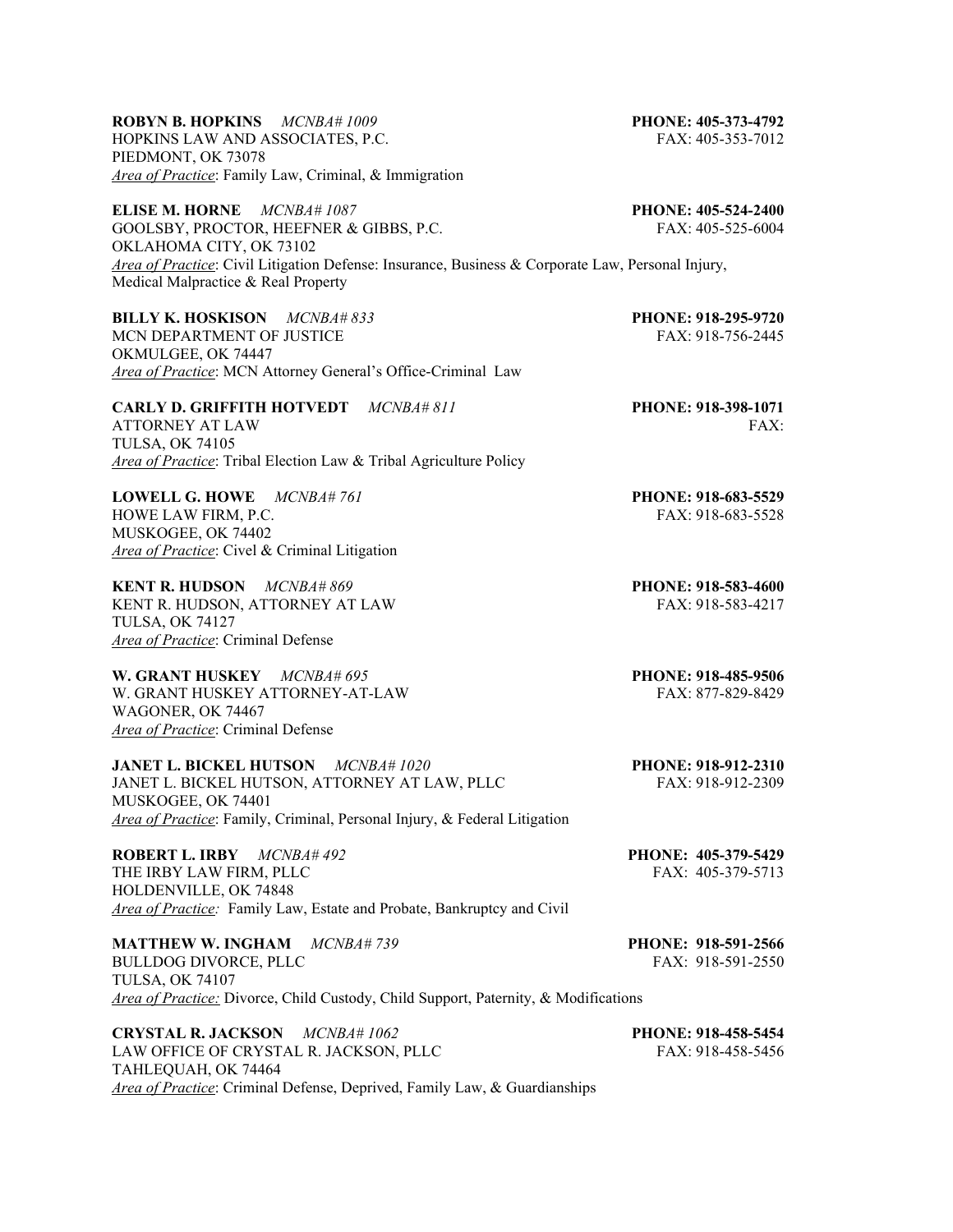# **JOHNNIE J. JAMES III** *MCNBA# 1057* **PHONE: 918-402-8787**

LAW OFFICE OF JOHNNIE JAMES, PLLC FAX: 918-770-8603 TULSA, OK 74119 *Area of Practice*: Criminal Law, Personal Injury, & Small Business

**ERIC D. JANZEN** *MCNBA# 1164* **PHONE: 918-664-4612** STEIDLEY & NEAL, PLLC FAX: 918-664-4133 TULSA, OK 74137 *Area of Practice*: Civil Rights, Constitutional Law, Employment, Personal Injury & Tribal

**KIMBERLY S. POGUE JENKINS** *MCNBA# 1025* **PHONE: 405-507-7117**  BAER & TIMBERLAKE, P.C. FAX: 405-848-9349

OKLAHOMA CITY, OK 73118 *Area of Practice*: Mortgage Foreclosure

**CARLYE O. JIMERSON** *MCNBA# 1046* **PHONE: 918-582-9529** LAW OFFICES OF CARLOS WILLIAMS & ASSOCIATES FAX: 918-895-7877 TULSA, OK 74119 *Area of Practice*: Criminal Defense

**ERIC W. JOHNSON** *MCNBA# 1154* **PHONE: 918-485-4515**  ERIC W. JOHNSON & ASSOC., P.L.L.C. FAX: 918-485-6548 WAGONER, OK 74467 *Area of Practice*: Criminal, Family, & Estate Planning

**JENNIFER L. JOHNSON** *MCNBA# 561* **PHONE: 918-752-3027**  OKMULGEE DISTRICT CHILD SUPPORT DIVISION FAX: 918-OKMULGEE, OK 74447 *Area of Practice:* General Practice

**NOEL SCOTT JOHNSON** *MCNBA# 791* **PHONE: 918-794-3333**  N. SCOTT JOHNSON & ASSOCIATES, PLLC FAX: 918-794-3336 TULSA, OK 74120 *Area of Practice*: Family Law

**DALLAS L. JONES** *MCNBA# 994* **PHONE: 918-587-6800**  TITUS HILLIS REYNOLDS & LOVE FAX: 918-587-6822 TULSA, OK 74103 *Area of Practice*: Banking, Employment, Commercial, & Business Litigation

**JAMES JONES** *MCNBA# 409* **PHONE: 405-702-5300** CONNIE M.WOLFE & ASSOCIATES, PLLC FAX: 405-702-5399 OKLAHOMA CITY, OK 73102 *Area of Practice:* Workers Compensation

**J. ERIC JONES** *MCNBA# 941* **PHONE: 918-682-7680**  J. ERIC JONES LAW OFFICE. PLLC FAX: 866-550-2348 MUSKOGEE, OK 74401 *Area of Practice*: Criminal Defense & Family Law

**KEITH A. JONES** *MCNBA# 1063* **PHONE: 918-367-8500**  KAJONESLAW, PLLC FAX: 918-600-1110 TULSA, OK 74135 *Area of Practice*: Family Law, Divorce, Child Custody, Child Support, Adoptions, & Guardianship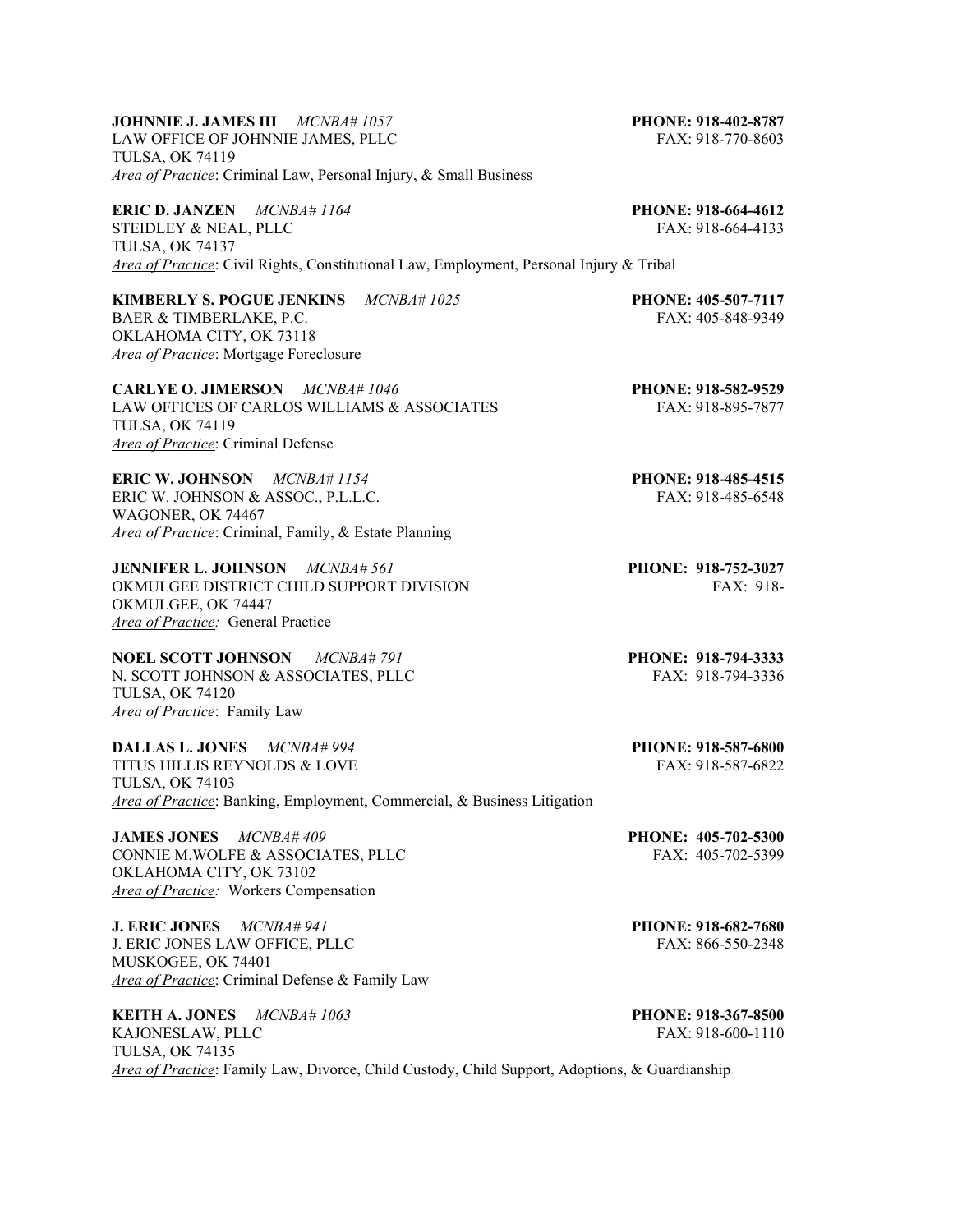| <b>CHARLES J. KANIA</b> MCNBA#489 |                                                                                                            | PHONE: 918-743-2239 |
|-----------------------------------|------------------------------------------------------------------------------------------------------------|---------------------|
| ATTORNEY AT LAW                   |                                                                                                            | FAX: 918-743-2244   |
| TULSA. OK 74105                   |                                                                                                            |                     |
|                                   | <i>Area of Practice:</i> Personal Injury, Family Law, Workers' Compensation, Criminal Defense & Bankruptcy |                     |

| <i>MCNBA#574</i><br>LEAH P. KEELE                              | <b>PHONE: 918-970-2000</b> |
|----------------------------------------------------------------|----------------------------|
| LATHAM STEELE LEHMAN KEELE RATCLIFF FRELIE & CARTER            | FAX: 918-970-2002          |
| TULSA, OKLAHOMA74136                                           |                            |
| Area of Practice: Workers' Compensation, Defense & Arbitration |                            |

**WILLIAM R. KEENE** *MCNBA# 1173* **PHONE: 800-655-4820** SHIELD LAW GROUP, PLC FAX: 800-619-2107 JENKS, OK 74037 *Area of Practice*: Civil & Tribal Law

**SCOTT D. KEITH** *MCNBA# 1147* **PHONE: 918-599-8118** SCOTT D. KEITH, ATTORNEY FAX: 918-599-8119 TULSA, OK 74119 *Area of Practice*: Criminal Law & Personal Injury

**ALBERT C. KELLY, JR.** *MCNBA# 1133* **PHONE: 918-367-9961** VASSAR AND KELLY, ATTORNEYS AT LAW FAX: 918-367-5535 BRISTOW, OK 74010 *Area of Practice*: Family Law & Business Law

**SABAH S. KHALAF** *MCNBA# 1015* **PHONE: 918-592-1144** THE KHALAF LAW FIRM, PLLC FAX: 918-592-1149 TULSA, OK 74119 *Area of Practice*: Criminal and DUI Defense

**KIRKE KICKINGBIRD** *MCNBA# 194* **PHONE: 405-602-9425**  HOBBS, STRAUS, DEAN & WALKER, LLP FAX: 405-602-9426 OKLAHOMA CITY, OK 73104 *Area of Practice*: Representation of Tribes and Tribal Organizations

**CHRIS KNIGHT** *MCNBA# 129* **PHONE: 918-496-1200**  CHRIS KNIGHT, PC TULSA, OK 74135 *Area of Practice:* Collections

**MICHAEL T. KONSURE** *MCNBA# 1092* **PHONE: 918-426-0700** KONSURE LAW FIRM FAX: 918-426-1870 MCALESTER, OK 74501 *Area of Practice*: Tribal, Criminal, Family, Business, Estate Law, Personal Injury, Guardianship, & Civil Litigation

**JEFF P. KRIGEL** *MCNBA# 866* **PHONE: 918-994-2340** JEFF KRIGEL LAW FIRM, PLLC FAX: 918-582-1340 TULSA, OK 74101 *Area of Practice*: Criminal Defense, Personal Injury, & Family Law

**JENNIFER N. LAMIRAND** *MCNBA# 1068* **PHONE: 405-234-3227** CROWE & DUNLEVY, P.C. FAX: 405-272-5902 OKLAHOMA CITY, OK 73102 *Area of Practice*: Federal Indian & Tribal Law, Securities & General Litigation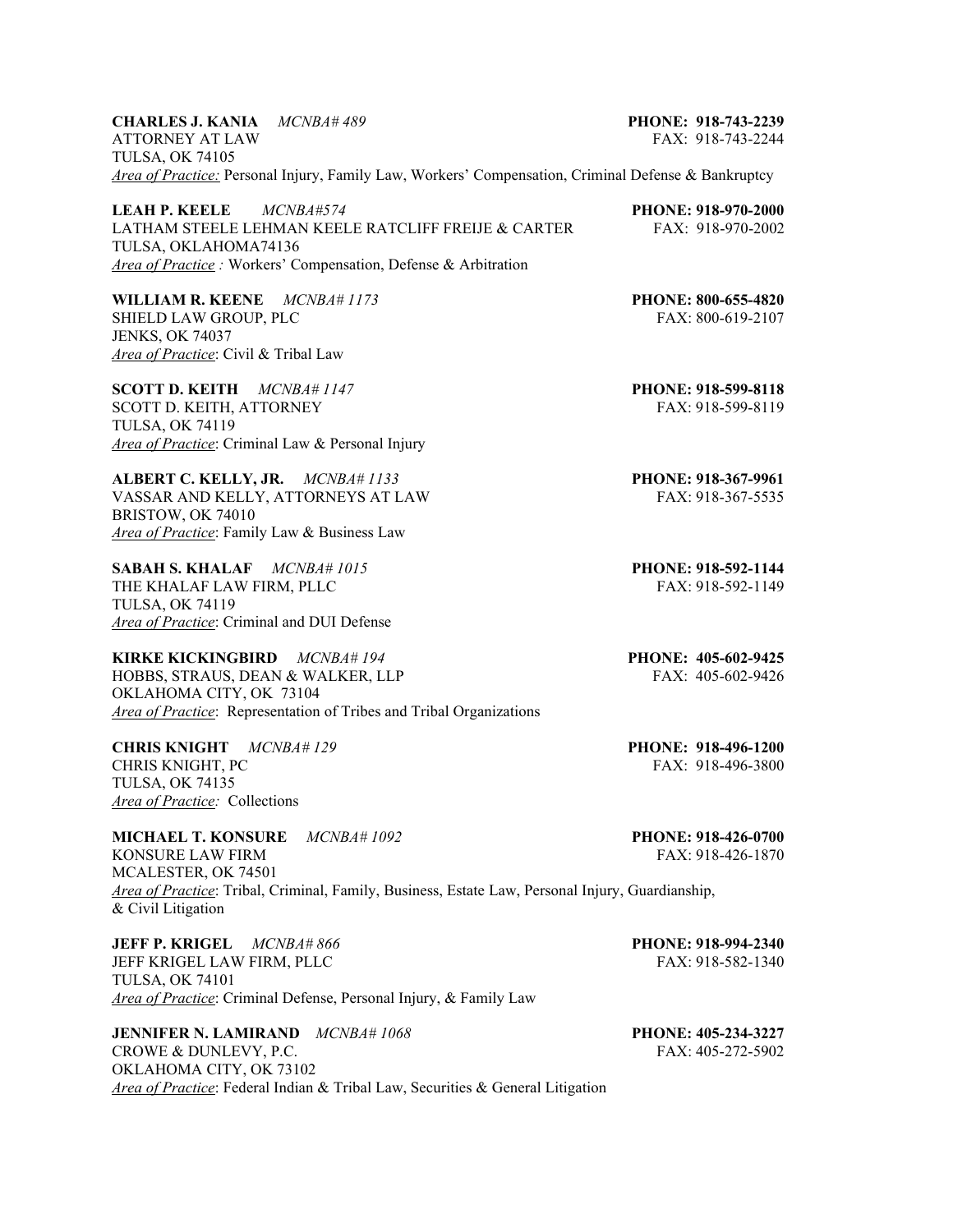## **MELANIE D. LANDER** *MCNBA# 925* **PHONE: 918-582-6333**  EDGE LAW FIRM FAX: 918-582-3111 TULSA, OK 74119 *Area of Practice*: DUI Defense and Criminal Defense

**GREGORY A. LAVENDER** *MCNBA# 1182* **PHONE: 918-863-2899** LAW OFFICES OF GREG LAVENDER, PLLC FAX: 918-505-1422 TULSA, OK 74119 *Area of Practice*: Criminal & Juvenile Deprived & Delinquent

**JOSHUA A. LEE** *MCNBA# 1019* **PHONE: 405-759-5529** JOSH LEE & ASSOCIATES FAX: 405-759-5527 OKLAHOMA CITY, OK 73159 *Area of Practice*: Criminal Defense

**STEPHEN W. LEE** *MCNBA# 416* **PHONE: 918-582-7223** ATTORNEY AT LAW FAX: 888-551-3052 TULSA, OK 74103 *Area of Practice*: Criminal Law

| <b>STACY L. LEEDS</b> $MCNBA#332$                                          | PHONE: 918-758-1400 / 918-931-0211 |
|----------------------------------------------------------------------------|------------------------------------|
| MCN DISTRICT COURT / STACY LEEDS, ATTORNEY AT LAW                          | FAX: 918-756-2445                  |
| OKMULGEE, OK 74447 / TAHLEQUAH, OK 74464                                   |                                    |
| Area of Practice: MCN District Court Civil Judge / Indian Law and Property |                                    |

| <b>SCOTT F. LEHMAN</b> $MCNBAR#845$                                    | <b>PHONE: 918-970-2000</b> |
|------------------------------------------------------------------------|----------------------------|
| LATHAM STEELE LEHMAN KEELE RATCLIFF FREIJE & CARTER                    | FAX: 918-970-2002          |
| TULSA, OK 74136                                                        |                            |
| Area of Practice: Civil Litigation, Creditor's Rights & Bankruptcy Law |                            |

**RICHARD LERBLANCE** *MCNBA# 210* **PHONE: 918-758-1439** MUSCOGEE (CREEK) NATION SUPREME COURT FAX: 918-758-1440 OKMULGEE, OK 74447 *Area of Practice*: MCN Supreme Court Chief Justice

**SHELLEY L. LEVISAY** *MCNBA# 1114* **PHONE: 405-273-6510** SHELLEY L. LEVISAY, PLLC SHAWNEE, OK 74801 *Area of practice*: Criminal Defense, Family Law, & Juvenile Deprived

**RANDALL J. LEWIN** *MCNBA# 996* **PHONE: 918-582-5281** MOYERS MARTINS, LLP FAX: 918-585-8318 TULSA, OK 74103 *Area of Practice*: Civil Law & Appellate

**JASON M. LILE** *MCNBA# 1047* **PHONE: 918-800-9874** LILE LEGAL SERVICES FAX: TULSA, OK 74104 *Area of Practice*: Criminal, Family, & Estate Planning

**SHELBY N. LIMBURG** *MCNBA# 1179* **PHONE: 918-949-9966** ASTON MATHIS & CAMPBELL, PLLC FAX: 918-949-9968 TULSA, OK 74114 *Area of Practice*: Criminal, Estate/Probate, Family & Civil Litigation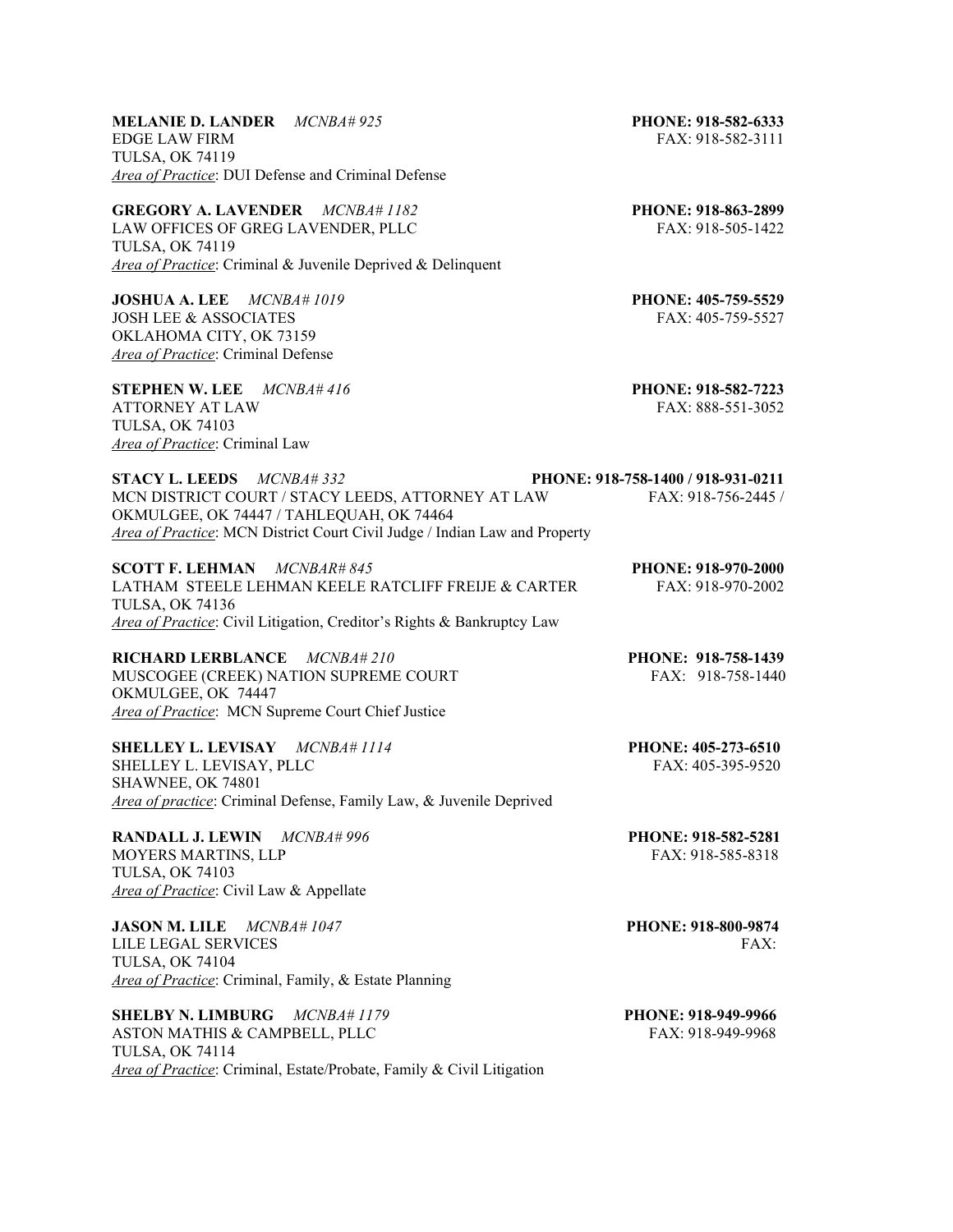# **EDWARD G. LINDSEY** *MCNBA# 1191* **PHONE: 918-587-0097** THE LINDSEY LAW FIRM, P.C. THE LINDSEY LAW FIRM, P.C. TULSA, OK 74119 *Area of Practice*: Domestic Relations, Criminal Defense, & Civil Litigation

**RONALD W. LITTLE** *MCNBA# 1071* **PHONE: 918-574-3084** MCAFEE & TAFT, P.C. FAX: 18-574-3184 TULSA, OK 74103 *Area of Practice*: Family Law & Civil Litigation

**REX LIVINGSTON** *MCNBA# 1061* **PHONE: 918-681-0803** REX LIVINGSTON, ATTORNEY, INC., P.C. FAX: 918-487-9904 BRAGGS, OK 74423 *Area of Practice*: Foreclosure, Real Property, & Municipal Law

**MARVIN G. LIZAMA** *MCNBA# 718* **PHONE: 918-850-2048**

TULSA, OK 74104 *Area of Practice*: Criminal Defense, Family Law, Juvenile Law, ICWA, Deprived Cases, Civil Litigation, Immigration, & Probate

**ANGELA L. LLOYD-SMOOT** *MCNBA# 268* **PHONE: 918-359-4246**  OKLAHOMA FAMILY LAW FIRM FAX: THE SERVICE OF THE SERVICE OF THE SERVICE OF THE SERVICE OF THE SERVICE OF THE SERVICE OF THE SERVICE OF THE SERVICE OF THE SERVICE OF THE SERVICE OF THE SERVICE OF THE SERVICE OF THE SERVICE TULSA, OK 74135 *Area of Practice*: Family Law

**CHAD LOCKE** *MCNBA# 580* **PHONE: 918-687-4900** LOCKE LAW OFFICE THE SERVICE SERVICE SERVICE SERVICE SERVICE SERVICE SERVICE SERVICE SERVICE SERVICE SERVICE S MUSKOGEE, OK 74402-1468 *Area of Practice*: General Practice

**STEFANIE A. LORBIECKI** *MCNBA# 685* **PHONE: 918-224-3936**  ATTORNEY AT LAW FAX: 918-224-4186 SAPULPA, OK 74066 *Area of Practice*: Family Law

**GERALD J. LOVOI** *MCNBA# 1101* **PHONE: 918-622-0031** ATTORNEY AT LAW FAX: TULSA, OK 74119 *Area of Practice*: Criminal & Divorce Law

**JERRY D. LUNDY** *MCNBA# 800* **PHONE: 918-258-9977**  LUNDY LAW FIRM, PLLC BROKEN ARROW, OK 74012 *Area of Practice*: General Practice

**BLAKE E. LYNCH** *MCNBA# 794* **PHONE: 918-465-5544**  WAGNER & LYNCH, PLLC FAX: 918-465-5577 MCALSTER, OK 74501 *Area of Practice*: General Practice

**MATTHEW L. LYONS** *MCNBA# 1121* **PHONE: 918-599-8600** LYONS LAW GROUP FAX: 918-599-8673 TULSA, OK 74103 *Area of Practice*: Criminal Defense

LIZAMA LAW, PLLC FAX: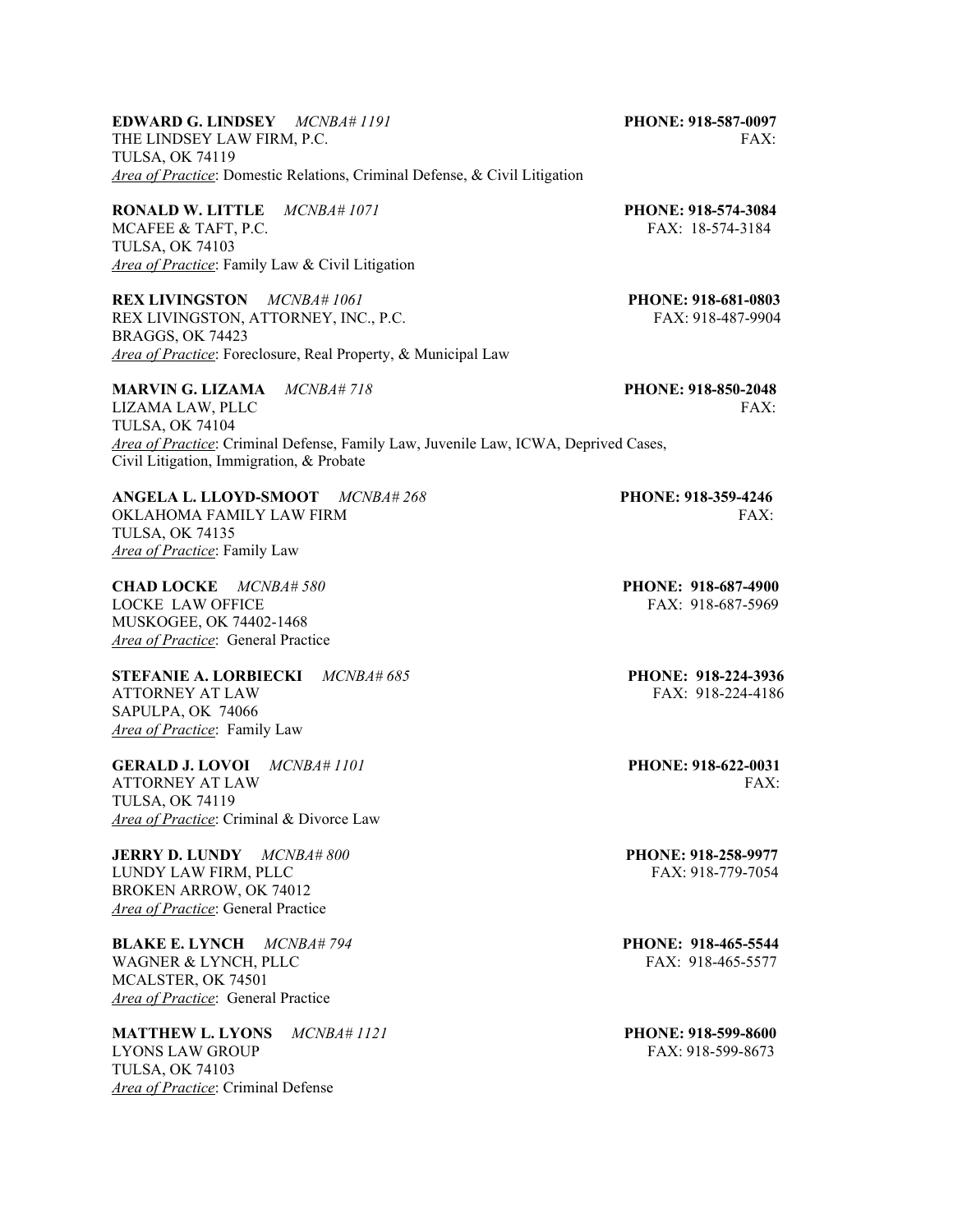MILITARY LAW GROUP, PLLC FAX: 918-984-9095 TULSA, OK 74119 *Area of Practice*: Family Law **ROBERT L. MAGRINI** *MCNBA# 563* **PHONE: 405-235-9922**

HAYES MAGRINI & GATEWOOD FAX: 405-235-6611 OKLAHOMA CITY, OK 73146 *Area of Practice*: General Insurance Defense, Fidelity & Surety, Construction Litigation & General Business Litigation

**MARK W. MAGUIRE** *MCNBA# 959* **PHONE: 918-582-8877** ATKINSON HASKINS NELLIS BRITTINGHAM GLADD & FIASCO FAX: 918-585-8096 TULSA, OK 74103 *Area of Practice*: Civil Litigation

**L. ANASTASIA MAHONEY** *MCNBA# 1110* **PHONE: 918-313-0509**  MAHONEY LAW, PLLC FAX: TULSA, OK 74135 *Area of Practice*: Family Law

**MONICA L. MAPLE** *MCNBA#663* **PHONE: 918-512-1351**  MAPLE LAW FAX: 918-SAND SPRINGS, OK 74063 *Area of Practice:* Real Estate, Labor & Employment Law, Probate, Guardianship, Estate Planning, Oil & Gas

**ADAM K. MARSHALL** *MCNBA# 411* **PHONE: 918-584-1600** BARROW & GRIMM, PC FAX: 918-585-2444 TULSA, OK 74119-1044 *Area of Practice:* Business Law & Litigation, Corporate & Tribal Business Transactions

**MEGAN M. MARTIN** *MCNBA# 892* **PHONE: 918-895-8200** MURPHY FRANCY, PLLC TULSA, OK 74105 *Area of Practice*: Family Law, Adoption, & Surrogacy

**AJ DANIEL MARTINEZ** *MCNBA# 844* **PHONE: 918-592-1144** SHERWOOD MCCORMICK & ROBERT FAX: 918-576-6907 TULSA, OK 74119 *Area of Practice*: Intellectual Property Law, personal Injury Defense, Creditor's Rights Law, & Civil Litigation

**DONALD E. MASON, JR.** *MCNBA# 652* **PHONE: 580-436-1946** GREEN LAW FIRM FAX: 580-332-5180 ADA, OK 74820 *Area of Practice*: Family, Criminal, & Indian Law

**ALEXANDRA N. MASTERS** *MCNBA# 778* **PHONE: 918-758-1400 / 918-933-4333** MCN DISTRICT COURT / HENRY & DOW FAX: 918-758-143 / 918-512-4461 OKMULGEE, OK 74447 / TULSA, OK 74119 *Area of Practice*: MCN District Court Special Judge / Family, Criminal, & Civil Law

**MARK D. MATHESON** *MCNBA# 610* **PHONE: 918-227-9700 PHONE: 918-227-9700 PHONE: 918-227-9700** ATTORNEY AT LAW SAPULPA, OK 74066 *Area of Practice*: Criminal, Personal Injury & Divorce

# **CHELSEA D. MABREY** *MCNBA# 1028* **PHONE: 918-921-7376**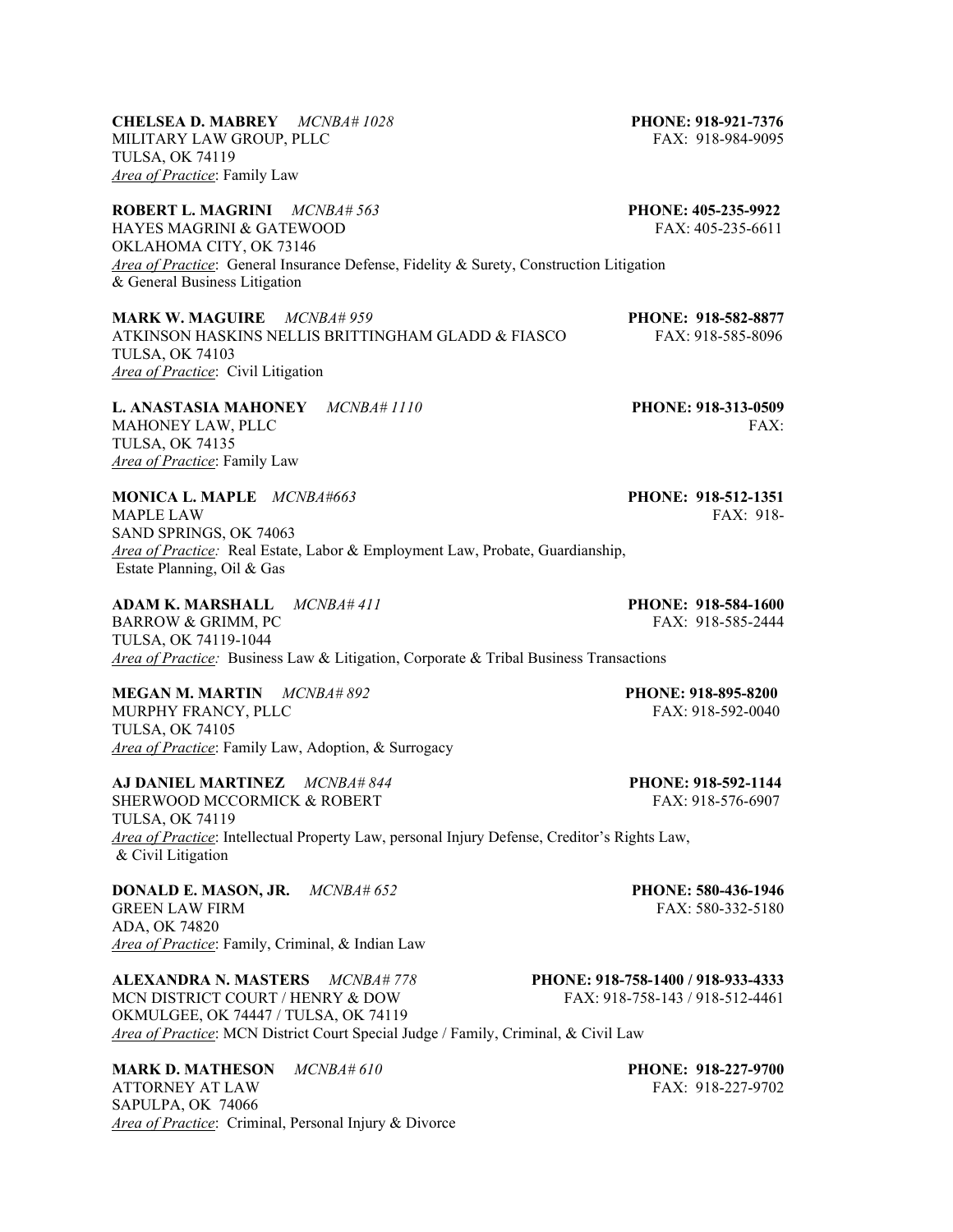## **STEPHAN S. MATHIS** *MCNBA# 771* **PHONE: 918-949-9966** ASTON MATHIS & CAMPBELL, PLLC FAX: 918-949-9968 TULSA, OK 74114 *Area of Practice:* Probate, Estate Palnning, Business Transaction and Litigation, Construction Law

**JOEL R. C. MATTSON** *MCNBA# 691* **PHONE: 918-748-4257 PROSPERITY BANK** *PHONE: 918-743-6256* PROSPERITY BANK JENKS, OK 74037 *Area of Practice*: General

**KEITH O. MCARTOR** *MCNBA# 575* **PHONE: 918-584-4992**  ATTORNEY AT LAW FAX: 918-582-2366 TULSA, OK 74119 *Area of Practice:* Criminal, Domestic, & General Civil Practice

**ROBERT J. MCATEE** *MCNBA# 751* **PHONE: 918-746-4332** McATTEE LAW OFFICE THE SERVICE SERVICE SERVICE SERVICE SERVICE SERVICE SERVICE SERVICE SERVICE SERVICE SERVICE TULSA, OK 74119 *Area of Practice:* Workers' Compensation, Insurance Defense, & Subrogation

**JAMES A MCAULIFF** *MCNBA# 357* **PHONE: 918-599-8118**  ATTORNEY AT LAW FAX: 918-599-8119 TULSA, OK 74119 *Area of Practice*: Domestic, Personal Injury, Contracts & Commercial Litigation

**T. CHASE MCBRIDE** *MCNBA# 1124* **PHONE: 918-825-4558** K. ELLIS RITCHIE PC, dba RITCHIE ROCK MCBRIDE & ATWOOD LAW FIRM FAX: 918-825-1623 PRYOR, OK 74361 *Area of Pratice*: Litigation

**JASON R. MCCART** *MCNBA# 870* **PHONE: 405-232-8131**  REYNOLDS RIDINGS VOGT & MCCART, PLLC OKLAHOMA CITY, OK 73102 *Area of Practice*: Criminal Litigation, & Collections

**CHARLES C. MCCASKEY** *MCNBA# 1168* **PHONE: 918-223-3044** CREEK COUNTY LAW SAPULPA, OK 74066 *Area of Practice*: Faimly & Civil Law

**PATRICK H. MCCORD** *MCNBA# 617* **PHONE: 918-794-3333** N. SCOTT JOHNSON & ASSOCIATES, PLLC FAX: 918-794-3336 TULSA, OK 74120 *Area of Practice:* Family & Domestic Law, General Civil Litigation

**ARCHER S. MCDANIEL** *MCNBA# 977* **PHONE: 918-382-9200**  MCDANIEL ACORD & LYTLE, PLLC FAX: 918-382-9282 TULSA, OK 74133 *Area of Practice*: Construction & Prosfessional Liability Constrcts

**DONALD WEST MCFARLAND** *MCNBA# 419* **PHONE : 918-623-2717**  ATTORNEY AT LAW FAX: OKEMAH,OKLAHOMA 74859 *Area of Practice:* General Practice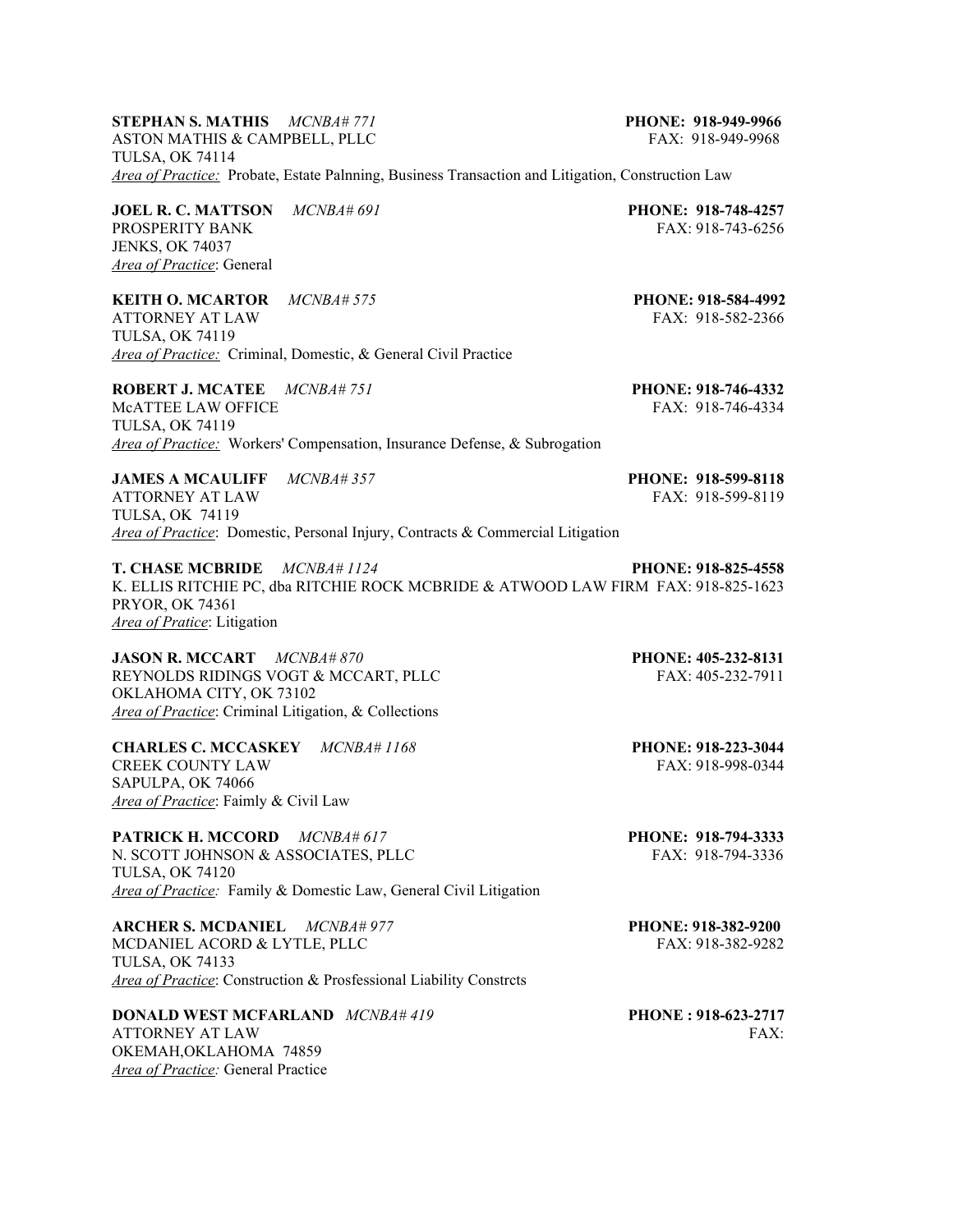**BEN K. MCGILL** *MCNBA# 1003* **PHONE: 303-228-0700**  GODFREY/JOHNSON, P.C. FAX: 303-228-0701 ENGLEWOOD, CO 80012 *Area of Practice*: Full-Service Civil Litigation

**J. KIRK MCGILL** *MCNBA# 972* **PHONE: 303-228-0700** GODFREY/JOHNSON, P.C. FAX: ENGLEWOOD, CO 80112 *Area of Practice*: Full-Service Civil Litigation

**JIM C. MCGOUGH, JR.** *MCNBA# 914* **PHONE: 918-585-8600** WELSH & MCGOUGH, PLLC FAX: 918-794-411 TULSA, OK 74114 *Area of Practice*: Adoption, Probate, & Criminal Law

**WILLIAM T. MCKEE** *MCNBA# 937* **PHONE: 918-582-1173**  RHODES HIERONYMUS JONES TUCKER & GABLE FAX: TULSA, OK 74121 *Area of Practice*: Civil Litigation Defense, Contruction Litigation, & Automobile Accidents

**BRUCE MCKENNA** *MCNBA# 537* **PHONE: 918-935-2085**  MCKENNA & MCKENNA, PLLC TULSA, OKLAHOMA 74135 *Area of Practice :* Litigation

**HILARY K. MCKINNEY** *MCNBA# 734* **PHONE: 918-829-1550**  NASHOBA SOLUTIONS, LLC FAX: BIXBY, OK 74008 *Area of Practice*: Juvenile Deprived, Family Law, & GAL

**MICHAEL D. MCMAHAN** *MCNBA#982* **PHONE: 405-602-9425**<br>HOBBS STRAUS DEAN & WALKER, LLP FAX: 405-602-9426 HOBBS STRAUS DEAN & WALKER, LLP OKLAHOMA CITY, OK 73104 *Area of Practice*: Indian Law, General Business, & Bankruptcy

**KRISTOPHER K. MCVAY** *MCNBA# 900* **PHONE: 918-582-8877**  ATKINSON, HASKINS, NELLIS, BRITTINGHAM, GLADD & FIASCO FAX: 918-585-8096 TULSA, OK 74103 *Area of Practice*: Civil Litigation

**DANIEL J. MEDLOCK** *MCNBA# 1039* **PHONE: 918-912-2000** RUSTY SMITH LAW GROUP, PLLC FAX: 918-912-2122 MUSKOGEE, OK 74402 *Area of Practice*: Civil & Criminal Litigation

**GREGORY MEIER** *MCNBA #550* **PHONE: 918-584- 1212**  MEIER LAW FIRM, LLC FAX: 918-584-1295 TULSA ,OKLAHOMA 74119 *Area of Practice:* Litigation, Small Business Representation, Personal Injury, Workers Compensation, Domestic

**GREG A. METZER** *MCNBA# 189* **PHONE: 405-330-2226** METZER & AUSTIN, PLLC FAX: 405-330-2234 EDMOND, OK 73034 *Area of Practice*: Collection & Civil Litigation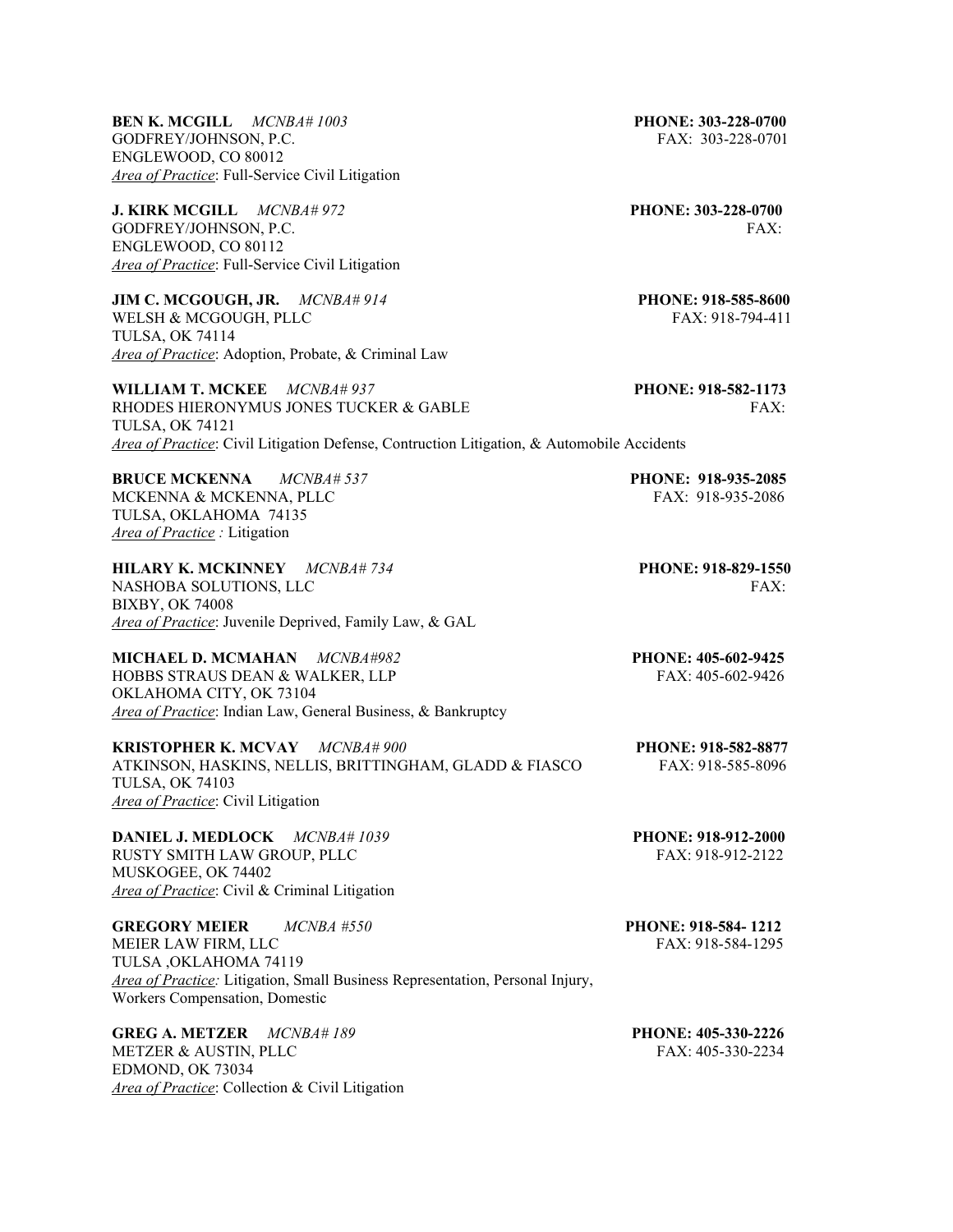**GEORGE M. MILES** *MCNBA# 733* **PHONE: 918-584-4724** FRASIER, FRASIER, & HICKMAN, LLP FAX: 918-583-5637 TULSA, OK 74107 *Area of Practice:* Criminal, Probate

**MANDY L. MILLER** *MCNBA# 760* **PHONE: 918-295-9720**  MCN DEPARTMENT OF JUSTICE FAX: 918-756-2445 OKMULGEE, OK 74447 *Area of Practice*: MCN Attorney General Office

**CODY W. MINYARD** *MCNBA# 1161* **PHONE: 918-652-4402** CODY MINYARD, ATTORNEY AT LAW, PLLC FAX: 918-652-4487 HENRYETTA, OK 74437 *Area of Practice*: Native American Law

**BRIAN L. MITCHELL** *MCNBA# 1044* **PHONE: 918-248-2268** MITCHELL BONDS, PLLC FAX: 918-248-2290 SAPULPA, OK 74066 *Area of Practice*: Construction Law, Banking, Collections, and Related Litigation

**PHOEBE B. MITCHELL** *MCNBA# 1188* **PHONE: 405-235-4100** PHILLIPS MURRAH, P.C. THE EXECUTION OF THE EXECUTION OF THE EXECUTION OF THE EXECUTION OF THE EXECUTION OF THE EXECUTION OF THE EXECUTION OF THE EXECUTION OF THE EXECUTION OF THE EXECUTION OF THE EXECUTION OF THE EXECUTION OKLAHOMA CITY, OK 73102 *Area of Practice*: Civil Litigation

**PANSY C. MOORE-SHRIER** *MCNBA# 1180* **PHONE: 918-592-3001** MOORE-SHRIER LAW FIRM FAX: 918-794-7149 TULSA, OK 74119 *Area of Practice*: Civil Litigation

**SCOTT V. MORGAN** *MCNBA# 998* **PHONE: 918-582-5281** MOYERS MARTIN, LLP FAX: 918-585-8318 TULSA, OK 74103 *Area of Practice*: Litigation

**LOGAN V. MOSS** *MCNBA# 788* **PHONE: 512-466-7986**  ATTORNEY AT LAW FAX: ST AUGUSTINE, FL 32095 *Area of Practice*: Native American Law, Mediation, Litigation

**JUSTIN W. MOSTELLER** *MCNBA# 871* **PHONE: 918-641-4621**  MOSTELLER & ENGLISH, PLLC FAX: FAX: OKMULGEE, OK 74447 *Area of Practice*: Family, Criminal, & Juvenile Law

**LOU ANN MOUDY** *MCNBA# 100* **PHONE: 918-652-3328** ATTORNEY AT LAW FAX: 918-652-2305 HENRYETTA, OK 74437 *Area of Practice*: Family Law, Real Estate, Probate, Small Business, Contracts & Guardianship

**HEATH MUELLER** *MCNBA# 629* **PHONE: 918-756-0900**<br>BARKSDALE LAW FIRM, PC **PHONE: 918-756-0943** BARKSDALE LAW FIRM, PC OKMULGEE, OK 74447 *Area of Practice:* Criminal Law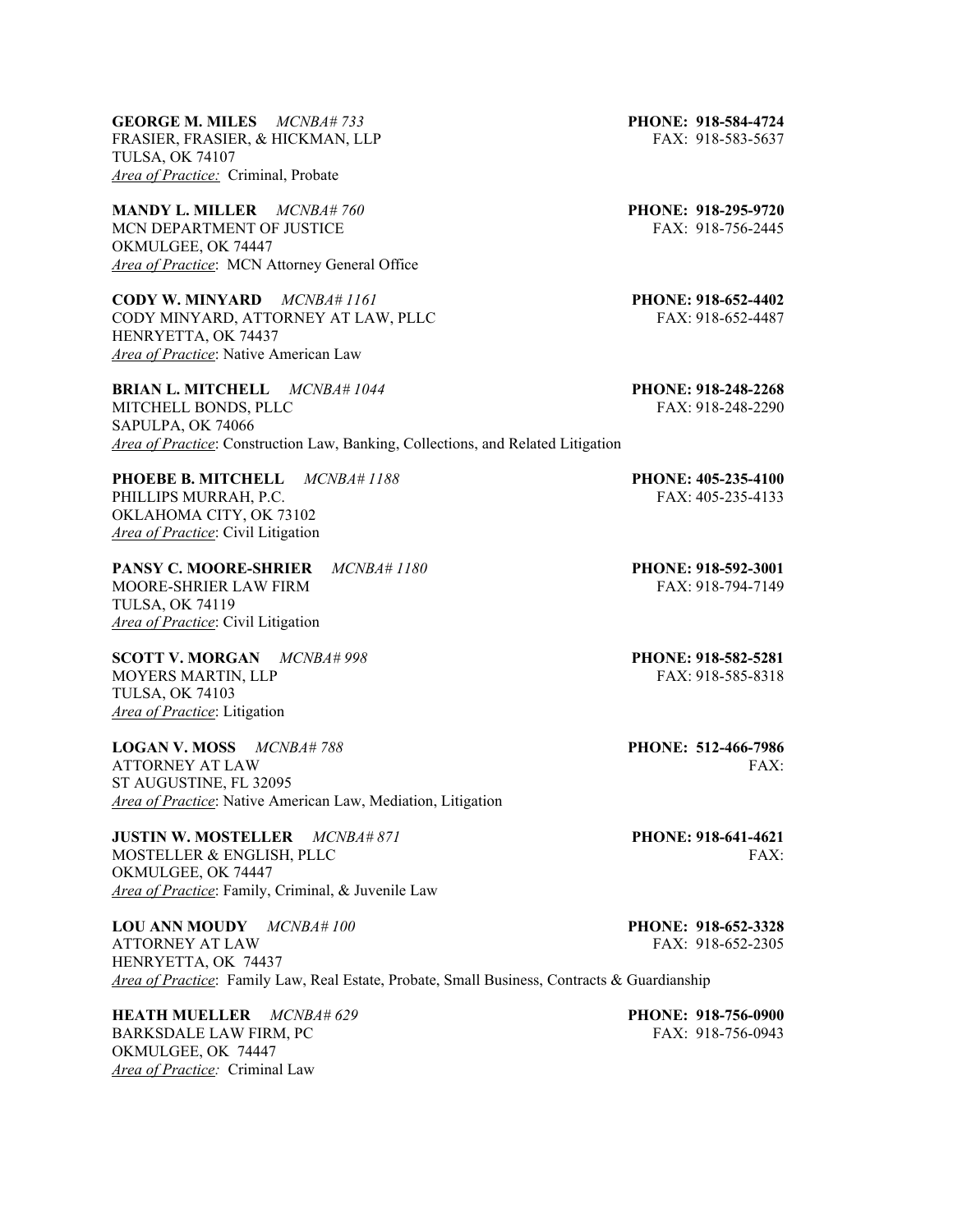**REBECCA A. MURPHY** *MCNBA# 894* **PHONE: 918-895-8200** MURPHY FRANCY, PLLC FAX: 918-592-0040 TULSA, OK 74105 *Area of Practice*: Family Law

**MARY K. NAGLE** *MCNBA# 839* **PHONE: 202-407-0591**  PIPESTEM LAW FIRM, PC FAX: 918-779-4196 TULSA, OK 74103 *Area of Practice*: Federal Indian Law

**DON I. NELSON** *MCNBA# 1159* **PHONE: 918-492-4433** LEVINSON SMITH & HUFFMAN, P.C. FAX: 918-492-6224 TULSA, OK 74136 *Area of Practice*: Criminal Law

**REBECCA L. NEWMAN** *MCNBA# 995* **PHONE: 918-582-1173**  RHODES HIERONYMUS JONES TUCKER & GABLE FAX: 918-TULSA, OK 74121 *Area of Practice*: Litigation Defense

**JEFFREY E. NIESE PHONE: 918-752-0447** OKLAHOMA INDIGENT DEFENSE SYSTEMS FAX: 918-TULSA, OK 74119 *Area of Practice*: Criminal Law

**TAHLINA R. NOFIRE** *MCNBA# 399* **PHONE: 918-704-0161**  NOFIRE LAW & CONSULTING FAX: FORT GIBSON, OK 74434 *Area of Practice*: Real Estate, Criminal, ICW, & Paternity

**WILLIAM R. NORMAN** *MCNBA# 195* **PHONE: 405-602-9425 PHONE: 405-602-9425 PHONE: 405-602-9426** HOBBS, STRAUSS, DEAN & WALKER OKLAHOMA CITY, OK 73104 *Area of Practice:* Representation of Tribes & Tribal Organizations

**PAUL M. NORTHCUTT** *MCNBA# 1004* **PHONE: 918-558-4727** NORTHCUTT LAW FIRM FAX: 918-558-4736 MCALESTER, OK 74501 *Area of Practice*: Criminal, Family, Probate, & Personal Injury

**BRYAN J. NOWLIN** *MCNBA# 552* **PHONE: 918 -594-0602**  HALL ESTILL HARDWICK GABLE GOLDEN & NELSON PC FAX: 918-594-0505 TULSA, OKLAHOMA 74103 *Area of Practice***:** Complex Trust Litigation, Estate Litigation, Indian Law

**PATRICK D. O'CONNOR** *MCNBA# 710* **PHONE: 918-582-5281** MOYERS MARTIN, LLP FAX: 918-585-8218 TULSA, OK 74103 *Area of Practice:* Business, Real Estate

**TERRY S. O'DONNELL** *MCNBA# 633* **PHONE: 918-599-8400** SAVAGE O'DONNELL AFFELDT WEINTRAUB & JOHNSON FAX: 918-599-8444 TULSA, OK 74119 *Area of Practice*: Employment Law & Business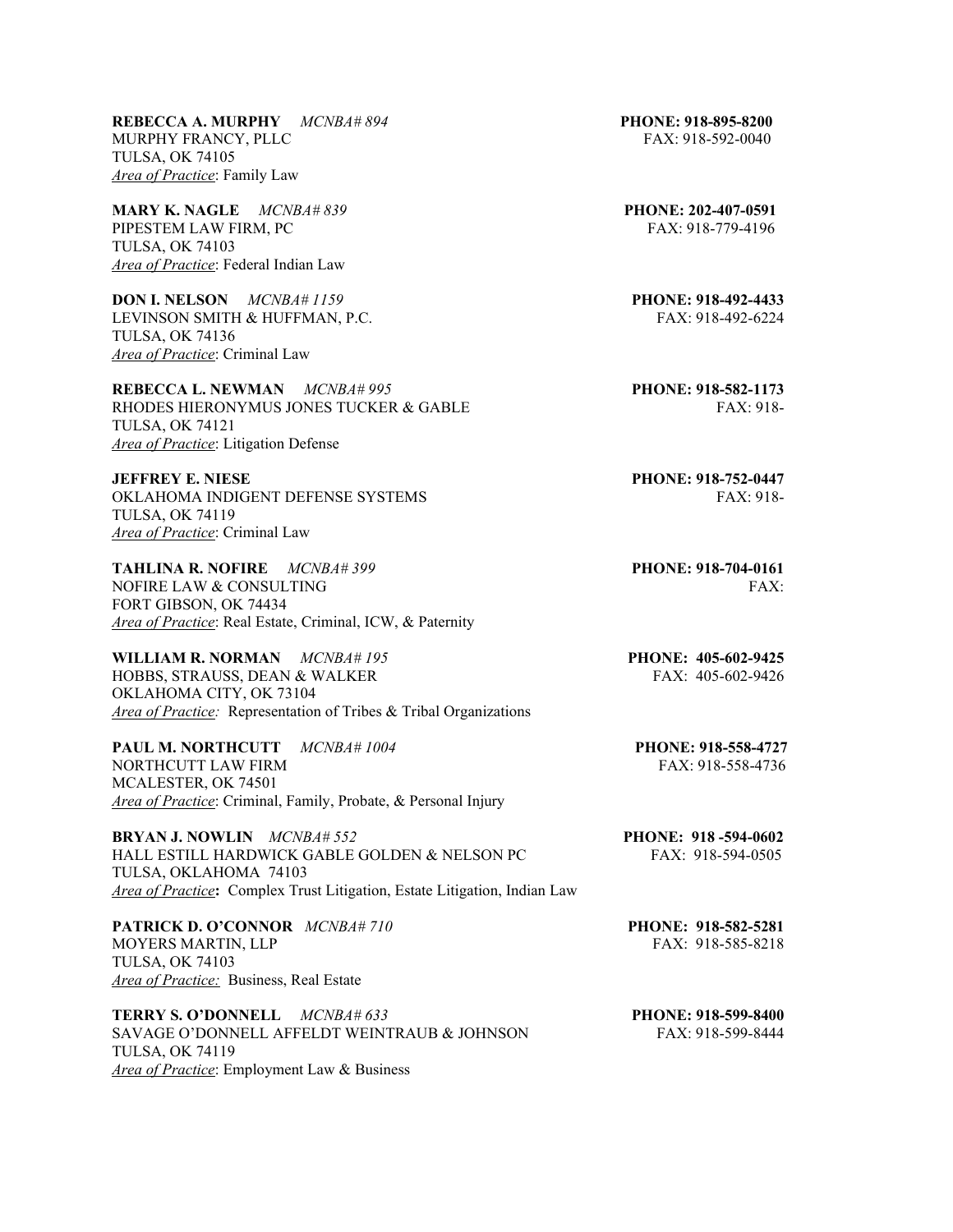**LISA B. OTIPOBY-HERBERT** *MCNBA# 1187* **PHONE: 918-758-1400** MCN DISTRICT COURT FAX: 918-758-1413 OKMULGEE, OK 74447 *Area of Practice*: MCN District Court Judge-Criminal Division

**BRUCE K. PACKARD** *MCNBA# 988* **PHONE: 214-461-1200**  RINEY PACKARD, PLLC FAX: 214-461-1210 DALLAS, TX 75240 *Area of Practice*: Contract Litigation

**KERI D. PALACIOS** *MCNBA# 1094* **PHONE: 918-223-3044** CREEK COUNTY LAW FAX: 918-998-0344 SAPULPA, OK 74066 *Area of Practice*: Family, Adoptions, Civil, Business, & Personal Injury

**LLOYD B. PALMER** *MCNBA# 747* **PHONE: 405-496-1154** PALMER LAW, PLC FAX: ADA, OK 74820 *Area of Practice*: General Practice

**ANISSA E. PAREDES** *MCNBA# 1143* **PHONE: 405-702-7228** PAREDES LAW, PLLC FAX: 405-702-6898 OKLAHOMA CITY, OK 73112 *Area of Practice*: Personal Injury, Family Law, & Civil Litigation

**JACOB R. PARKER** *MCNBA# 940* **PHONE: 918-627-4400** HANSON & HOLMES, PLC FAX: TULSA, OK 74135 *Area of Practice*: Litigation, Contract Law, & Indian Law

**ERICA S. PARKS** *MCNBA# 621* **PHONE: 918-902-0507**  ERICA PARKS LAW FIRM, PLLC FAX: 918-508-2222 TULSA, OK 74104 *Area of Practice:* Domestic Relations & Criminal Law

**MICHAEL D. PARKS** *MCNBA# 581* **PHONE: 918-426-1818** ATTORNEY AT LAW MCALESTER, OK 74502 *Area of Practice*: Plaintiff's Personal Injury, Criminal Defense, Family Law

**JOHN E. PARRIS** *MCNBA# 664* **PHONE: 918-931-8928** ATTORNEY AT LAW FAX: SAND SPRINGS, OK 74063 *Area of Practice*: General Practice

**CHARLES M. PARRISH III** *MCNBA# 759* **PHONE: 918-960-0391** PARRISH LAW GROUP, INC. The contract of the contract of the state of the state of the state of the state of the state of the state of the state of the state of the state of the state of the state of the state of the state TULSA, OK 74119 *Area of Practice*: Immigration, Family, Criminal Law, & Mediation

**BLAKE C. PARROTT** *MCNBA# 1026* **PHONE: 405-507-7107** BAER & TIMBERLAKE, P.C. FAX: 405-848-9349 OKLAHOMA CITY, OK 73118 *Area of Practice*: Real Estate Litigation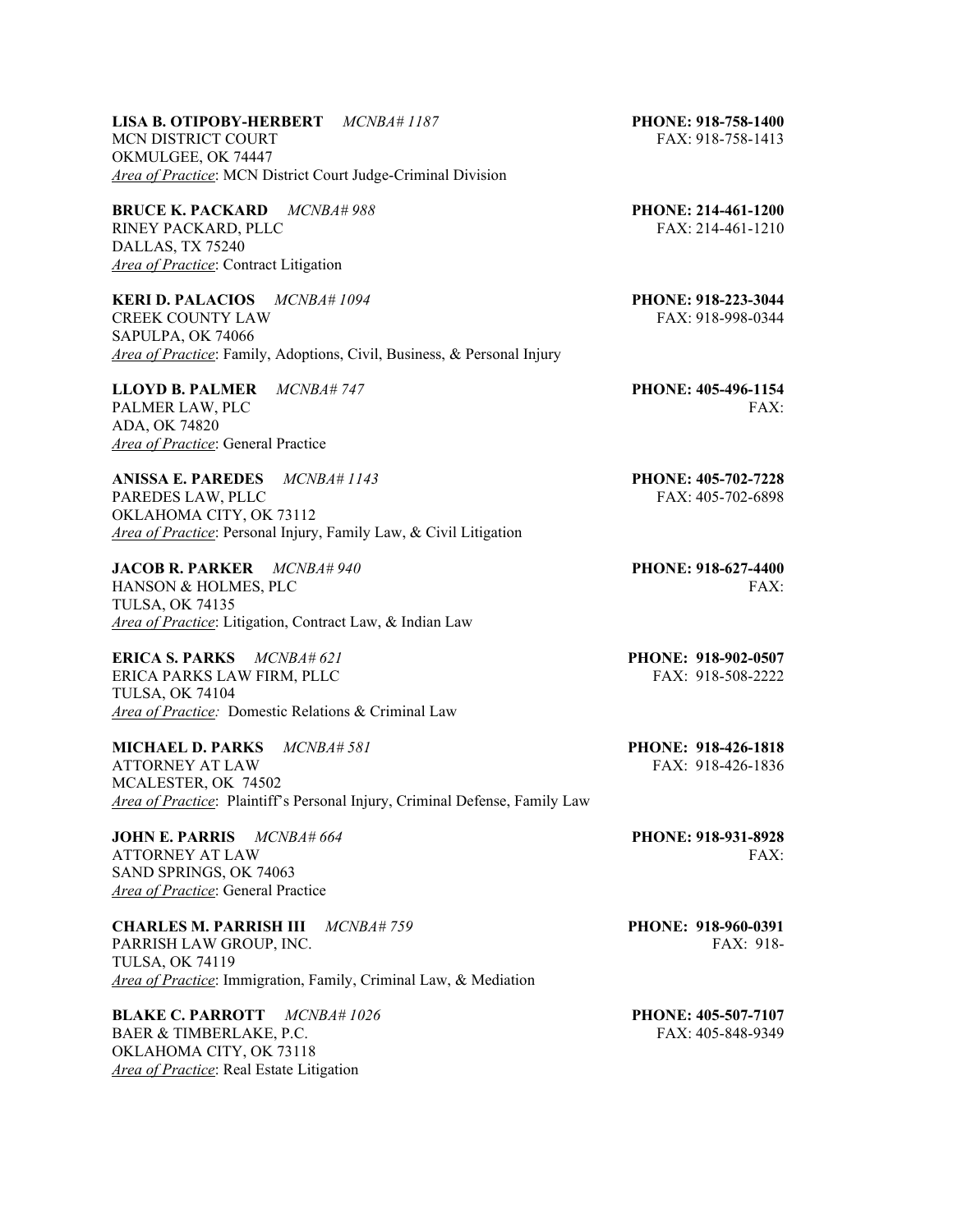| <b>EDWARDS &amp; PATTERSON</b>                                                                             | FAX: 918-302-3701                  |
|------------------------------------------------------------------------------------------------------------|------------------------------------|
| MCALESTER, OK 74502                                                                                        |                                    |
| <b>Area of Practice: Personal Injury</b>                                                                   |                                    |
| <b>DAVID K. PIERCE</b><br>MCNBA#1127                                                                       | PHONE: 918-295-9720                |
| MCN DEPARTMENT OF JUSTICE                                                                                  | FAX: 918-756-2445                  |
| OKMULGEE, OK 74447                                                                                         |                                    |
| Area of Practice: MCN Attorney Gneral's office-Criminal & Government Law                                   |                                    |
| <b>GILBERT J. PILKINGTON</b><br>$MCNBA\#592$                                                               | PHONE: 918-298-4403                |
| PILKINGTON LAW FIRM                                                                                        | FAX: 918-960-5017                  |
| <b>TULSA, OK 74119</b>                                                                                     |                                    |
| Area of Practice: Family Law                                                                               |                                    |
| <b>JEREMY T. PITTMAN</b> MCNBA# 216                                                                        | PHONE: 918-938-0604                |
| JEREMY T. PITTMAN, PLC                                                                                     | FAX:                               |
| OKMULGEE, OK 74447                                                                                         |                                    |
| Area of Practice: Family, Civil, Criminal, Real Estate, Probate, Wills, & Trusts                           |                                    |
| <b>BRYAN A. PLANK</b> MCNBA#745                                                                            | PHONE: 405-707-3467                |
| BRYAN A. PLANK, PC d/b/a PLANK LAW FIRM                                                                    | FAX: 405-372-7559                  |
| STILLWATER, OK 74076                                                                                       |                                    |
| Area of Practice: Collections                                                                              |                                    |
| <b>STEPHEN J. PONTIUS</b> MCNBA# 1090                                                                      | PHONE: 918-582-8877                |
| ATKINSON HASKINS NELLIS BRITTINGHAM GLADD & FIASCO                                                         | FAX: 918-585-8096                  |
| <b>TULSA, OK 74103</b>                                                                                     |                                    |
| Area of Practice: Medical Malpractice, Permises Liability, & Product Liability                             |                                    |
| <b>LAUREN N. PORTILLOZ</b><br>$MCNBA\#993$                                                                 | PHONE: 918-212-8079                |
| PORTILLOZ LAW                                                                                              | FAX: 918-641-4894                  |
| SAND SPRINGS, OK 74063                                                                                     |                                    |
| Area of Practice: Family, Divorce, Adoption, Guardianship, Personal Injury, Criminal, Medical Malpractice, |                                    |
| Paternity, Custody, Probate, Business Formation, & Medical Record Review                                   |                                    |
| <b>TIMOTHY POSEY</b><br>MCNBA#109                                                                          | PHONE: 918-594-0400                |
| HALL ESTILL, ATTORNEY AT LAW                                                                               | FAX: 918-594-0505                  |
| <b>TULSA, OK 74103</b>                                                                                     |                                    |
| Area of Practice: Indian Law, Employment Law & Civil Litigation                                            |                                    |
| <b>EMILYN ANN POTTER</b> MCNBA #698                                                                        | PHONE: 918-946-6578                |
| <b>ATTORNEY AT LAW</b>                                                                                     | FAX: 918-856-3656                  |
| <b>JENKS, OK 74037</b>                                                                                     |                                    |
| Area of Practice: Family & Civil Litigation                                                                |                                    |
| <b>SHANNON L. PRESCOTT</b><br>$MCNB4\#165$                                                                 | PHONE: 918-758-1400 / 918-756-1112 |
| MCN DISTRICT COURT / MCKENNA & PRESCOTT PLLC                                                               | FAX: 918-758-1413/918-756-1113     |
| OKMULGEE, OK 74447                                                                                         |                                    |
| Area of Practice: MCN District Court Family Judge / Probate, Estate Planning & Family Law                  |                                    |
| <b>ALEXANDER G. PRICE</b><br>MCNBA#1132                                                                    | PHONE: 918-820-7777                |
| THE PRICE LAW FIRM, PLLC                                                                                   | FAX: 918-340-7960                  |

TULSA, OK 74136

*Area of Practice*: Family Law & Guardianships

**MATTHEW B. PATTERSON** *MCNBA# 920* **PHONE: 918-302-3700**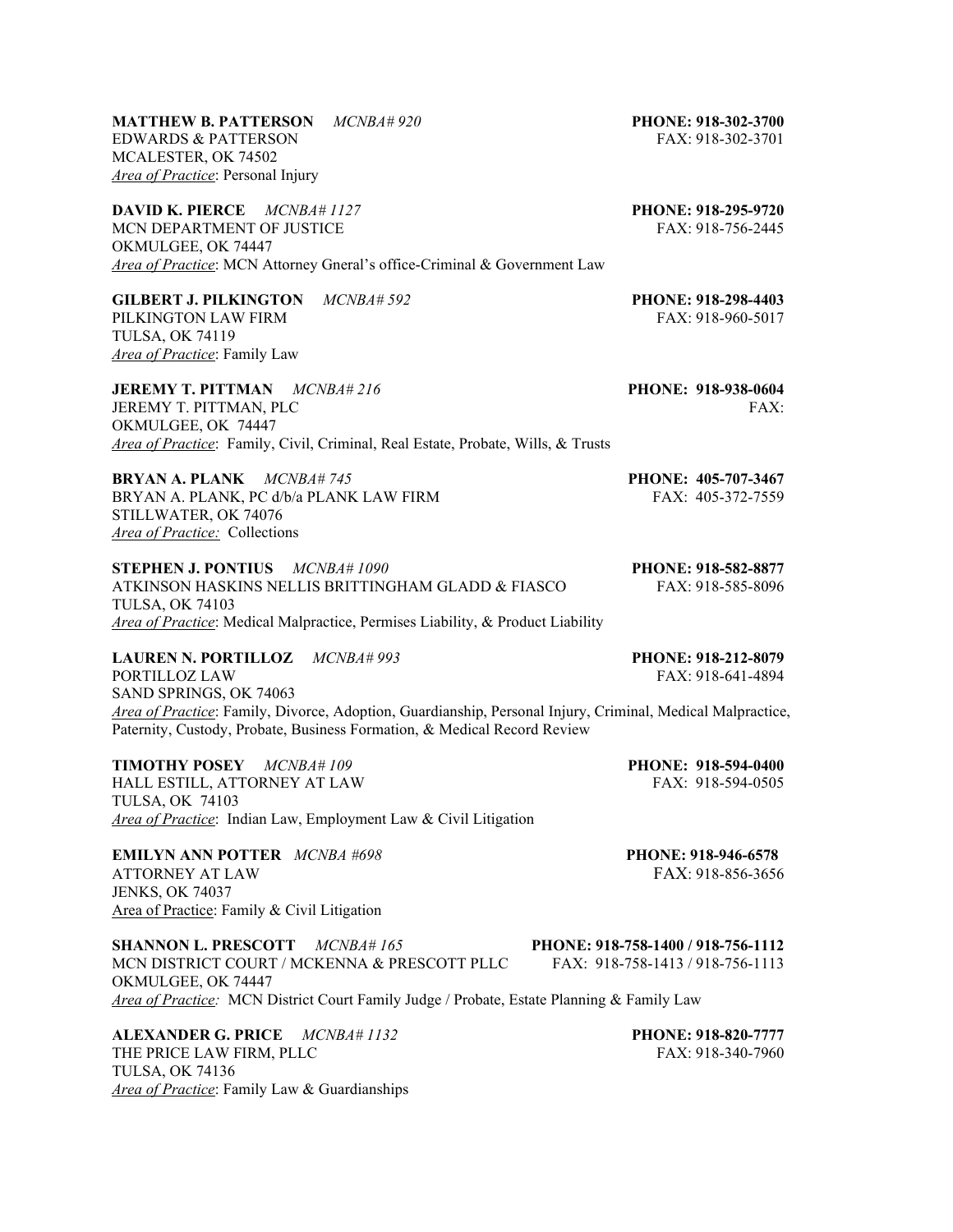**JESSALYN M. PRICE** *MCNBA# 962* **PHONE: 918-404-1883**  LEGACY LEGAL FAX: SAND SPRINGS, OK 74063 *Area of Practice*: Family Law

**MATTHEW R. PRICE** *MCNBA# 1112* **PHONE: 918-686-0309** HAMMONS HAMBY & PRICE, PLLC FAX: 918-686-7510 MUSKOGEE, OK 74401 *Area of Practice*: Criminal & Family Law

**AMANDA S. PROCTOR** *MCNBA# 427* **PHONE: 800-655-4820** SHIELD LAW GROUP, PLC FAX: 800-619-2107 JENKS, OK 74037 *Area of Practice*: Indian Law, Family Law, & Criminal Law

**DAVID PROCTOR** *MCNBA# 549* **PHONE: 405-524-2400**  GOOLSBY PROCTOR HEEFNER & GIBBS, PC FAX: 405-525-6004 OKLAHOMA CITY,OKLAHOMA 73102 *Area of Practice:* Torts, Workers Compensation & Insurance Disputes

**JAMES J. PROSZEK** *MCNBA# 784* **PHONE: 918-594-0529**  HALL ESTILL HARDWICK GABLE GOLDEN & NELSON, PC FAX: 918-594-0505 TULSA, OK 74103 *Area of Practice*: General Civil Litigation, Civil Rights Law, Indian Law, Landlord-Tenant Law, Right-of Way Law, Construction Litigation, Appellate Practice

**ZACHARY L. PYRON** *MCNBA# 802* **PHONE: 405-382-3750**  PYRON LAW FIRM FAX: 405-382-3754 SEMINOLE, OK 74818 *Area of Practice*: Criminal Law and Family Law

**JAY K. RAMEY** *MCNBA# 1035* **PHONE: 918-582-5444** ATTORNEY AT LAW FAX: 918-584-1129 TULSA, OK 74119 *Area of Practice*: Limited to Criminal Defense

**JAVIER RAMIREZ** *MCNBA# 421* **PHONE: 918-756-3391** ATTORNEY AT LAW FAX: 918-756-3390 OKMULGEE, OK 74447 *Area of Practice*: General, Criminal, Family, Custody, Divorce, Child Support, Guardianships, Adoptions

**NIKOLAS ANTHONY RANKIN** *MCNBA # 693* **PHONE: 918-599-8118**  ATTORNEY AT LAW TULSA, OK 74119 *Area of Practice*: Personal Injury, Domestic Relations & General Practice

**MARCUS N. RATCLIFF** *MCNBA# 490* **PHONE: 918-970-2000**  LATHAM STEELE LEHMAN KEELE RATLCIFF FREIJE & CARTER FAX: 918-970-2002 TULSA, OK 74136 *Area of Practice:* Lending & Secure Transaction, Contracts, Business Law, Commerical Litigation & Real Estate Lending

**BRIAN J. RAYMENT** *MCNBA# 1111* **PHONE: 918-294-0047** KIVELL RAYMENT & FRANCIS, P.C. FAX: 918-254-7915 TULSA, OK 74133 *Area of Practice*: Commercial Law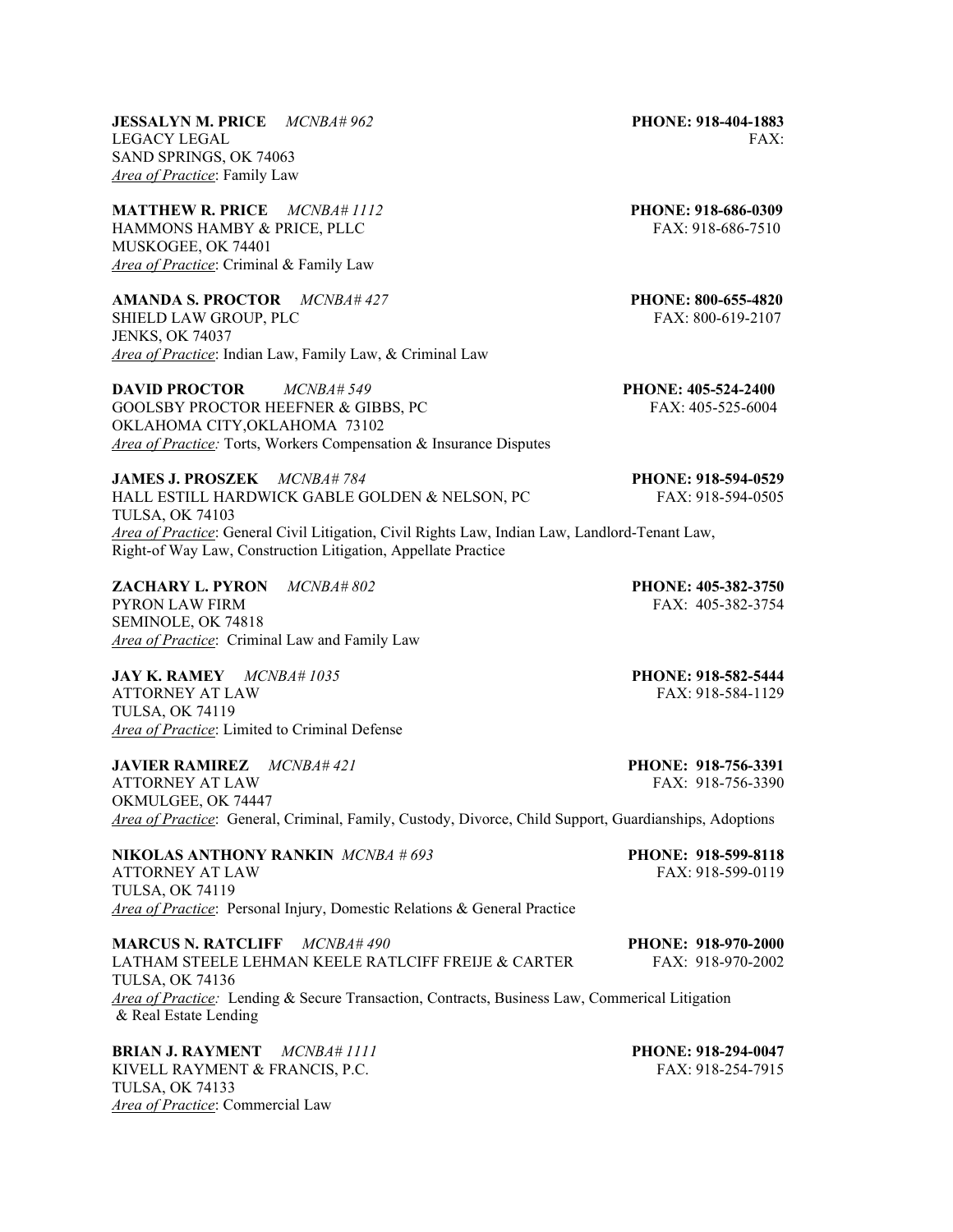**DEBORAH A. REED** *MCNBA# 842* **PHONE: 918-286-8711** STERLING OAKS LAW FIRM FAX: THE STERLING OAKS LAW FIRM BROKEN ARROW, OK 74012 *Area of Practice*: Business Law, Corporate, Real Estate, & Indina Law

**JOSHUA L. REID** *MCNBA# 1091* **PHONE: 918-426-0700** KONSURE LAW FIRM FAX: 918-426-1870 MCALESTER, OK 74501 *Area of Practice*: Criminal, Family, Probate, Estate Planning, Civil Litigation, Including Torts, & Contracts

**RICKI MARILYN REPLIN** *MCNBA# 625* **PHONE: 918-492-3481** RICKI M. REPLIN, PC FAX: 918-492-3074 TULSA, OK 74135 *Area of Practice:* Domestic Relations, Probate & Adoptions

**JACOB T. REYNOLDS** *MCNBA# 1105* **PHONE: 918-421-8843** WAGNER & LYNCH, PLLC FAX: 918-421-8853 MCALESTER, OK 74501 *Area of Practice*: Criminal Law

**JASON B. REYNOLDS** *MCNBA# 1136* **PHONE: 405-721-9500**  GRIFFIN, REYNOLDS, & ASSOCIATES FAX: 405-721-9503 OKLAHOMA CITY, OK 73149 *Area of Practice*: Personal Injury

**TREVOR L. REYNOLDS** *MCNBA# 890* **PHONE: 918-584-4724** TULSA LAW GROUP FAX: 918-583-5637 TULSA, OK 74107 *Area of Practice*: Criminal Defense

RICE LAW OFFICE, PLLC FAX: 918-486-2899 COWETA, OK 74429 *Area of Practice*: Disability & Family Law

**CHARLES L. RICHARDSON** *MCNBA# 1103* **PHONE: 918-492-7674** RICHARDSON RICHARDSON & BOUDREAUX FAX: 918-493-1925 TULSA, OK 74136 *Area of Practice*: Personal Injury, Auto & Truck Accidents, Nursing Home Abuse & Neglect, and Medical Malpractice

**COLTON L. RICHARDSON** *MCNBA# 1104* **PHONE: 918-492-7674** RICHARDSON RICHARDSON & BOUDREAUX TULSA, OK 74136 *Area of Practice*: Personal Injury, Auto & Truck Accidents, Nursing Home Abuse & Neglect, and Medical Malpractice

**STEPHEN B. RILEY**  $MCNBA# 1116$  **PHONE: 918-587-3161**<br>**RIGGS ABNEY NEAL TURPEN ORBISON & LEWIS. PC** FAX: 918-587-9708 RIGGS ABNEY NEAL TURPEN ORBISON & LEWIS, PC TULSA, OK 74119 *Area of Practice*: Criminal, Domestic, Personal Injury, Real Estate, & Estate Planning

**THEODORE J. RINEY** *MCNBA# 989* **PHONE: 214-461-1200**  RINEY PACKARD, PLLC FAX: 214-461-1210 DALLAS, TX 75240 *Area of Practice*: Board Certified in Civil Tribal Law by the Texas Board of Legal Specialization

**BREEANN R. RICE** *MCNBA# 1137* **PHONE: 918-486-6456**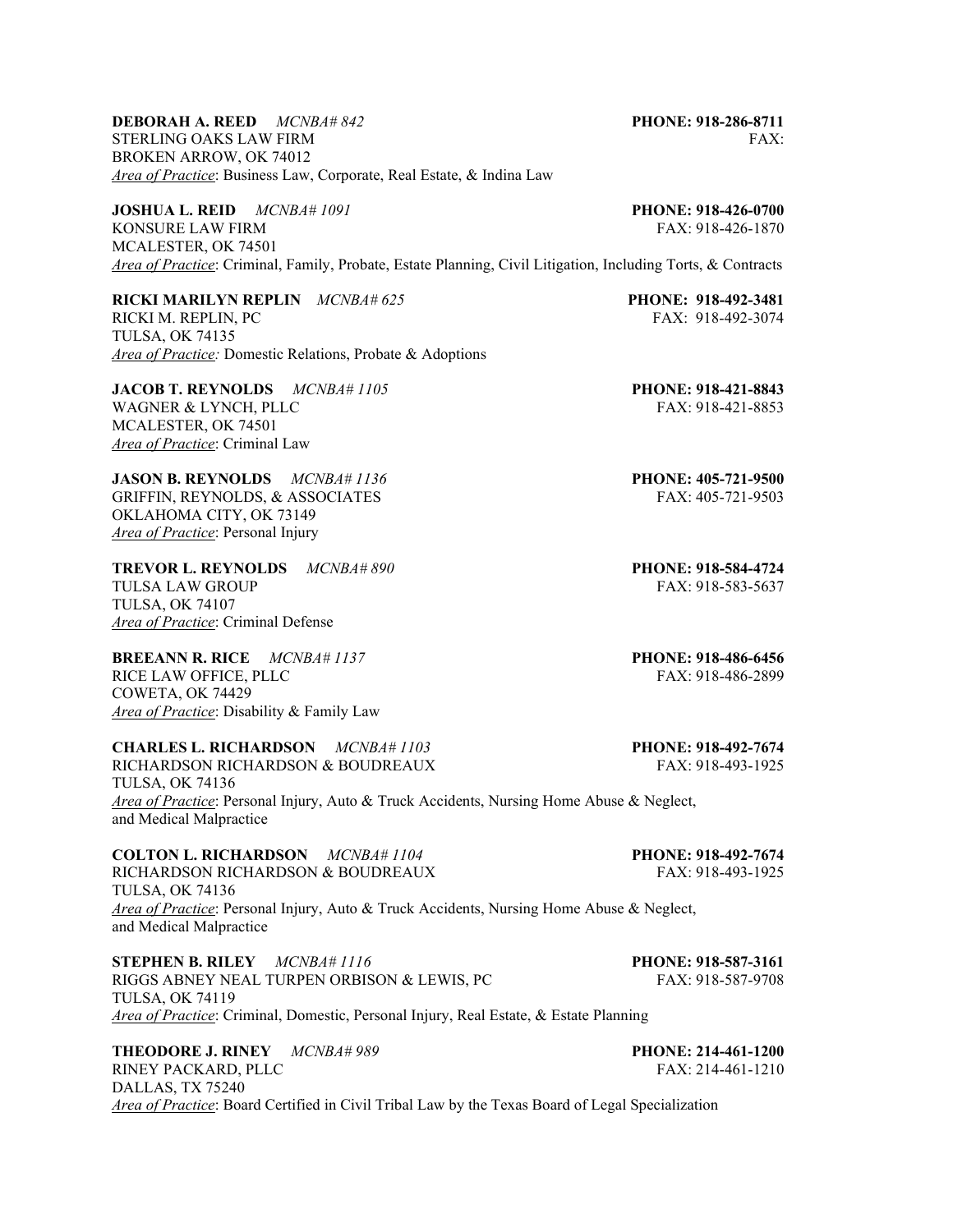**HUGH M. ROBERT** *MCNBA# 896* **PHONE: 918-592-1144**  SHERWOOD, MCCORMICK, & ROBERT FAX: 918-592-1149 TULSA, OK 74119 *Area of Practice*: Non- Profit, Torts, & Business Counsel

**JAMES J. ROBERTSON** *MCNBA# 557* **PHONE: 918-587-6800**  TITUS HILLIS & REYNOLDS, PC
FAX: 918-587-6822
FAX: 918-587-6822
FAX: 918-587-6822
FAX: 918-587-6822
FAX: 918-587-6822
FAX: 918-587-6822
FAX: 918-587-6822
FAX: 918-587-6822
FAX: 918-587-6822
FAX: 918-587-6822
FAX: 918-587-6 TULSA, OK 74103 *Area of Practice:* Family Law and Labor Law

**MELISSA M. ROBERTSON** *MCNBA# 485* **PHONE: 503-985-1622** COLUMBIA SPORTSWEAR COMPANY FAX: PORTLAND, OR 97229 *Area of Practice:* Tribal Finance

**PEARY L. ROBERTSON** *MCNBA# 654* **PHONE: 405-382-7300**  ROBERTSON LAW OFFICE, PLLC FAX: 405-382-2887 SEMINOLE, OK 74818 *Area of Practice:* Family, Indian, Business & Elder Law, Estate Planning & Probate

**TIMOTHY L. ROGERS** *MCNBA# 1079* **PHONE: 918-584-1600**  BARROW & GRIMM, PC FAX: 918-585-2444 TULSA, OK 74119 *Area of Practice:* Construction Litigation & Law, Business Litagation, & Real Estate

**JONATHAN M. ROHRER** *MCNBA# 1085* **PHONE: 405-825-1781**  ATTORNEY AT LAW FAX: CHICKASHA, OK 73018 *Area of Practice:* Federal Indian Law

**RICK E. ROMANO** *MCNBA# 902* **PHONE: 405-842-3773**  ROMANO LAW OFFICE THE ROMANO LAW OFFICE THE ROMANO LAW OFFICE OKLAHOMA CITY, OK 73116 *Area of Practice*: General Practice & Personal Injury

**MICHEAL C. SALEM** *MCNBA# 585* **PHONE: 405-366-1234** ATTORNEY AT LAW NORMAN, OK 73069 *Area of Practice:* Federal Constitutional Civil Rights, First Amendment Law, & Federal Litigation

**ESTER M. SANDERS** *MCNBA# 596* **PHONE: 918-745-2000** SANDERS & ASSOCIATES, PC FAX: 918-745-0575 TULSA, OK 74120 *Area of Practice:* Workers Comp, Social Security Disability & Auto Collisions

**DILLAN M. SAVAGE** *MCNBA# 1122* **PHONE: 405-275-6984**  PETTIS LAW FAX: 405-395-4579 SHAWNEE, OK 74801 *Area of Practice*: General Practice

**SHEILA D. SAYNE** *MCNBA# 1045* **PHONE: 918-248-2268** MITCHELL BONDS, PLLC FAX: 918-248-2290 SAPULPA, OK 74066 *Area of Practice*: Construction Law, Commercial Law, Civil Litigation, & Collections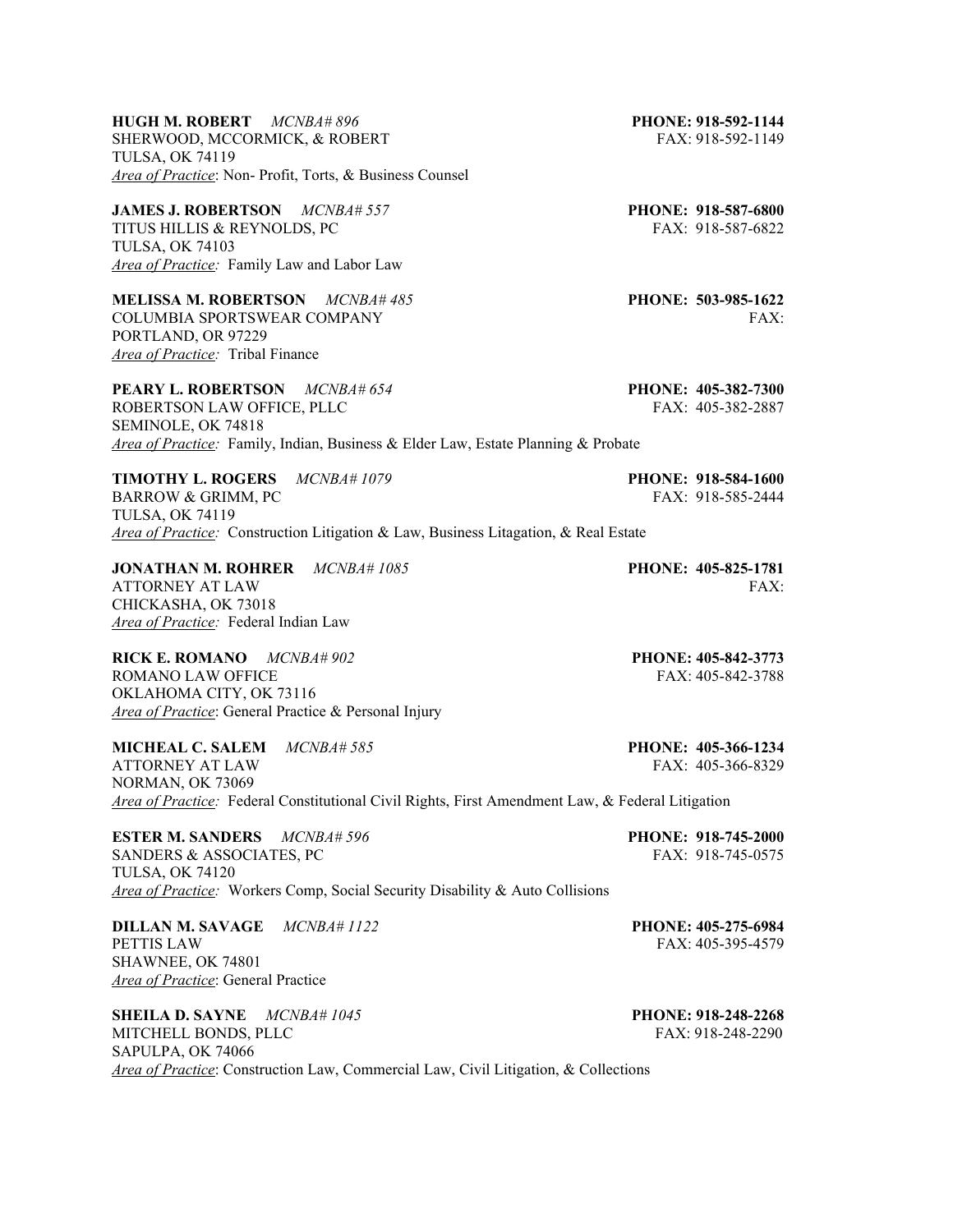| <b>ROBERT V. SEACAT</b> MCNBA#770<br>SEACAT LAW<br><b>TULSA, OK 74105</b><br>Area of Practice: Personal Injury, Criminal Law, Divorce, & Custody                                                                                                    | PHONE: 918-591-2555<br>FAX: 918-398-6177 |
|-----------------------------------------------------------------------------------------------------------------------------------------------------------------------------------------------------------------------------------------------------|------------------------------------------|
| <b>JAMES L. SECREST, II</b> MCNBA#1097<br>SECREST HILL BULTER & SECREST<br>TULSA, OK 74136<br>Area of Practice: Professional Negligence - Medical, Dental, Legal, Accountants,<br>Architects/Engineers, Products Liability, & Commercial Litigation | PHONE: 918-494-5905<br>FAX: 918-494-2847 |
| <b>HEIDI L. SHADID</b> MCNBA#861<br>ELLER & DETRICH, P.C.<br><b>TULSA, OK 74114</b><br>Area of Practice: Commercial Litigation, Business Law, Employment Law,<br>& Construction Litigation                                                          | PHONE: 918-474-8900<br>FAX: 918-747-2665 |
| G. CALVIN SHARPE MCNBA#481<br>PHILLIPS MURRAH<br>OKLAHOMA CITY, OK 73102<br>Area of Practice: Litigation                                                                                                                                            | PHONE: 405-235-4100<br>FAX: 405-235-4133 |
| <b>BILLY E. SHEPHERD</b> MCNBA#1010<br>BILLY E. SHEPHERD, ATTORNEY AT LAW<br>PERKINS, OK 74059<br>Area of Practice: Tribal Law, Probates, Guardianships, Criminal Defense, & Juvenile Cases                                                         | PHONE: 405-205-5903<br>FAX:              |

**JEFF D. SCOTT** *MCNBA# 949* **PHONE: 918-949-9966** ASTON MATHIS & CAMPBELL, PLLC FAX: 918-949-9968 TULSA, OK 74114

*Area of Practice*: Civil Litigations, Contracts, Trusts, Wills, Probates, Deed Conveyances, Estate Planning, Guardianships, & Surface & Mineral Leases

**DANIELLE L. SCHINZING** *MCNBA# 951* **PHONE: 405-232-6464** ROBINSON HOOVER & FUDGE, PLLC FAX: 405-232-6363

*Area of Practice:* Family Law, Estate Planning, and Probate

OKLAHOMA CITY, OK 73102 *Area of Practice*: Debt Collection

TULSA, OK 74136

THE SCHMOOK LAW FIRM, PLLC

**R. TRENT SHORES** *MCNBA# 1082* **PHONE: 918-595-4800** GABLE GOTWALS FAX:918-595-4990 TULSA, OK 74120 *Area of Practice*: Criminal Law, Cyber Security, General Litigation, Administrative Law, & Native Amercian Law

**DONALD J. SLAUGHTER** *MCNBA# 898* **PHONE: 918-282-5945**  BOSTON AVENUE LAW FAX: 918-218-2298 TULSA, OK 74103 *Area of Practice*: Criminal Defense & Civil Litigation

**ALLEN M. SMALLWOOD** *MCNBA# 1060* **PHONE: 918-582-1993**  ALLEN M. SMALLWOOD, ATTORNEY FAX: 918-582-1991 TULSA, OK 74119 *Area of Practice*: Criminal Defense

**SARA M. SCHMOOK**  $MCNBA# 736$  **PHONE: 918-284-6568 PHONE: 918-284-6568 PHONE: 918-284-6568**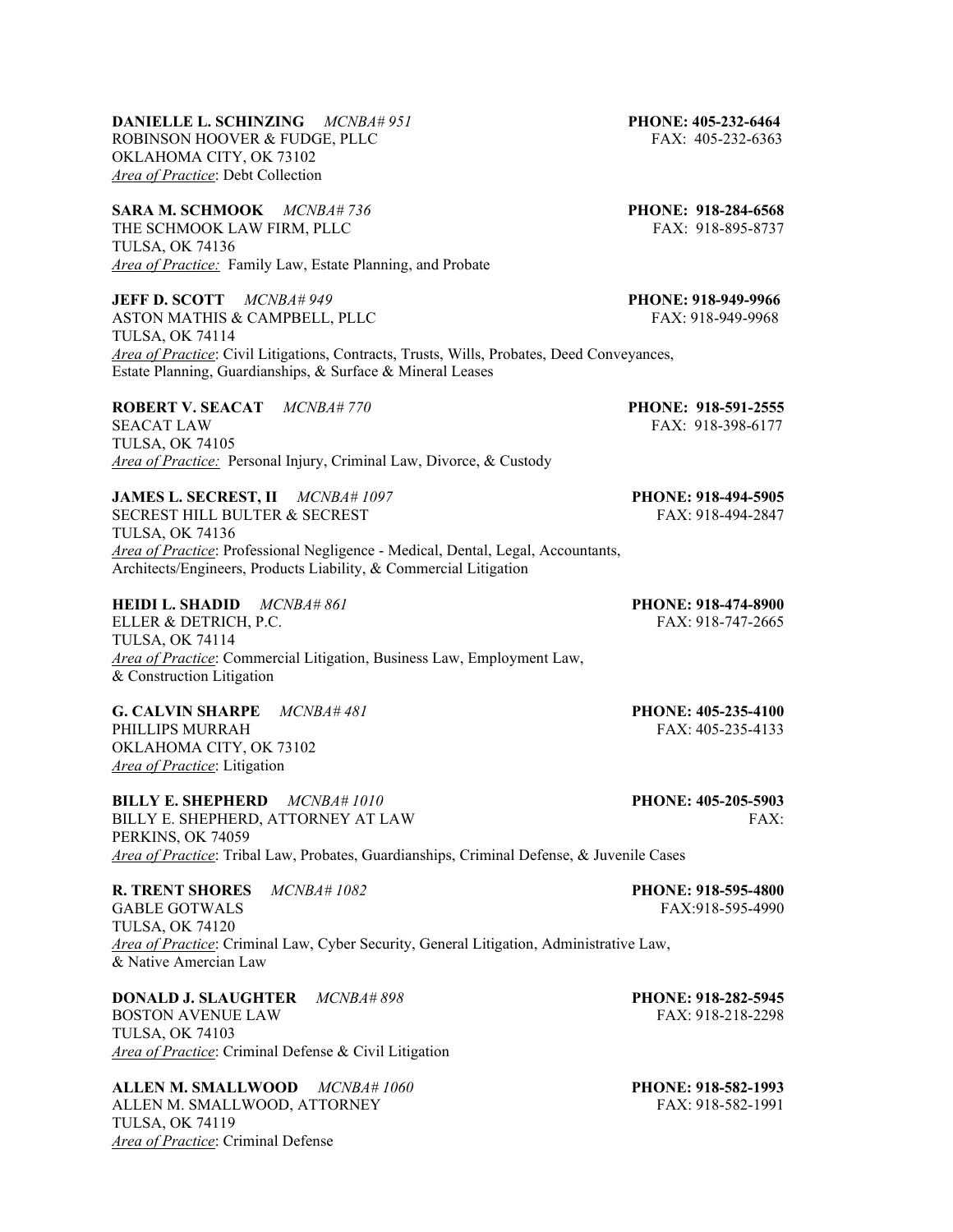**CHADWICK SMITH** *MCNBA# 859* **PHONE: 918-453-1707** CHAD SMITH FAX: PALM DESERT, CA 92255 *Area of Practice*: Indian Law

**DAVID R. SMITH** *MCNBA# 1040* **PHONE: 918-912-2000** RUSTY SMITH LAW GROUP, PLLC FAX: 918-912-2122 MUSKOGEE, OK 74402 *Area of Practice*: Plaintiff Personal Injury & Civil Litigation

**SIDNEY D. SMITH, JR.**  $MCNBA#907$ <br>**RICHARDS & CONNOR, PLLP PHONE: 918-585-2394**<br>**FAX: 918-585-1449** RICHARDS & CONNOR, PLLP TULSA, OK 74103 *Area of Pratice*: Civil Litigation

**TONI BRADLEY SMITH** *MCNBA # 424* **PHONE: 918-592-9868**  CROWE & DUNLEVY **FAX: 918-599-6354** TULSA, OK 74103 *Area of Practice*: Civil Litigation, Bankruptcy, Commercial & Banking Laws

**LOUIS D. SMITHERMAN** *MCNBA# 1118* **PHONE: 405-272-0621** CHEEK LAW FIRM FAX: 405-232-1707 OKLAHOMA CITY, OK 73102 *Area of Practice*: Litigation

**DAMARIO D. SOLOMON-SIMMONS** *MCNBA# 354* **PHONE: 918-551-8999**  SOLOMONSIMMONSLAW, PLLC FAX: 918-582-6106

TULSA, OK 74119 *Area of Practice:* Civil and Economic Rights

**DOUGLAS E. STALL** *MCNBA# 988* **PHONE: 918-743-6201**  DOUGLAS E. STALL, PLLC d/b/a THE STALL LAW FIRM FAX: 918-587-6822 TULSA, OK 74103 *Area of Practice*: General Litigation

**JOSEPH E. STALL** *MCNBA# 1088* **PHONE: 800-364-9113** RHODES HIERONYMUS JONES TUCKER & GABLE, PLLC FAX: 918-592-3390 OKLAHOMA CITY, OK 73116 *Area of Practice*: Civil Litigation, Insurance Defense

**JUNE A. STANLEY** *MCNBA# 469* **PHONE: 918-644-3449**  JUNE STANLEY LAW FIRM, PLLC TULSA, OK 74013 *Area of Practice:* General Practice

**JON D. STARR** *MCNBA# 1080* **PHONE: 918-872-0371** STARR, BEGIN & KING, PLLC FAX: 918-872-0381 TULSA, OK 74119 *Area of Practice:* Litigation

**MARK T. STEELE** *MCNBA# 985* **PHONE: 918-970-2000**  LATHAM STEELE LEHMAN KEELE RATCLIFF FREIJE & CARTER FAX: 918-970-2002 TULSA, OK 74136 *Area of Practice*: Insurance Defense, Premises Liability Denfense, & Construction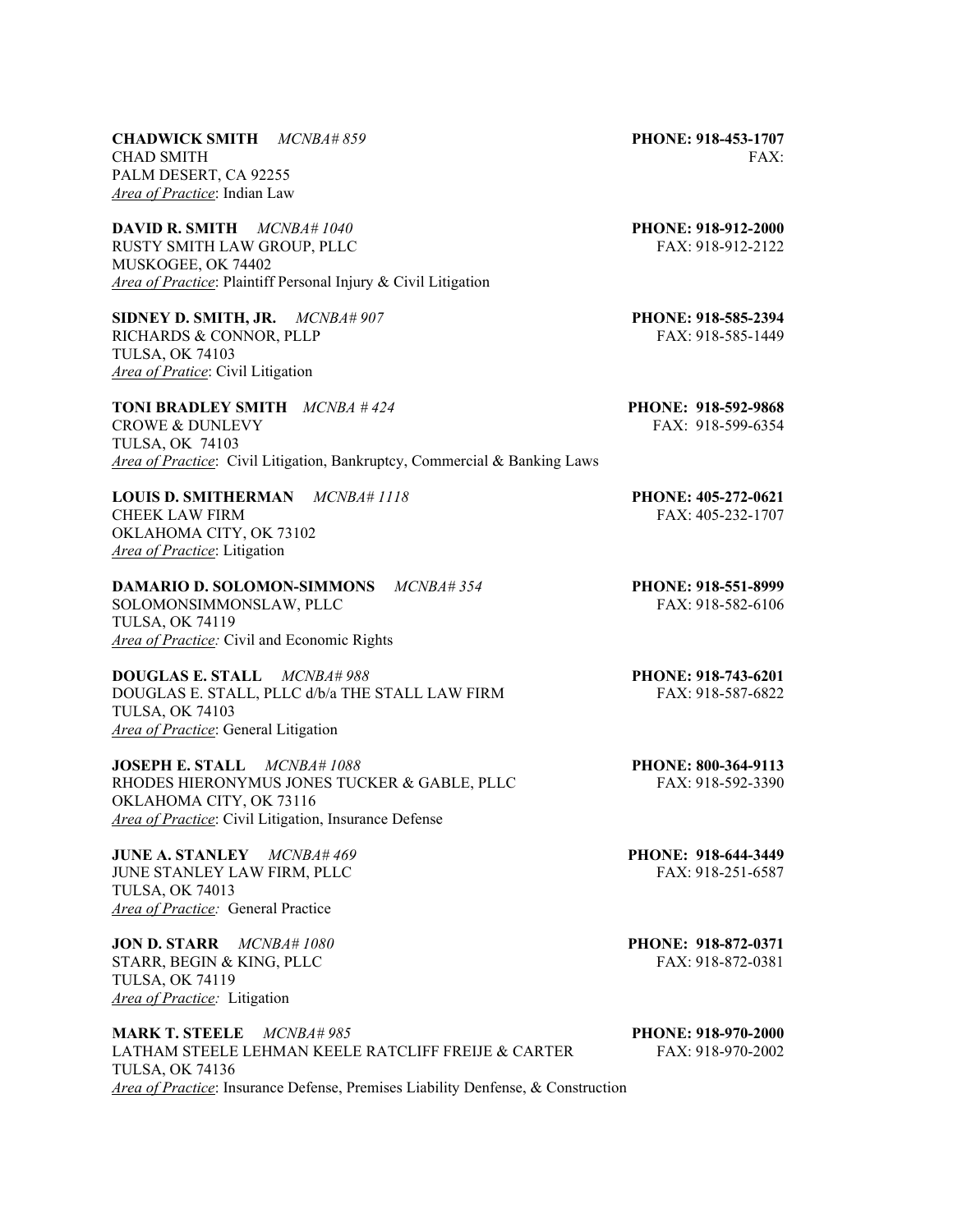**G. STEVEN STIDHAM** *MCNBA# 493* **PHONE: 918-492-4433** LEVINSON SMITH & HUFFMAN, PC FAX: 918-492-6224 TULSA, OK 74136 *Area of Practice:* Litigation

**CARLA R. STINNETT** *MCNBA# 967* **PHONE: 918-227-1177**  STINNETT LAW FAX: 918-227-1197 SAPULPA, OK 74066 *Area of Practice*: Criminal and Family Law

**JUSTIN C. STOUT** *MCNBA# 655* **PHONE: 918-682-0091**  WRIGHT, STOUT & WILBURN, PLLC FAX: 918-683-6340 MUSKOGEE, OK 74401 *Area of Practice:* Family, Juvenile, Bankruptcy & Criminal Law

**JENNIFER L. STRUBLE** *MCNBA# 991* **PHONE: 918-494-5905** SECREST HILL BUTLER & SECREST FAX: 918-494-2847 TULSA, OK 74136 *Area of Practice*: Insurance Defense, Professional Liability, Business Liability, Employment Law, & Construction Defect

**KATHLEEN SUPERNAW** *MCNBA# 360* **PHONE: 918-758-1439**  MUSCOGEE (CREEK) NATION SUPREME COURT FAX: 918-758-1440 OKMULGEE, OK 74447 *Area of Practice:* MCN Supreme Court Justice

**T. BRETT SWAB** *MCNBA# 1052* **PHONE: 918-814-5200** SWAB STALL HORTON & FU, P.A. FAX: 918-743-1002 TULSA, OK 74104 *Area of Practice*: Criminal Law

**KURT B. SWEENEY** *MCNBA# 943* **PHONE: 580-332-7200** SWEENEY CHRISTOPHER REX & LAWSON, PLLC FAX: 580-332-7201 ADA, OK 74820 *Area of Practice*: Bankruptcy, Guardianships, Child Custody, Wrongful Employment Termination, Sexual Harassment in the Workplace, Age, Race & Religious Discrimination by Employer, Failure of Insurance Company to Treat You Fairly, DUI, Divorce, Wills, Trusts, Inian Law, Criminal Law, Adoptions, Probate, Auto Accidents, Workers' Compensation, Personal Injury, Social Security Disability, & Debt Relief

**PAMELA E. TALLEY-PARKER** *MCNBA# 1138* **PHONE: 479-659-4721**  PAMELA TALLEY-PARKER FAX: FAX: BENTONVILLE, AR 72712 *Area of Practice*: Family Law, Personal Injury, Products Liability, & Medical Malpractice

**MATTHEW R. TARVIN** *MCNBA# 1145* **PHONE: 918-283-4517** GREER AND TARVIN, PLLC FAX: 918-203-4180 CLAREMORE, OK 74017 *Area of Practice*: Criminal, Domestic, Estate Planning, Probate, Guardianship, Adoption, & Civil

**DRUSHEA R. TATE** *MCNBA# 696* **PHONE: 918-528-6655 PHONE: 918-528-6655 PHONE: 918-917-8485** SOUTH COUNTY LAW FIRM, PLLC OKMULGEE, OK 741147 *Area of Practice*: Estates, Trusts, & Transactional Law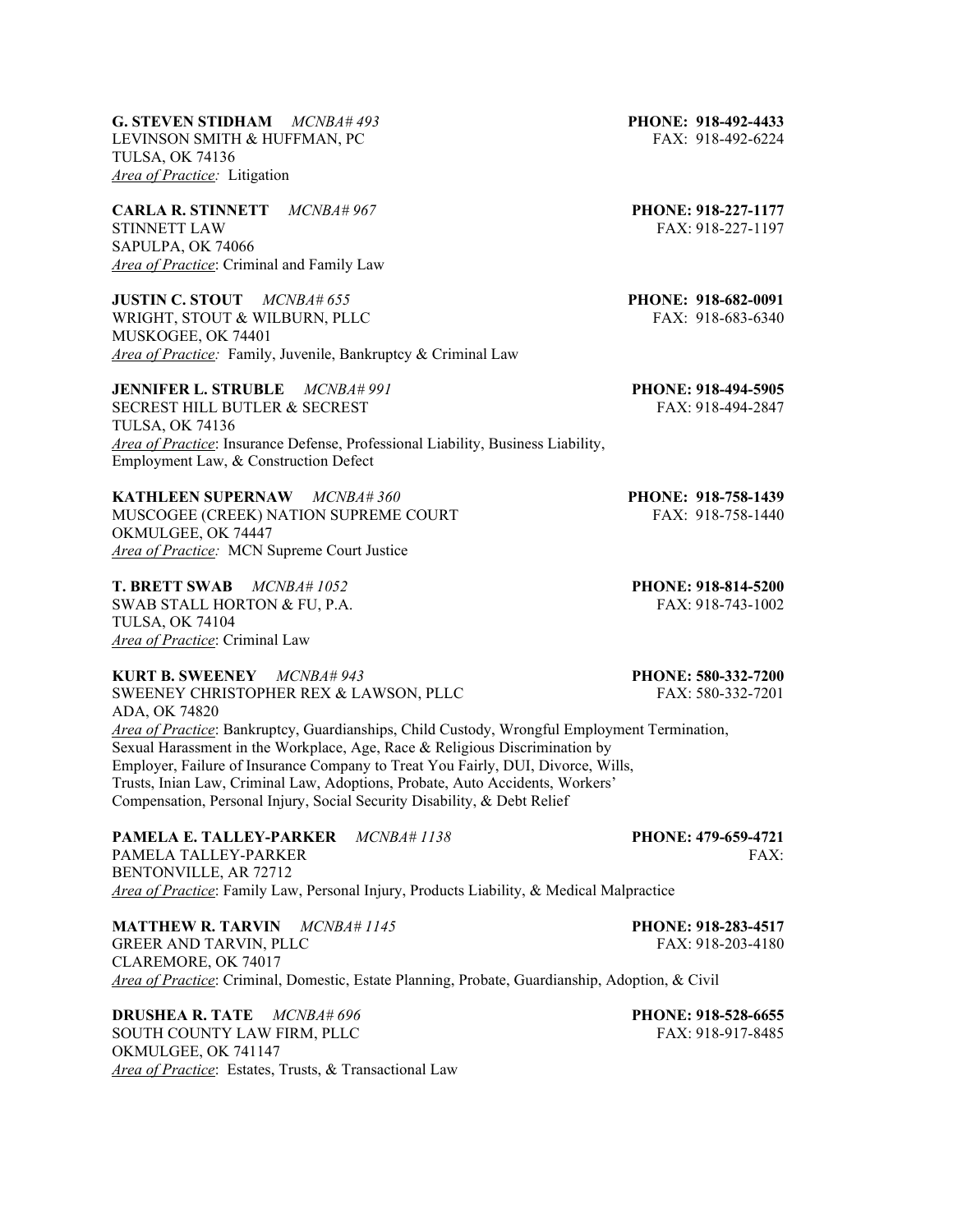## **MICHAEL P. TAUBMAN** *MCNBA# 1089* **PHONE: 918-585-8600** WELSH & MCGOUGH, PLLC FAX: 918-794-4411 TULSA, OK 74447 *Area of Practice*: Family Law, Guardianship, Estates & Probate

**ALAN M. TAYLOR** *MCNBA# 1070* **PHONE: 405-885-0890** PALMER LAW, PCL FAX: ADA, OK 74820 *Area of Practice*: General Practice

**ROBERT H. TAYLOR** *MCNBA# 931* **PHONE: 918-664-4612**  STEIDLEY & NEAL, PLLC FAX: 918-664-4133 TULSA, OK 74137 *Area of Practice*: Civil Litigation & Professional Liability

**GRANT B. THETFORD** *MCNBA# 1008* **PHONE: 918-492-4433** LEVINSON SMITH & HUFFMAN, PC FAX: 918-492-6224 TULSA, OK 74136 *Area of Practice*: Personal Injury, Oil & Gas, & Insurance Bad-Faith

**JOHN M. THETFORD** *MCNBA# 1006* **PHONE: 918-492-4433**  LEVINSON SMITH & HUFFMAN, PC FAX: 918-492-6224 TULSA, OK 74136 *Area of Practice*: Malpractice, Real Estate, Personal Injury, Oil & Gas, Insurance Bad-Faith & Nursing Home Neglect

**MARK S. THETFORD** *MCNBA# 957* **PHONE: 918-295-9720** MCN DEPARTMENT OF JUSTICE THE SERVE OF STRAINING STRAX: 918-756-2445 OKMULGEE, OK 74447 *Area of Practice*: MCN Attorney General's Office

**WILLIAM D. THOMAS** *MCNBA# 645* **PHONE: 918-743-2233** KANIA LAW OFFICE THE RESERVE OF THE RESERVE OF THE RESERVE OF THE RESERVE OF THE RESERVE OF THE RESERVE OF THE RESERVE OF THE RESERVE OF THE RESERVE OF THE RESERVE OF THE RESERVE OF THE RESERVE OF THE RESERVE OF THE RESERV TULSA, OK 74105 *Area of Practice*: Bankruptcy & Civil Litigation

**G. GENE THOMPSON** *MCNBA# 1109* **PHONE: 918-223-3044** CREEK COUNTY LAW, PLLC FAX: 918-998-0344 SAPULPA, OK 74066 *Area of Practice*: General Practice, Criminal, Family, Civil Litigation, & Appellate

**YONNE A. TIGER**  $MCNBA#472$  **PHONE: 918-933-4793**<br>TIGER LAW. PLLC **PHONE: 918-515-4911** TIGER LAW, PLLC TULSA, OK 74136 *Area of Practice*: Indian Law

**DONALD J. TIMBERLAKE, JR.** *MCNBA# 1024* **PHONE: 405-507-7108**  BAER & TIMBERLAKE, P.C. FAX: 405-848-9349 OKLAHOMA CITY, OK 73118 *Area of Practice*: Mortgage Law, Creditors Rights, & Bankruptcy

**RAYANNE G. TOBEY** *MCNBA# 961* **PHONE: 918-260-5265**  RAYANNE G. TOBEY, ATTORNEY AT LAW FAX: 866-258-4816 TULSA, OK 74152 *Area of Practice*: Adoption, Probate, Guardianship, & Family Law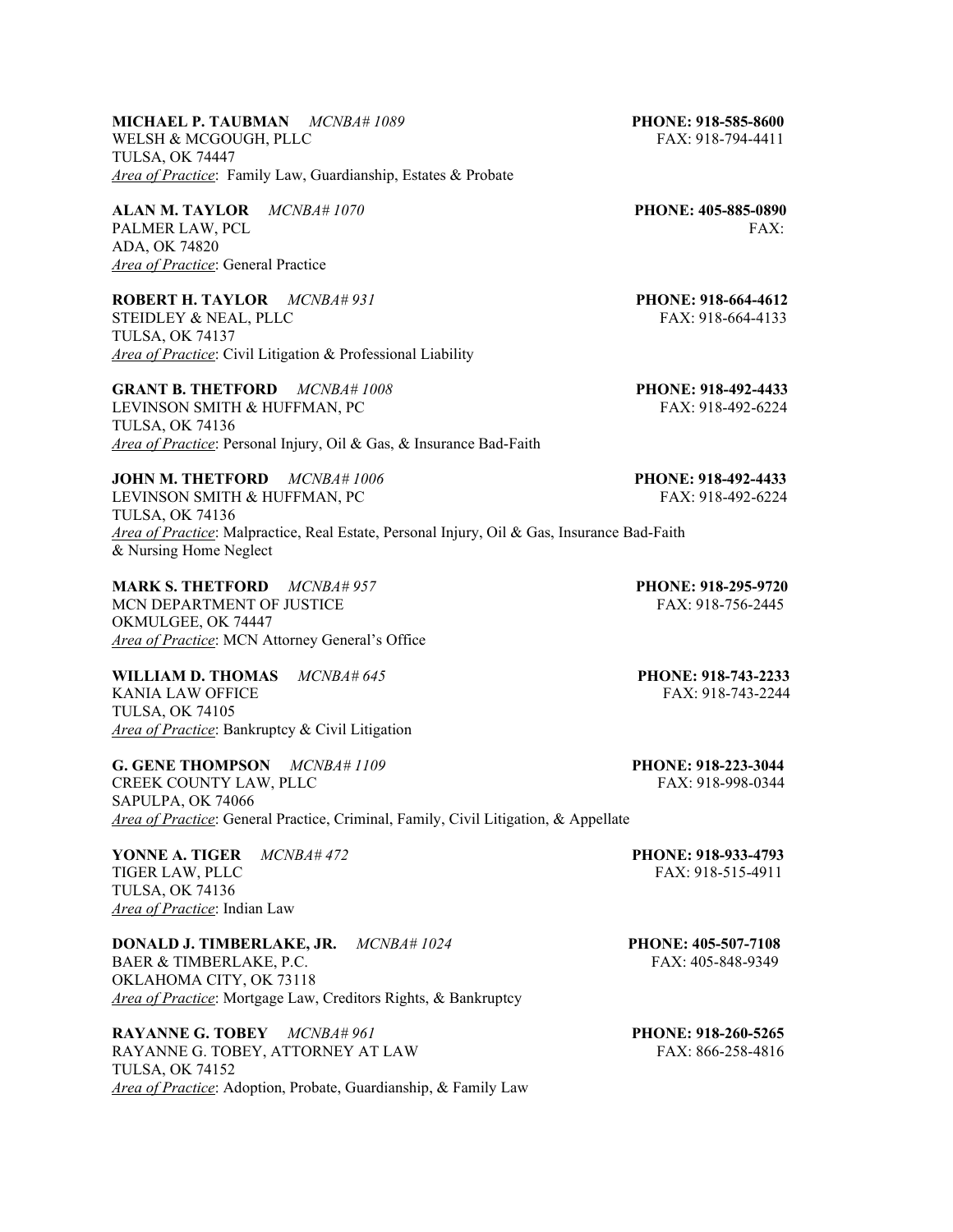| <b>RICHARD TOON</b> $MCNBA# 567$                                                         | PHONE: 918-477-7884        |
|------------------------------------------------------------------------------------------|----------------------------|
| TOON LAW FIRM, PLLC<br><b>TULSA, OK 74120</b>                                            | FAX: 918-477-7893          |
| Area of Practice: Workers Compensation, Negligence, Personal Injury, & Product Liability |                            |
| JOETTA M. TOPPAH MCNBA#785                                                               | PHONE: 918-295-9720        |
| MCN DEPARTMENT OF JUSTICE                                                                | FAX: 918-756-2445          |
| OKMULGEE, OK 74447                                                                       |                            |
| Area of Practice: MCN Attorney General's Office                                          |                            |
| <b>KURT TOWNSEND</b> $MCNBA\#642$                                                        | <b>PHONE: 539-832-8456</b> |
| TOWNSEND, PLLC                                                                           | FAX:                       |
| <b>TULSA, OK 74120</b>                                                                   |                            |
| Area of Practice: Family Law                                                             |                            |
| <b>JERRY E. TRUSTER</b><br><i>MCNBA # 728</i>                                            | PHONE: 918-260-8776        |
| <b>ATTORNEY AT LAW</b>                                                                   | FAX: 918-994-7008          |
| <b>TULSA, OK 74119</b>                                                                   |                            |
| <i>Area of Practice:</i> Criminal Law to include pardon & parole board hearings          |                            |
| GUY W. TUCKER, JR. MCNBA# 1192                                                           | PHONE: 918-585-8600        |
| WELSH & MCGOUGH, PLLC                                                                    | FAX:                       |
| <b>TULSA, OK 74114</b>                                                                   |                            |
| Area of Practice: Insurance & Criminal Law                                               |                            |
| <b>J. NICCI UNSICKER</b><br>$MCNBA\#590$                                                 | PHONE: 505-675-1812        |
| THE UNSICKER LAW FIRM, P.C.                                                              | $FAX: 505-675-1920$        |
| FARMINGTON, NM 87401                                                                     |                            |
| Area of Practice: Estate Planning, Probate, End of Life Issues, & Elder Law              |                            |
| <b>JUSTIN T. VALENTINE</b><br>MCNBA#1033                                                 | PHONE: 918-295-9720        |

MCN DEPARTMENT OF JUSTICE FAX: 918-752-2445 OKMULGEE, OK 74447 *Area of Practice*: Criminal Law

**LAINA D. VAUGHN** *MCNBA# 1095* **PHONE: 918-453-5000 PHONE: 918-453-5000** *PHONE: 918-453-5000* CHEROKEE NATION DEPARTMENT OF JUSTICE TAHLEQUAH, OK 74465 *Area of Practice*: Criminal & Juvenile Law

**LARRY G. VICKERS, JR.** *MCNBA# 1186* **PHONE: 918-682-5900** LARRY G. VICKERS, JR., ATTORNEY AT LAW, PLLC FAX: MUSKOGEE, OK 74401 *Area of Practice*: Criminal, Family, & Civil Law

**JENNIFER WOODS VOSS** *MCNBA# 639* **PHONE: 325-439-9339** ATTORNEY AT LAW FAX: SKIATOOK, OK 74070 *Area of Practice:* Contracts and Leases & Employment Law

**MICHAEL B. WADDELL** *MCNBA# 1086* **PHONE: 214-979-7400** WADDELL SERAFINO GEARY RECHNER JENEVEIN, PC FAX: (214) 979-7402 DALLAS, TX 75201 *Area of Practice*: Construction Law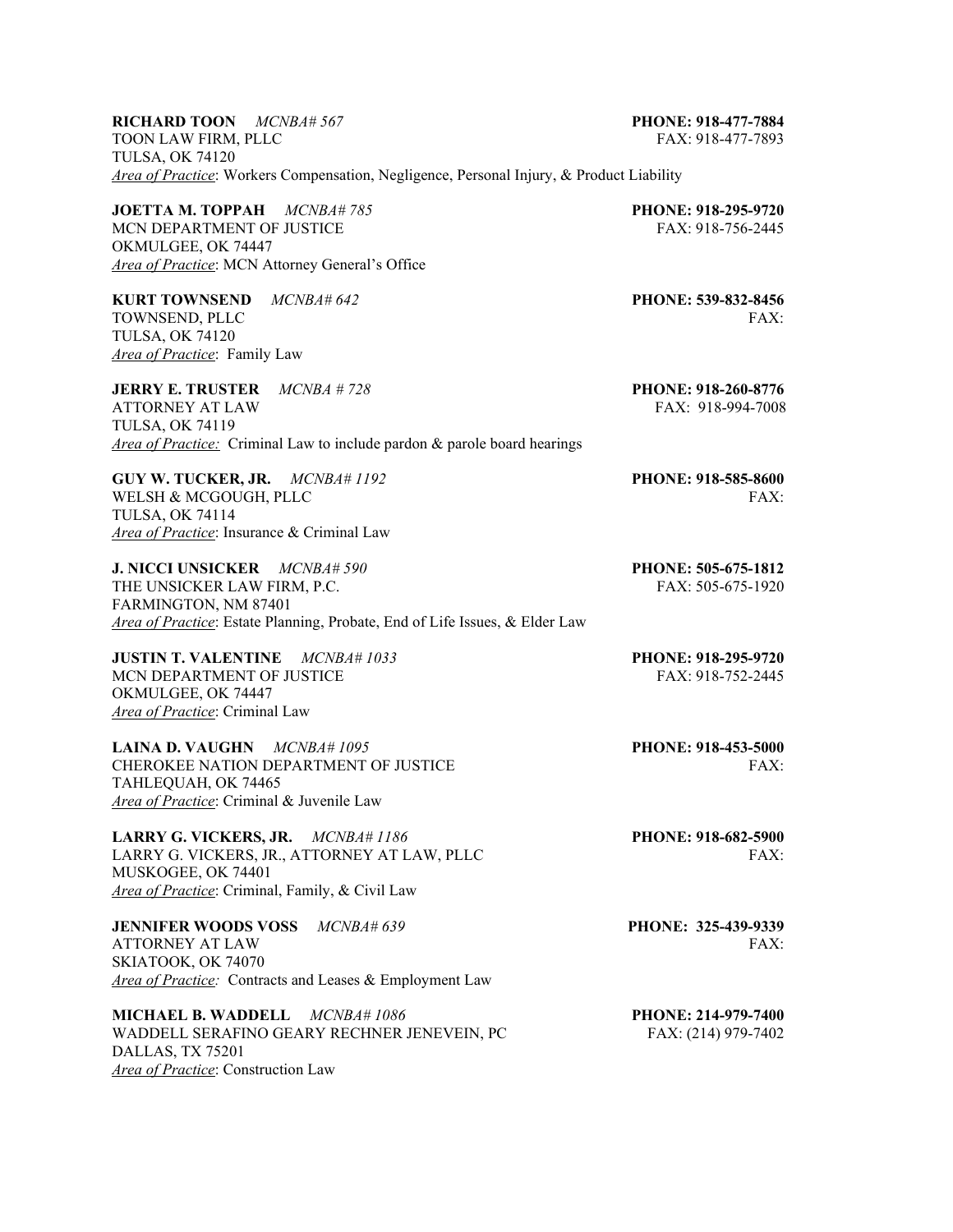| <b>RENEE L. WAISNER</b> MCNBA#854<br><b>ATTORNEY AT LAW</b><br>SAPULPA, OK 74067                                                                                                  | PHONE: 918-367-7230<br>FAX:                     |
|-----------------------------------------------------------------------------------------------------------------------------------------------------------------------------------|-------------------------------------------------|
| Area of Practice: Juvenile Deprived, Indian Child Welfare, & Juvenile Delinquency                                                                                                 |                                                 |
| JILL WALKER-ABDOVEIS MCNBA# 772<br>FRANDEN FARRIS QUILLIN GOODNIGHT & ROBERTS<br><b>TULSA, OK 74103</b><br>Area of Practice: Probate, Estate Planning, Civil Litigation, Adoption | PHONE: 918-583-7129<br>FAX: 918-584-3814        |
| <b>HENRY A. WARE</b> MCNBA# 127<br><b>ATTORNEY AT LAW</b><br>SHAWNEE, OKLAHOMA 74801<br>Area of Practice: Federal Indian Law & Indian Fiduciary Trust Specialist                  | PHONE: 405-878-8633<br>FAX: 405-878-8633        |
| <b>LEAH HARJO WARE</b> MCNBA# 110<br>MUSCOGEE (CREEK) NATION SUPREME COURT<br>OKMULGEE, OK 74447<br>Area of Practice: MCN Supreme Court Justice                                   | <b>PHONE: 918-758-1439</b><br>FAX: 918-758-1440 |
| <b>BENJAMIN S. WASS</b> MCNBA# 1148<br>LAW OFFICES OF KEITH O. MCARTOR, P.C.<br><b>TULSA, OK 74119</b><br>Area of Practice: Criminal Law                                          | PHONE: 918-584-4992<br>FAX: 918-582-2366        |
| <b>BENJAMIN D. WATERS</b> MCNBA#1054<br><b>MAYS COUNTY</b><br><b>PRYOR, OK 74361</b><br>Area of Practice: Criminal Defense                                                        | PHONE: 918-825-2171<br>FAX:                     |
| KYMBERLY J. WATT MCNBA#938<br><b>ATTONREY AT LAW</b><br><b>TULSA, OK 74105</b><br>Area of Practice: Workers Compensation Defense                                                  | <b>PHONE: 918-760-7440</b><br>FAX:              |
| ZACHARY A. WAXMAN MCNBA#749<br><b>KANIA LAW OFFICE</b><br><b>TULSA, OK 74105</b><br>Area of Practice: Family & Domestic Law, Workers' Compensation, Social Security Disability    | PHONE: 918-743-2239<br>FAX: 918-743-2244        |
| <b>MCNBA#160</b><br><b>DANIEL M. WEBB</b><br>WORKS & LENTZ OF TULSA, INC.<br><b>TULSA, OK 74119</b><br>Area of Practice: Collections & Creditor Rights in Bankruptcy              | PHONE: 918-582-3191<br>FAX: 918-592-2709        |
| <b>LAUREN E. WEBER</b><br><i>MCNBA#1135</i><br><b>BOSTON AVENUE LAW, PLLC</b><br><b>TULSA, OK 74103</b><br>Area of Practice: General Practice                                     | PHONE: 539-777-1287<br>FAX:                     |
|                                                                                                                                                                                   |                                                 |

**ADAM S. WEINTRAUB** *MCNBA# 631* **PHONE: 918-582-0582 SAVAGE O'DONNELL AFFELDT & WEINTRAUB PHONE: 918-599-8444** SAVAGE O'DONNELL AFFELDT  $\&$  WEINTRAUB TULSA, OK 74119 *Area of Practice*: Personal Injury, Mediation, Bad Faith, & Signal Piracy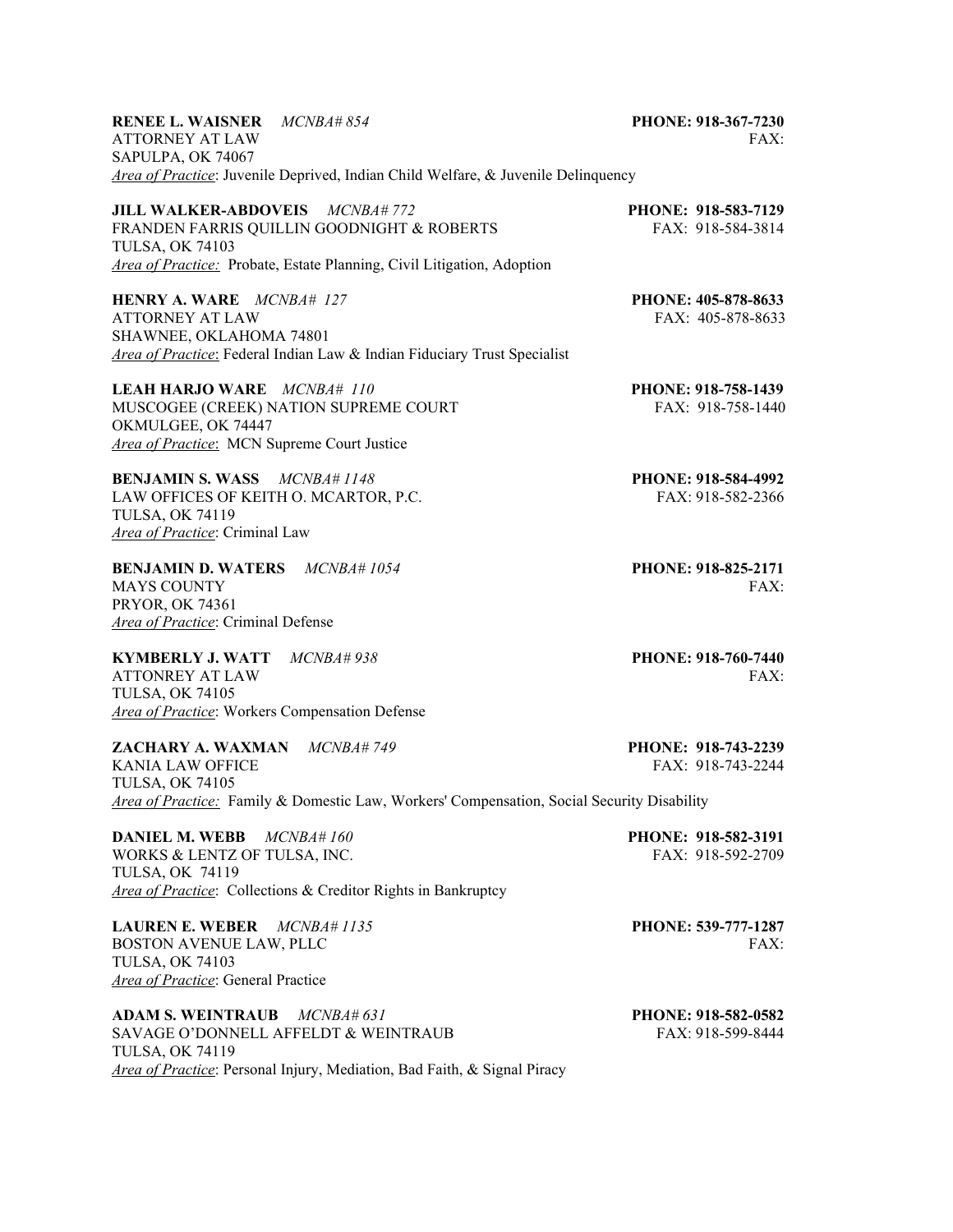**CATHERINE G. WELSH** *MCNBA# 358* **PHONE: 918-585-8600**  WELSH & MCGOUGH, PLLC FAX: 918-744-6300 TULSA, OK 74114 *Area of Practice:* Elder Law, Guardianship, Probate, Estate Planning, Adoption **WESTON H. WHITE** *MCNBA# 1108* **PHONE: 405-896-4388** MILLER JOHNSON JONES ANTONISSE & WHITE, PLLC FAX: 405-609-2995 OKLAHOMA CITY, OK 73102 *Area of Practice*: Insurance Bad Faith, Construction Defect, & Nursing Home Neglect **RICHARD D. WHITE, JR.** *MCNBA# 966* **PHONE: 918-599-7755**  BARBER & BARTZ, PC FAX: 918-599-7756 TULSA, OK 74103 *Area of Practice*: Family Law and Commercial Litigation **BRENNA N. WIEBE** *MCNBA# 971* **PHONE: 918-295-2100** RODOLF & TODD FAX: TULSA, OK 74103 *Area of Practice*: Medical Malpractice & Civil Litigation Defense **ROD W. WIEMER** *MCNBA# 111* **PHONE: 918-756-2200**  WIEMER & ROBINSON FAX: 918-756-3860 OKMULGEE, OK 74447 *Area of Practice*: Civil & Criminal Litigation, Domestic Relations **JAMES B. WILCOXEN** *MCNBA#* **PHONE: 405-235-4671** FENTON FENTON SMITH RENEAU & FU **FAX:** 405-235-5247 OKLAHOMA CITY, OK 73102 *Area of Practice*: Insurance Defense **JAMES "JIM" WILCOXEN** *MCNBA # 423* **PHONE: 918-683-6696**  WILCOXEN & WILCOXEN FAX: 918-682-8605 MUSKOGEE, OK 74402 *Area of Practice*: General, Criminal and Indian Law **ROGER WILEY**  $MCNBA$  # 123<br> **PHONE:** 918-758-1400 / 918-424-6678<br>
FAX: 918-758-1413 / 918-423-4888 MCN DISTRICT COURT / ATTORNEY AT LAW OKMULGEE, OK 74447 / MCALESTER, OK 74502 *Area of Practice*: MCN District Court Chief Judge / General Practice **JOHN T. WILLIAMS** *MCNBA # 315* **PHONE: 918-740-7533** JOHN T. WILLIAMS, LLC FAX: 918-515-4334 TULSA, OK 74170 *Area of Practice*: Energy, Contract, Regulatory, & Native American Law **O. JOSEPH WILLIAMS** *MCNBA# 234* **PHONE: 918-752-0020**  O. JOSEPH WILLIAMS LAW OFFICE, PLLC FAX: 918-894-6664 Okmulgee, OK 74447 *Area of Practice*: Indian Law, Tribal Gaming & Business Law

**CLINTON A. WILSON** *MCNBA# 813* **PHONE: 918-756-3333** WILSON LAW, PLLC FAX: 918-513-5726 OKMULGEE, OK 74447 *Area of Practice*: Criminal Law, Family Law, Domestic Cases, Probates, & General Practice